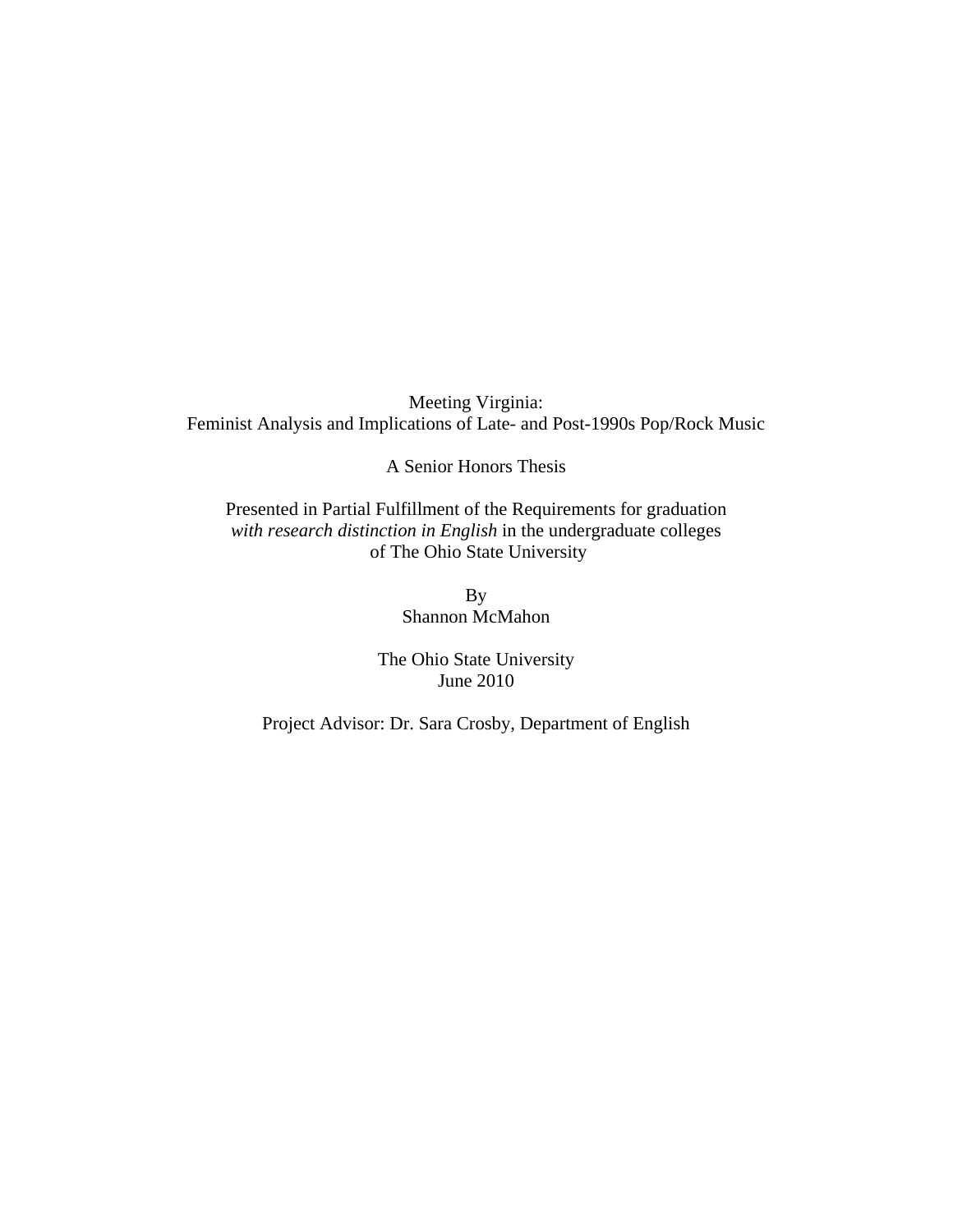# *Introduction*

 Music and feminism grew together throughout the 1990s as two forces of popular culture that helped to define and clarify the roles and representations of bold, bad, and individualistic women of the third wave. Feminism was undergoing a generational wave change, and the new third wave's close interaction with popular culture led to accusations of disorder from second wave feminists and those outside the movement, as well. Third wavers began to use popular culture products, including music, as means to self-understanding, and they overturned dated notions of power in order to assert their own interpretations and use pop music in constructive ways. The '90s was also a locus of change for music and, in particular, third wavers' roles in the industry. The Riot Grrrls of the early 1990s expressed their anger through the punk alternative, and the female singer/songwriters of the later Lilith Fair made feminist music more mainstream and individualized. Although feminist music had made many strides, mass media outlets and feminists alike pinpointed the era after Lilith Fair ended in 1999 as a new low point for feminist music: over-commercialized, over-exposed teen pop stars of the era had become popular, and their lyrics did not initiate constructive feminist discussions. The conversation that early feminist music of the 1990s introduced about personality quirks, identity, and gender issues, however, did not end because of the death of Lilith Fair's cries and the subsequent onset of Britney Spears' lusty sigh. During the final few years of the decade, some male bands of the pop/rock music genre, like Train, whose lyrics lofted through radio airwaves in the late-1990s and early 2000s, caught on to the conversation. Outside the scopes of feminist critics, Train carried on the themes of femininity and female individualism previously introduced by Riot Grrrl and Lilith Fair in the lyrics of the popular song, "Meet Virginia." Through a close analysis of the lyrics of this and other songs in the late-1990s pop/rock genre, like Dave Matthews Band's "Grey Street" and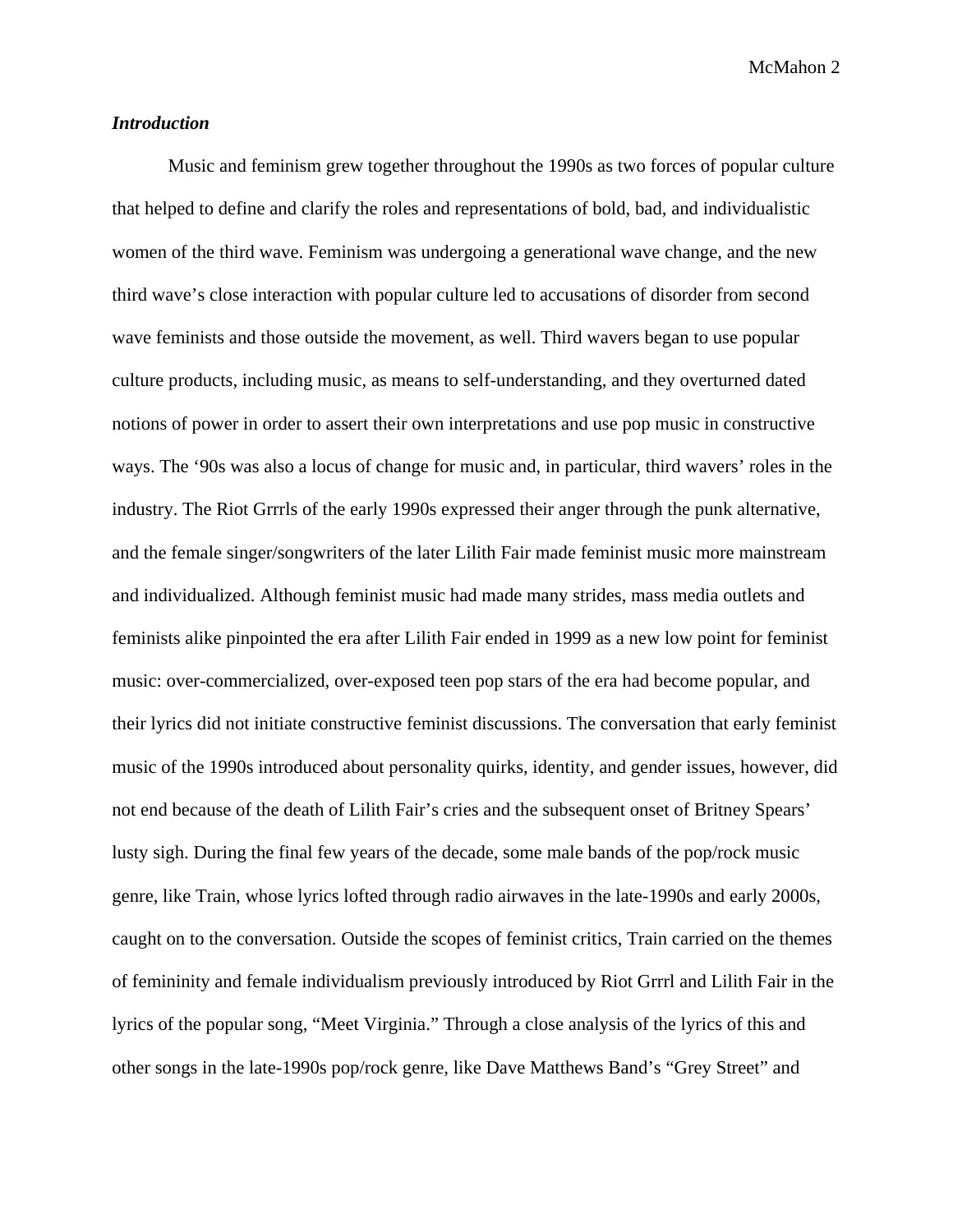"3am" by Matchbox Twenty, I will show that male bands from the late-1990s and early 2000s showed some influence from third wave feminist discussion in their lyrics. Together, their lyrics are not perfect manifestations of feminism, but Train generates a new kind of self-realizing feminist identity through the character of Virginia. Thus, Virginia enters the feminist discussion as a strong woman who has concerns about her aspirations, individuality, and need for personal expression.

#### *Resolving the Generational Interlude:*

#### *Theorizing the Changing Face of Third Wave Feminism and 1990s Popular Culture*

Popular music was a contentious issue between the second and third waves of feminism, as the two waves used music, and other products of popular culture, differently. With a highly activist critical approach, second wavers most commonly protested negative pop culture representations of women. Feminists of the third wave, however, adopted a new, more personal approach: one that heeded the lessons from the second wave and responded to their age of popular culture. By the 1990s, popular culture, especially music, had become a tremendously pervasive force, and third wave feminists began to see it as a means to understand and construct their personal identities and the identity of their movement. Their new critical approach asserts that using popular culture constructively (and participating in it) is key to gaining both cultural and personal knowledge. Third wave feminists' personal interactions with popular music are essential elements of the new individualistic and culturally savvy wave of feminism.

Prior to the 1990s, second wave feminists had begun to recognize the negative impacts of popular culture on the feminist movement. Second wavers' interactions with pop culture were often protests, as they were concerned about the power struggle between real feminists and the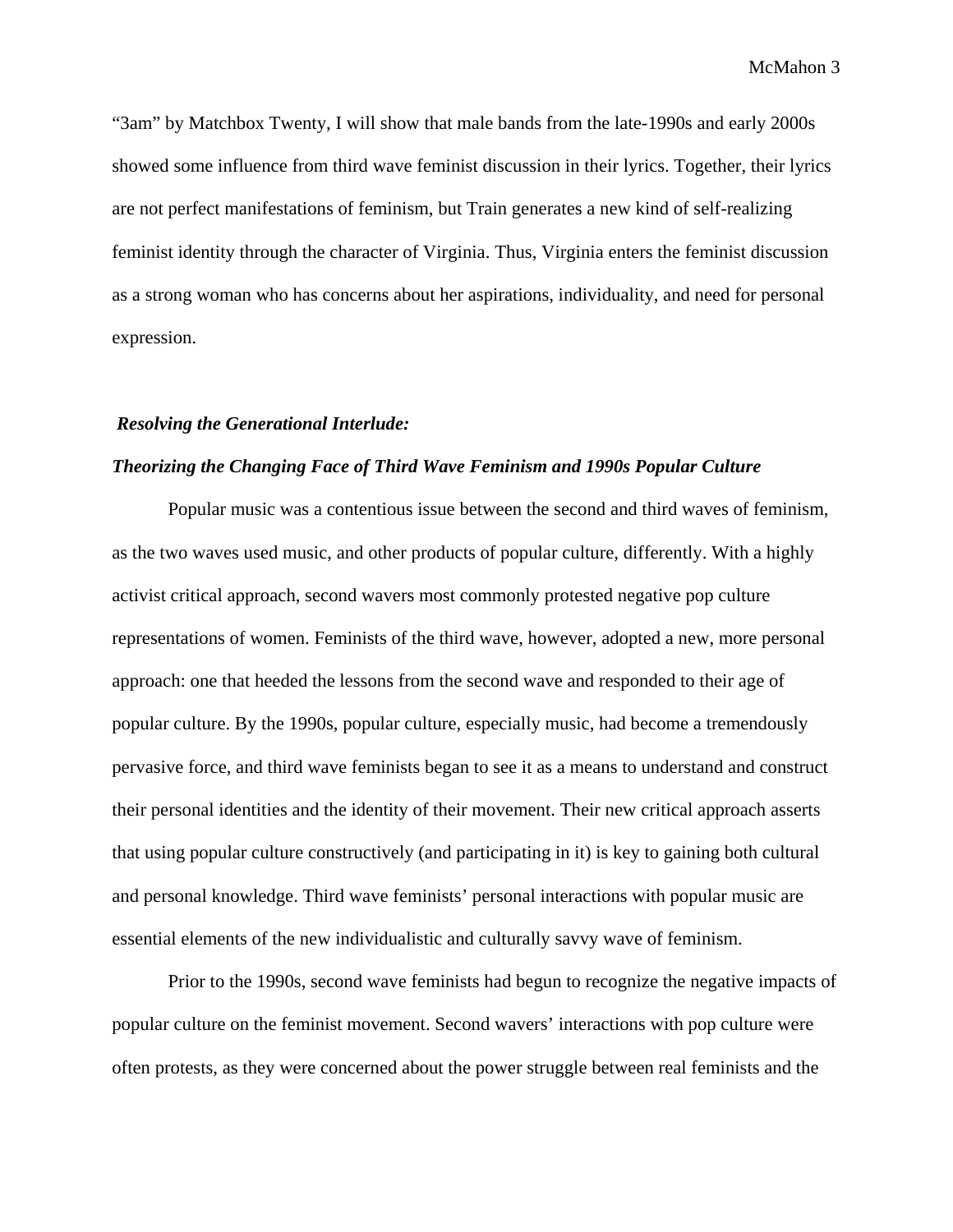negative representations of women in popular culture. Their Marxist influences led them to adhere to an Adornian approach to pop culture (that introduced by the pop culture critic Theodor Adorno): in essence, they pitted themselves against the potentially destructive powers of popular culture, with its restrictive representations of women (Dibben). In the article "Representations of Femininity in Popular Music," Nicola Dibben relates the Adornian approach to popular culture specifically to popular music (Dibben). Dibben notes that Adorno's approach places the power of constructing meaning in the hands of the artists, and asserts that meaning is derived solely from the source of the music or other media form: "popular music affirms the dominant economic order in such a way that it represses and controls listeners while creating the illusion of freedom and choice" (Dibben 332-3). Thus, second wavers sought to wrestle the control from the producers of popular culture, completely break down negative representations of women (whether in movies, music, or magazines), and rebuild. In the book *Feminism and Pop Culture,*  Andi Zeisler chronicles a few examples of second wave involvement with pop culture, including protests of the Miss America Pageant in 1968, *Playboy* in 1969, and *Ladies' Home Journal* in 1970: "Each of these demonstrations made the case that pop culture matters, and that dismantling such pop products—or remaking them to reflect real women's lives—was an imperative part of women's liberation" (12). On highly political and public stages, second wave feminists actively protested pop culture representations in order to keep feminism alive.

 Third wave feminists grew up in a media-saturated and critical world that demanded a new approach to understanding women and popular culture alike. According to Rory Dicker and Alison Piepmeier in their introduction to *Catching a Wave: Reclaiming Feminism for the 21st Century,* the term "third wave" made its debut in Rebecca Walker's essay, "Becoming the Third Wave," published in 1992 in *Ms.* magazine (Dicker 10, Walker). The media had begun to claim a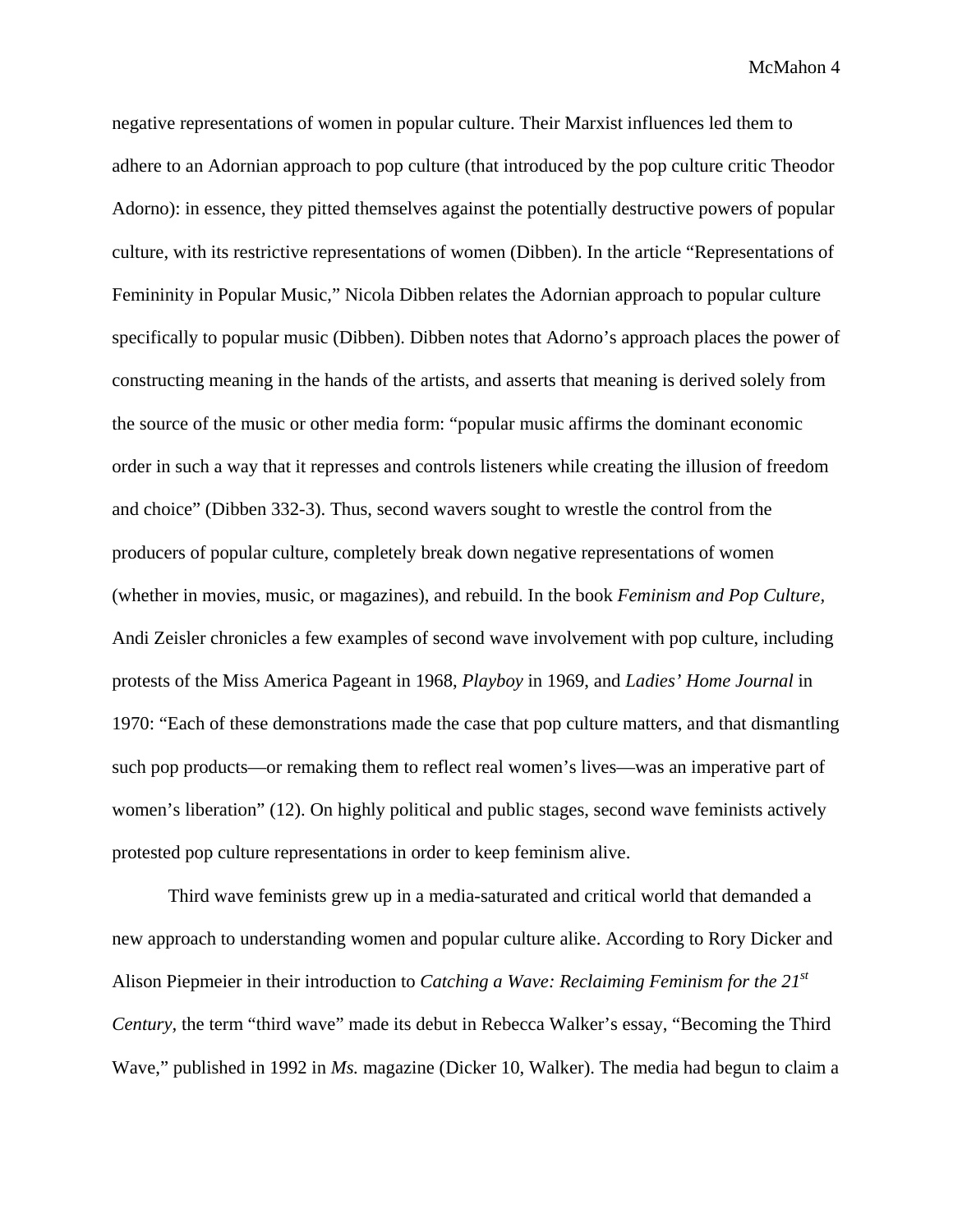postfeminist age, asserting that the new emerging brand of feminism strayed too far from the methods and beliefs of the second wave (Dicker). The women of the second wave, including Gloria Steinem and Betty Friedan, were activists: they published texts, participated in protests, and aggressively pursued "full human rights for women" (Dicker 9). Who was this new kind of feminist, the media asked, who had the rights to vote, work outside the home, and express herself through political activism because of her activist second wave mother: what more could she want? As Walker retorted to the media critics in her essay, the feminist struggle had not ended yet: "I am not a postfeminism feminist. I am the Third Wave" (Walker 41). Engaged with political and social activism as well as popular music and fashion, the third wave of feminism creates space for women to both raise consciousness about important issues and work toward understanding their own femininity and individuality.

In the early 1990s, third wave feminists argued that the feminist movement had not become obsolete: the movement still had many more battles to fight, and the women of the third wave would make the space for themselves to fight those battles. In the remainder of her essay, Walker defined the new third wave, balancing carefully between public activism and personal anecdote (Walker). She encapsulated the second wave need for social justice, but applied it to an emotionally empowering personal experience when she dealt with sexist language on a train: "After battling with ideas of separatism and militancy, I connect with my own feelings of powerlessness" (Walker 41). Walker's desire for the third wave was for it to open discussion about the balance between angry, activist power and the trying, empowering process of personal identity construction:

To be a feminist is to integrate an ideology of equality and female empowerment into the very fiber of my life. It is to search for personal clarity in the midst of systemic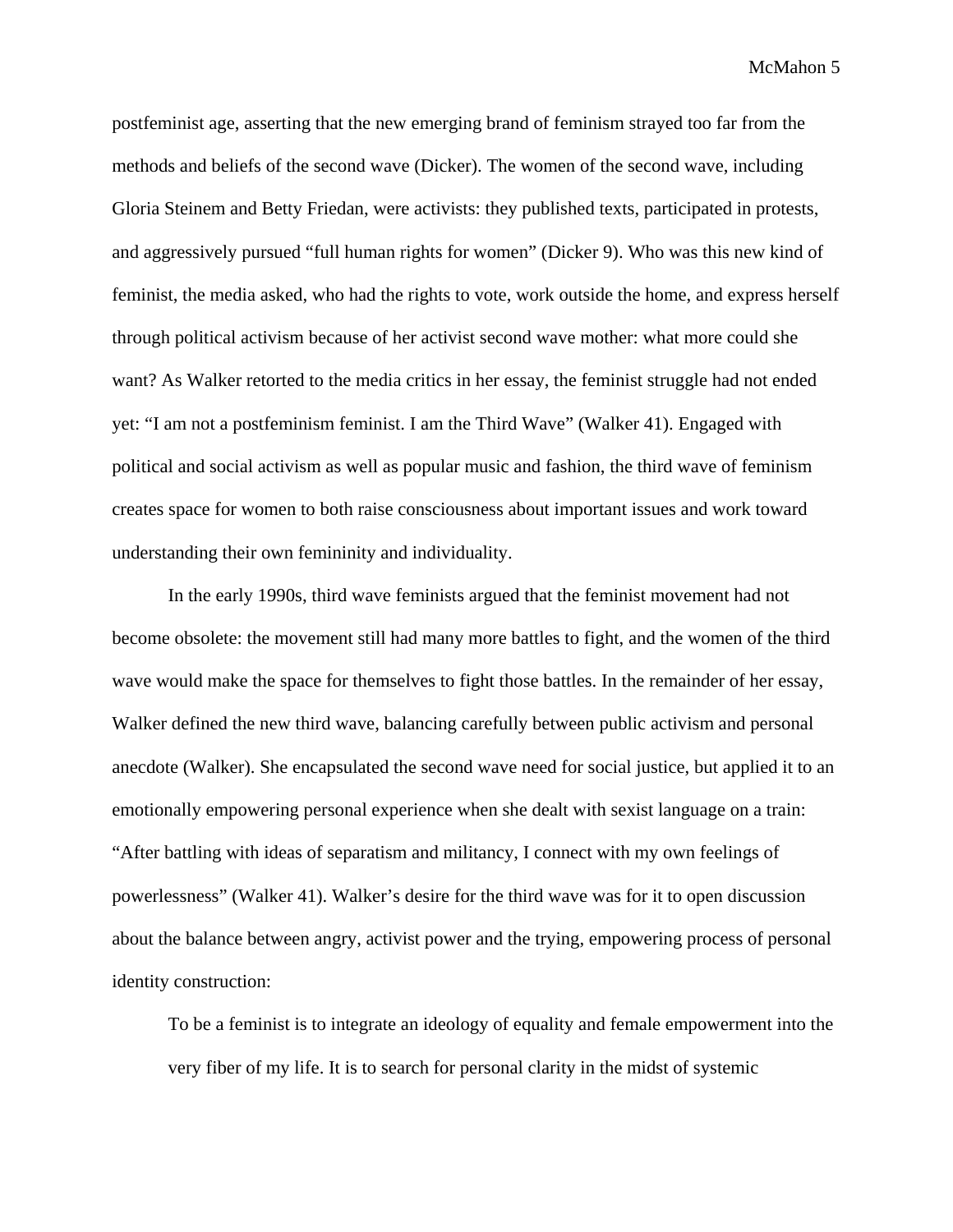destruction, to join in sisterhood with women when often we are divided, to understand power structures with the intention of challenging them. (Walker 41)

Although her connection to feminism was described as deeply personal, she expressed that the process to attaining personal understanding could draw women of the third wave together. Walker's defense of feminism demonstrates the third wave's emphasis on bringing personal understanding into the purview of feminist social beliefs and activism.

The third wave did not have a clean conceptual break from the highly active second wave. As Dicker and Piepmeier discuss, the two waves overlap in both theory and practice: "At its best, the third wave engages with a diverse spectrum of issues in ways that are passionate as well as playful, inclusive as well as rigorous, making use of the best of second wave theory and strategy as well as critiques of second wave feminism" (Dicker 10). All women of the third wave unmistakably benefited from the major political and social strides won by the second wave, but they recognized early that second wave feminists often "reduce[d] the category of 'woman' to its essence" when fighting for equality (Dicker 9). Additionally, third wave feminists did not simply inherit the same issues that second wave feminists fought, but responded to the new ones: Dicker and Piepmeier claim, "third wave feminism's political activism…is shaped by—and responds to—a world of global capitalism and information technology, postmodernism and postcolonialism, and environmental degradation" (10). In many ways, the third wavers saw the both the strides and shortcomings of their predecessors, and constructed a feminism focused on their cultural moment. Consequently, the feminist purview opened (and continues to open) to a new variety of women's issues, including the complications and messiness of identity construction and global awareness; as Dicker and Piepmeier say, "Just as it is interested in a multiplicity of issues, the third wave operates from the assumption that identity is multifaceted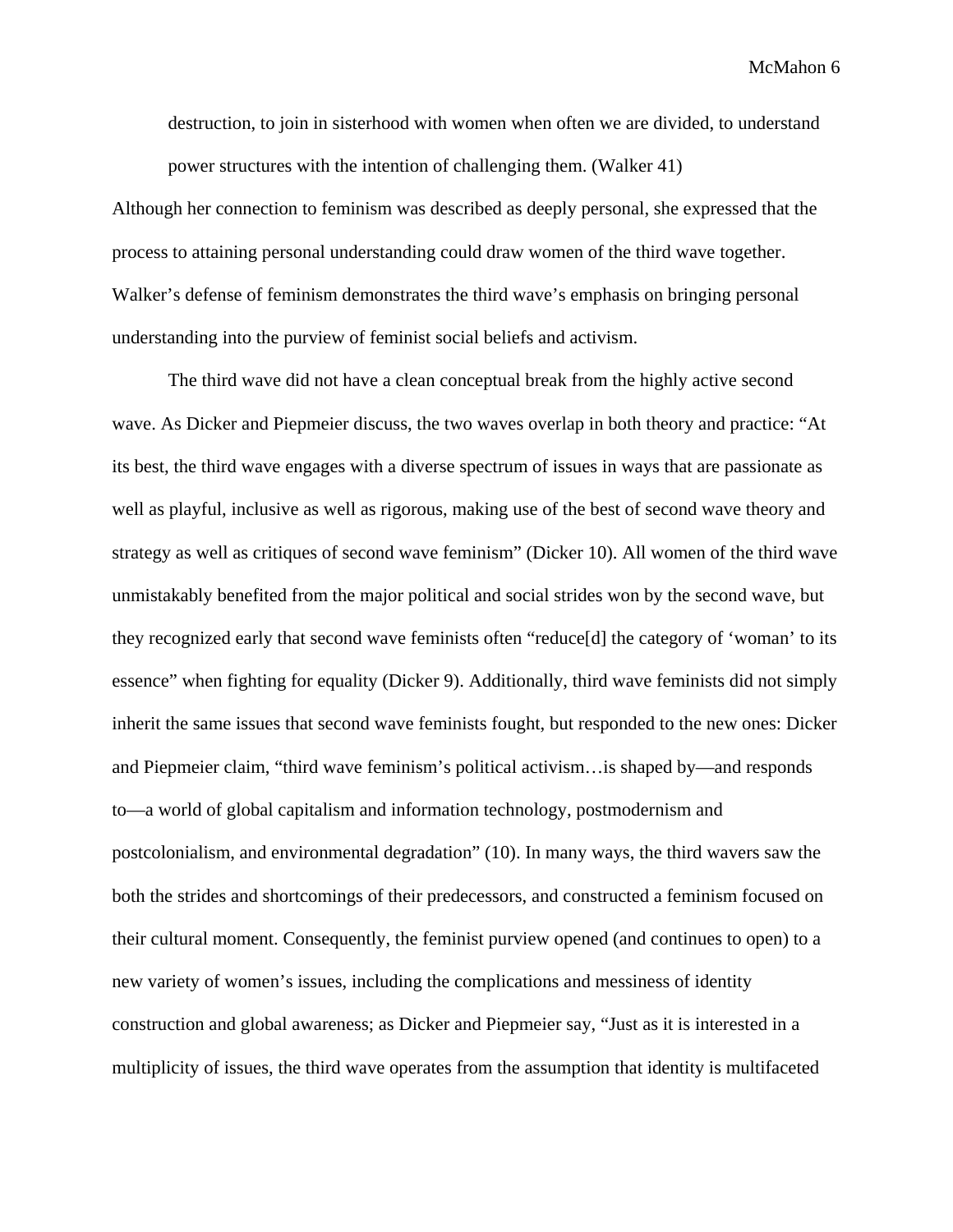and layered" (10). By using "personal experience as a bridge to larger political and theoretical explorations of the third wave," the new age of feminists appears less reliant on creating a collective political community to combat large gender issues than the second wave; instead, it is more open to studying individual creations of identity (Dicker 13). Third wavers have not lost the sharp, critical eyes of second wave feminists; they simply, and inevitably, have widened the focus.

Popular culture became an increasingly ubiquitous force in women's lives in the 1990s and, thus, sparked the interests of third wave feminists. Zeisler claims that the undeniable infiltration of pop culture forms into a woman's everyday existence, as well as feminists' growing interest in pop culture studies, has fostered an inseparable relationship between feminism and pop culture since the '90s: "In the past decade or two, feminism and popular culture have become more closely entwined than ever before" (6). To third wave feminists, many pop culture forms—"entertainment or not"—represent stages for political and social activism, as well as a means by which individual women can inform their own notions of identity (3). For some women, their identity might consist of wearing makeup, dresses, or reading mainstream magazines: all in all, third wave feminists embrace the inability to avoid pop culture, whether it is TV shows, music, or advertising. As Zeisler claims, "people who don't engage with it risk having no voice in how it represents them": she proposes that the ability to interact with pop culture places female viewers, listeners, and consumers in positions of power (Zeisler 148). For third wave feminists, the 1990s signaled the time for women to begin to become intelligent about using popular culture, and for feminists to begin to exert power from within the inescapable popular culture hole into which they were born.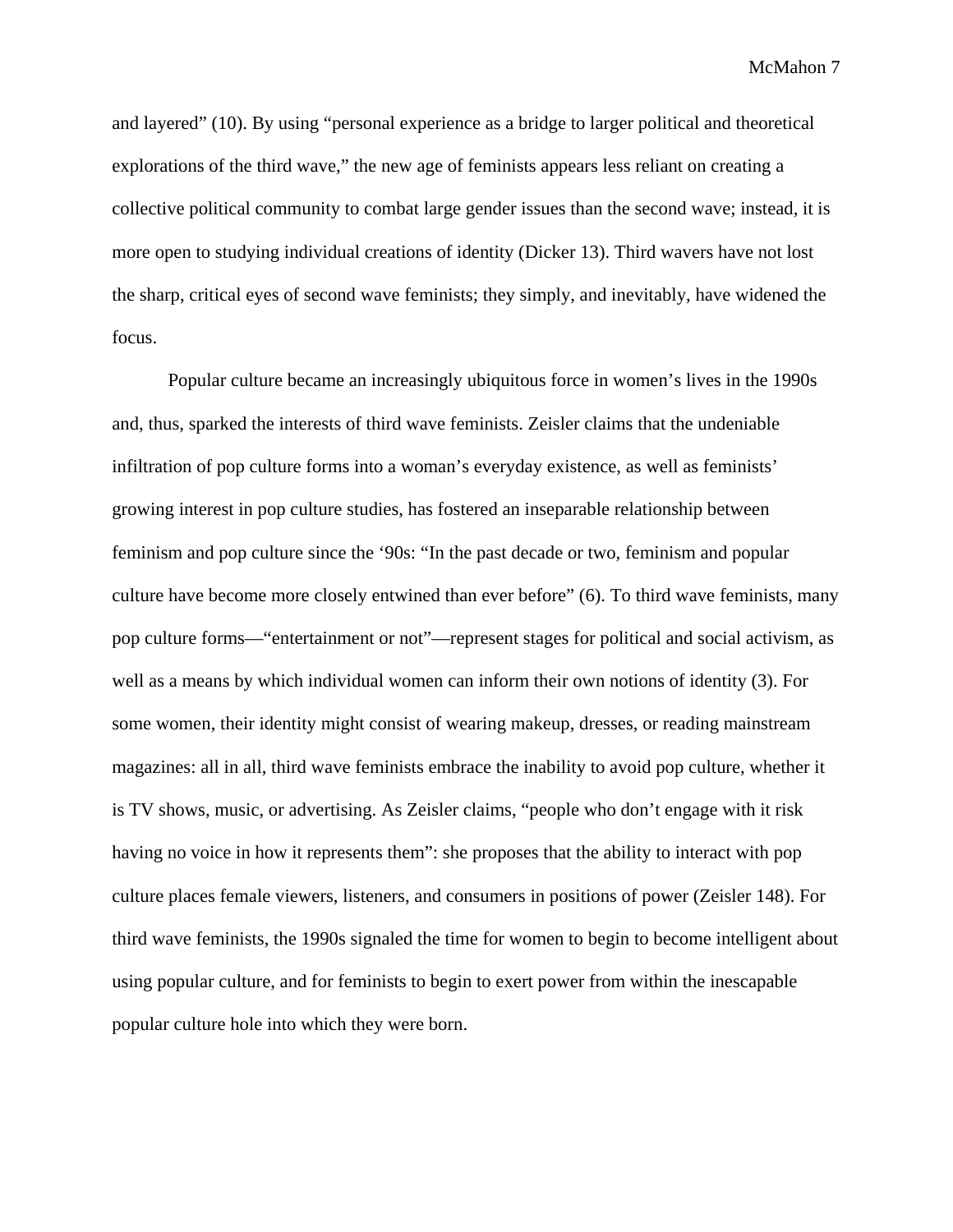Equipped with a new critical approach to popular culture, third wavers recognize and study it as a useful, essential part of women's personal experiences. Third wave feminists engage much more intimately with pop culture than any of the previous waves, fighting for what Zeisler calls "media literacy:" "Media literacy, simply put, is the ability to read, analyze, and contextualize information in a way that looks at its accuracy, its 'framing,' and where it comes from" (141). As Zeisler recognizes, the 1990s was saturated with popular culture, and pop culture was saturated with various representations of women (Zeisler). The third wave asserted (and continues to assert) that women could confront these various representations and undermine the negative ones by assuming power over them. Nicola Dibben notes that the third wave feminist critical approach to popular culture inverts the power model maintained by the second wave Adornian approach (Dibben). The traditional, second wave Adornian critical approach placed power in the hands of the author or creator, but the alternative, feminist approach places more power in the consumer or listeners' hands, as it stresses that they use the media and participate in "the co-production of meaning" (Dibben 332, 342). The alternative approach understands that readers, listeners, and consumers of popular culture can define their own experiences with texts, songs, or other art forms by restructuring or personally connecting with them: "people use these products to create their own meanings which may evade or resist the dominant social order" (Dibben 342). The feminist alternative critical approach makes room for listeners to discuss multiple and ambiguous viewpoints instead of simply accepting one: it creates space for conversation among varying interpretations, between authors and listeners as well as among listeners.

Third wave feminists, in essence, argue against Adorno, saying that they can use pop culture products in constructive ways instead of being intimidated by them, or discounting and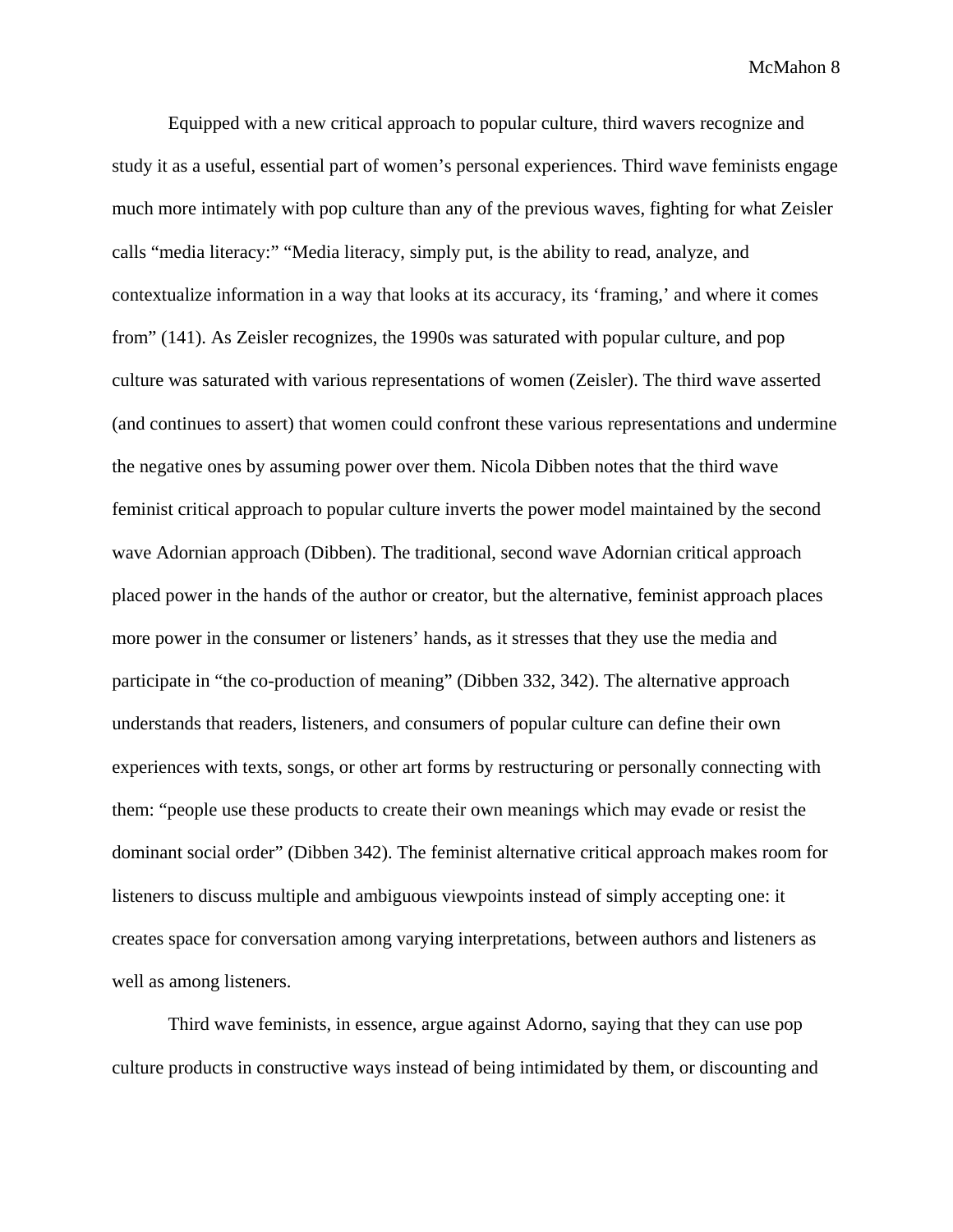protesting them. Robert Miklitsch, a pop culture critic more recent than Adorno, openly and assertively criticizes Adorno's negative impressions of the significance of pop culture, and particularly rock music, in the book *Roll Over Adorno: Critical Theory, Popular Culture, Audiovisual Media*. Miklitsch describes Adorno's views as limited and dated, saying that "his global critique of mass culture involves a regional defense of the values of classical music, epitomized by the heroic figure of Beethoven, and a corresponding depreciation of popular music" (43). For Adorno, rock was not a highbrow musical experience, and represented superficial entertainment consumerism at its best: its ability to be reproduced and replayed further spurred his "withering views about the commodity production of music" (Miklitsch 56). Miklitsch describes Adorno's approach to listening to music as "cognition-heavy:" it demanded willingness to artistically experience, heavily interpret, and, all in all, succumb to the music, which, for Adorno, was primarily classical (54-5). Miklitsch's retort does not refute the power of interpretation, but argues that rock's ability to generate excitement about normal life activities makes it a highly powerful genre in its own right, without intense concentration: "everyday life, revivified by daily infusions of rock'n'roll, itself became an art form" (54). Instead of elevating the mind, rock music elevates the everyday (Miklitsch). Miklitsch also claims that rock music, like classical music, is valuable in cultural and social ways: "Simply put, the social context of jazz or rock'n'roll is arguably as complex as that for classical or modern music" (50). Like Dibben's alternative feminist approach, Miklitsch's argument overturns Adorno's notions of value and argues for a new system that understands the simple yet meaningful ways that the lyrics of rock music, as a form of art and often social commentary, can communicate with individual listeners to create their own listening experience. Third wave feminists' views on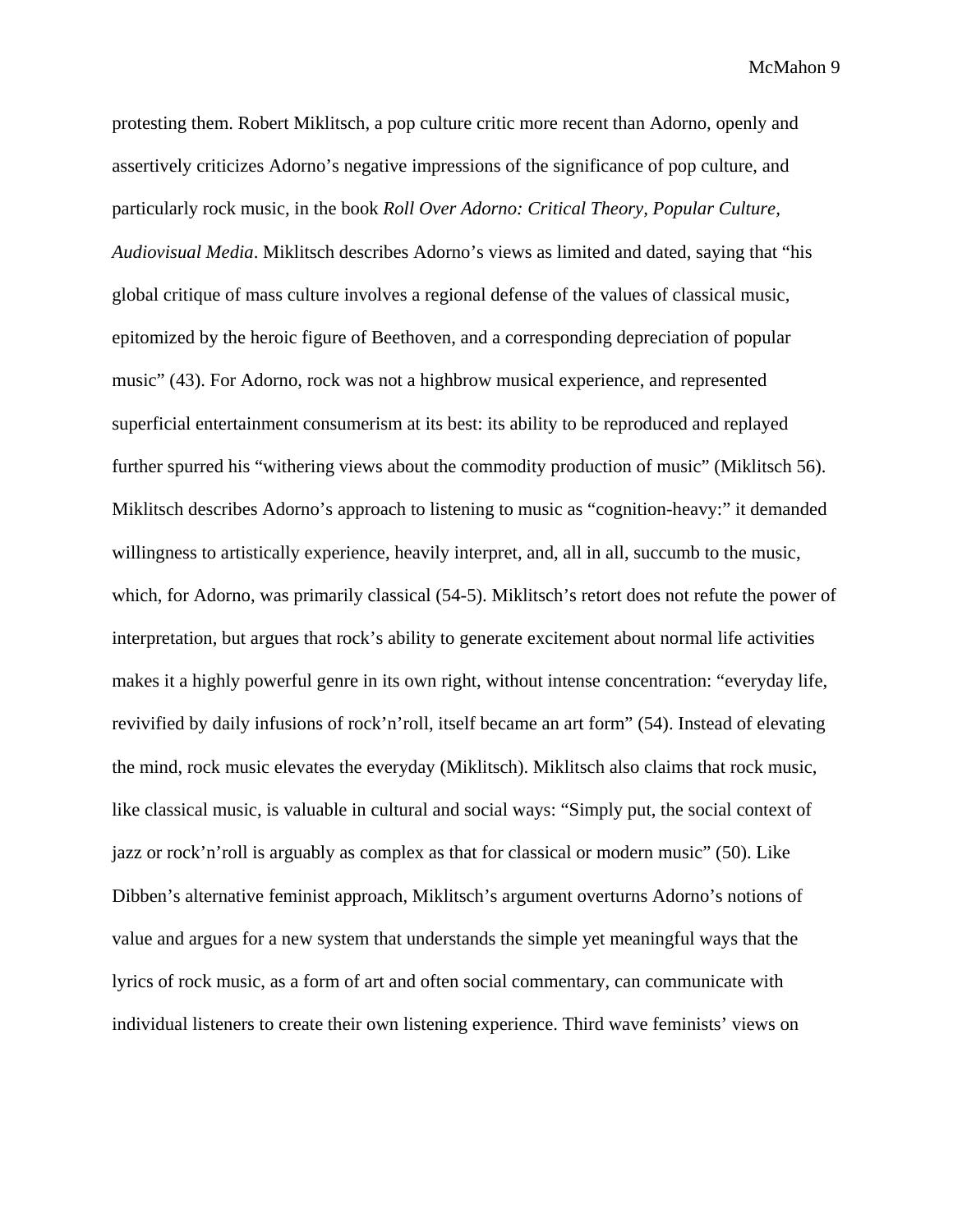popular culture, as discussed by Dibben, echo Miklitsch's argument about rock'n'roll, as they recognize the informative and personally meaningful powers of pop culture.

Surrounded by popular culture products, including the seemingly menial or lowbrow, third wave feminists, like Miklitsch, find value in the ordinary and use it to achieve understanding of themselves and the world around them. According to Zeisler*,* feminists must use pop culture:

…like the disintegrating line between high and low culture, the distinctions between political and pop have also all but disappeared. Pop culture informs our understandings of political issues that on first glance seem to have nothing to do with pop culture; it also makes us see how something meant as pure entertainment can have everything to do with politics. (7)

Popular culture is literally "any cultural product that has a mass audience" and includes everything from websites and blogs to politicians and celebrities in today's media-centric world (Zeisler 1). Feminists inevitably interact with both the good and the bad in pop culture, whether through protest or consumption, and did so throughout the twentieth century, as evidenced by second wave feminists' multiple protests. On many levels, third wavers' understandings of pop culture reflect those of the second wave, as the new generation understands that the media continues to need occasional castigation so that it "actually reflects a picture of who's consuming it" (Zeisler 144). While both second and third wave feminists have understood that restructuring popular culture and media portrayals of women is not an easy task, third wavers more closely engage with pop culture: Zeisler says of the late-1990s, "an effective feminism needed to critique commercialism and consumerism; it needed to pull no punches in calling out the beauty industry, women's magazines, Wall Street, Hollywood, and Madison Avenue as perpetual realms of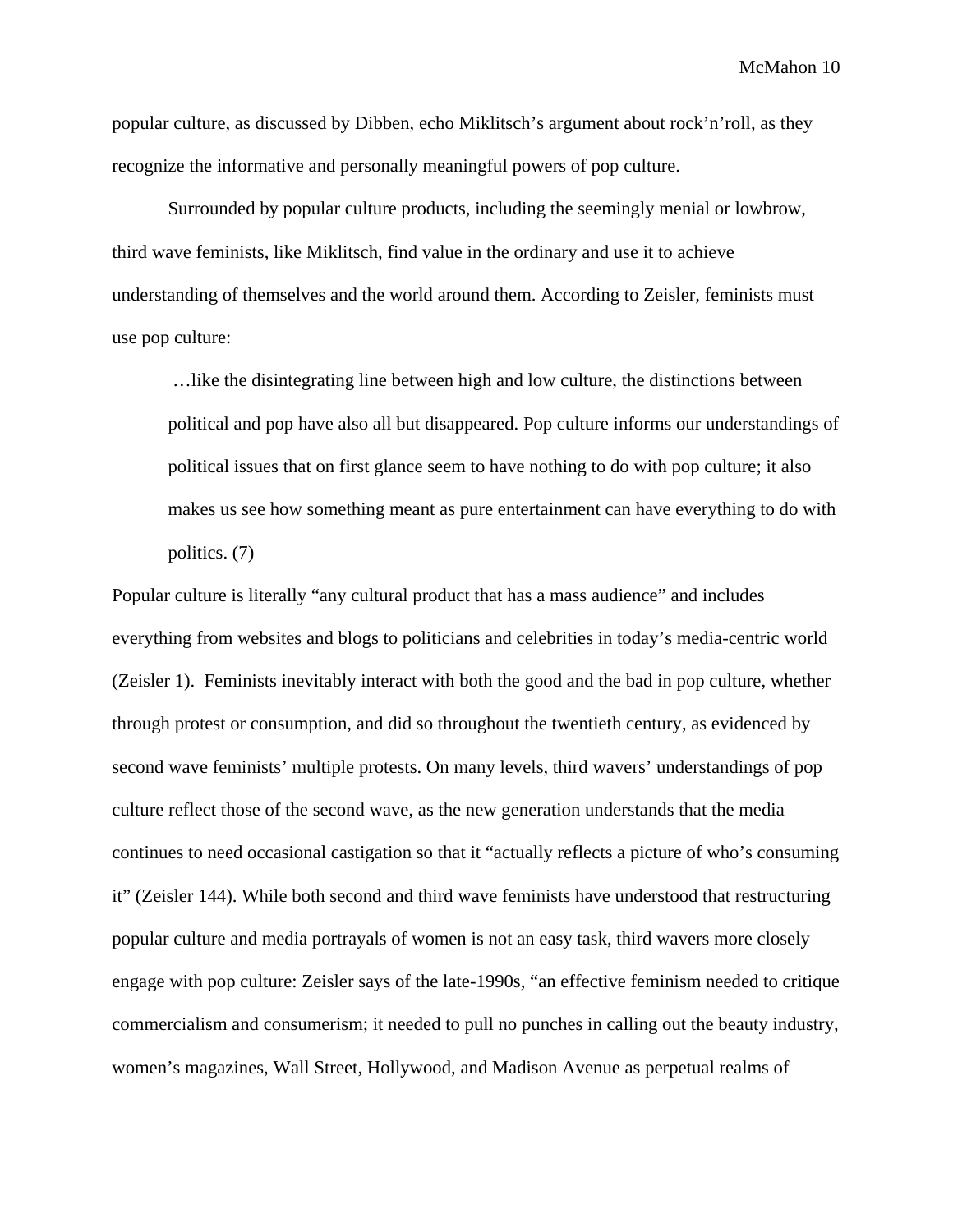oppression" (Zeisler 122). Since the '90s, third wave feminists have engaged with popular culture and asked for representations with "more diversity, more independence, more smarts, more nuance" (Zeisler 127). Third wave feminists seek balance: criticism with consumption, and setbacks with hope.

Feminism and music began to intimately intertwine when the shifting state of feminism became reflected in new artists and a new category of music. Through new female artists with lyrics for and about women, music became a primary scene for much of the third wave feminist change. A basic argument of the third wave is that music does not simply exist for "the pleasure of hearing and seeing it;" it often grows out of "specific cultural communities" (Zeisler 5). The '90s was a cultural opening to different female musicians' voices that sought to debunk stereotypes in their own, individualistic ways: "…the music industry was a locus of questioning, a state of affairs that made for a short but unquestionably fertile time when music was a chief site of feminism and mainstream resistance" (Zeisler 105). An array of popular female artists across musical genres like Queen Latifah, Salt-N-Pepa, and Ani DiFranco created diverse feminist answers to the male-dominated music culture (Zeisler). Although their lyrics, sounds, and fans were different, these female artists wrestled with the 1990s' definition of femininity, and their messages promoted strength, interiority, and honesty (Zeisler). The feminists of the 1990s were a diverse community of women who used music as a way to claim voices for themselves and for all women.

The variety of voices and array of issues present in the 1990s both complicated and enhanced the ongoing conversation about the definition of the third wave. For instance, global feminisms, popular culture, and identity creation as the primary concerns of third wave feminism do not appear to be a totally cohesive group. However, the third wave's emphasis on what Leslie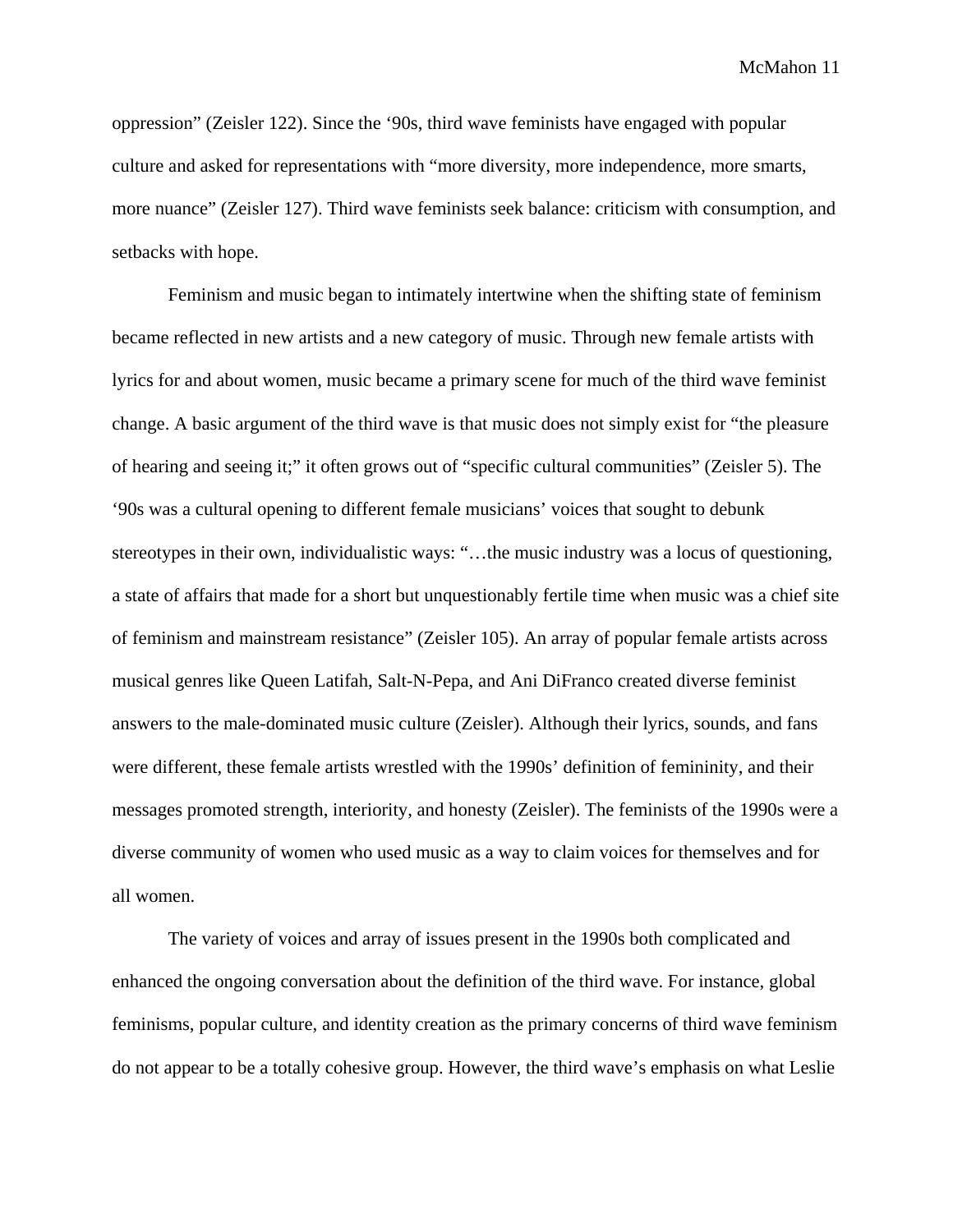Heywood and Jennifer Drake simply call "contradiction—or what looks like contradiction, if one doesn't shift one's point of view" in their Introduction to *Third Wave Agenda: Being Feminist, Doing Feminism* has a reassuring tone (2). It reminds women that constructing self and understanding feminism are difficult, yet essential, feminist processes. The many scenes of popular culture available in the 1990s all entered into discordant dialogue with each other about the roles and representations of women, but third wave feminists sought productive conversation with them, whether through art, music, or academia. The cultural moment of the 1990s was when the many different women of third wave feminism, especially those in music, blended politics and pop culture in distinct, novel ways in order to describe, understand, and own their feminist struggles.

## *Reviving and Revising: Practicing Feminism through Riot Grrrl and Lilith Fair*

 The Riot Grrrl movement and Lilith Fair are both held up as feminist music innovations, and continue to reverberate in music and feminist discussions. They were two very different representations of the changing face of 1990s feminism, from the political activist, potentially abrasive second wave to the diverse and individualistic, yet uniting, third wave. Though part of the third wave, the Riot Grrrl movement of the early 1990s strongly maintained the second wave feminist ideal of activism, as it addressed women's issues in loud, angry, female punk music voices. Bikini Kill, one essential Riot Grrrl band, showcased the movement's raw emotion and powerful, unyielding identity in their song, "Rebel Girl." In the wake of Riot Grrrl, popular female musician Sarah McLachlan co-founded Lilith Fair, the all-female tour: "a celebration of women in music" ("Lilith Fair"). Its daring move to break the industry's rules about women in music at the time (which asserted that radio stations and concert line-ups could not feature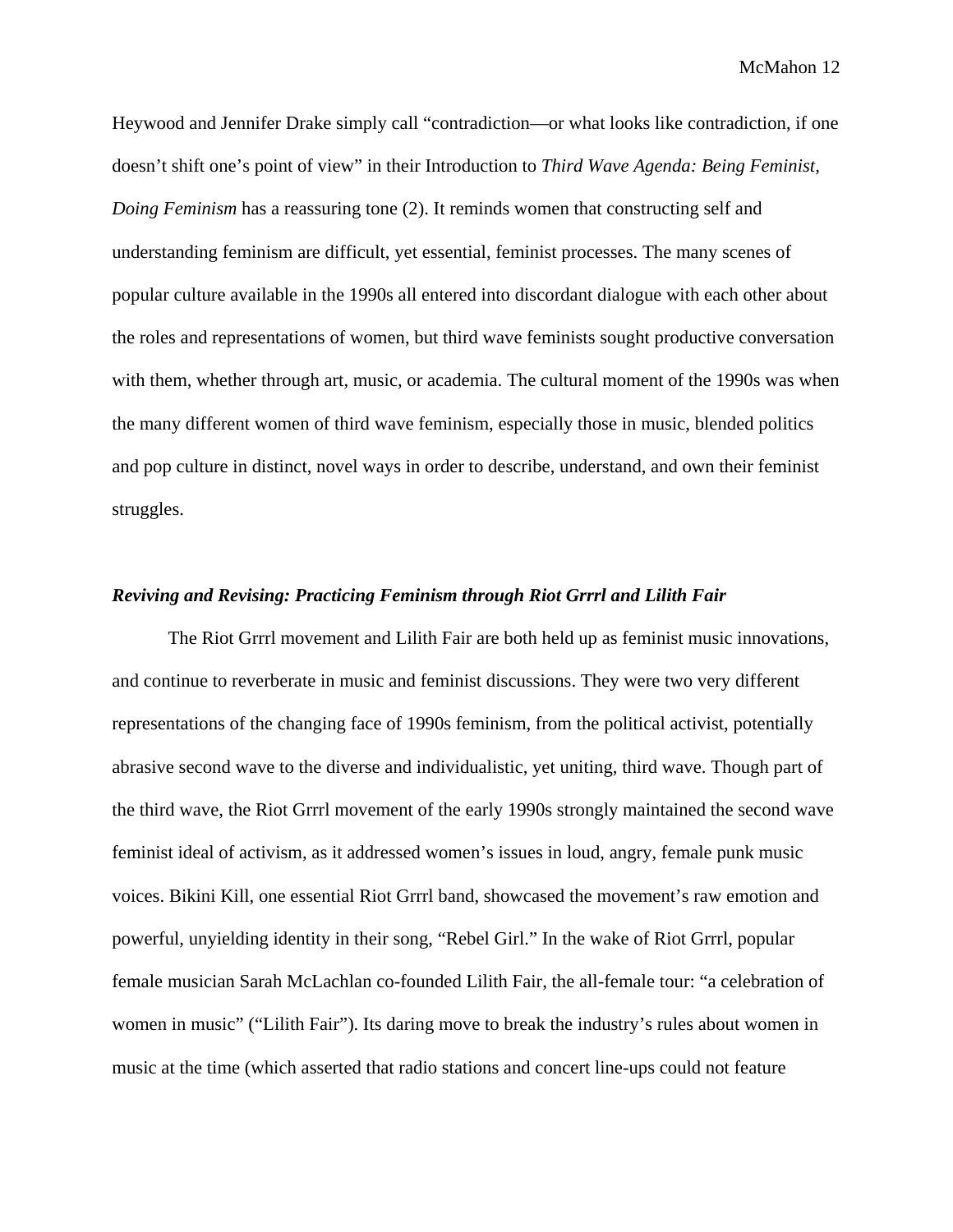women musicians together) met with considerable success: the festival raised \$10 million for North American women's charities and attracted over 1.5 million fans in its three years ("Lilith Fair", "About"). With an agenda to enjoy women's voices, Lilith Fair was a very different reflection of third wave feminism than the Riot Grrrls. The artists and songs of Lilith Fair, like the Indigo Girls with their hit "Closer to Fine," had a more subdued and personalized approach to femininity and women's issues than those of Riot Grrrl, like Bikini Kill, that made it mainstream and essentially third wave; the powerful tour created a unique space that brought a whole spectrum of women's voices together and engaged audiences to awareness and strength. The Riot Grrrls and Lilith Fair have left powerful legacies on both feminism and popular music, as they are two distinct emblems of third wave feminist thought in action.

 The women of Riot Grrrl punk in the early 1990s used pure anger and underground support to loudly and actively discuss feminist issues. In the early 1990s, Riot Grrrl represented a new form of feminist activism, according to Dicker and Piepmeier: "…young feminists, like the Riot Grrrls based in Olympia, Washington, used their punk sensibilities to create music that proclaimed their defiance of sexist norms and confining gender roles" (11). According to Kalene Westmoreland in the article "'Bitch' and Lilith Fair: Resisting Anger, Celebrating Contradictions," bands from Riot Grrrl "relied on visceral anger to reject rigid gender roles" (205). Melissa Klein's article, "Duality and Redefinition: Young Feminism and the Alternative Music Community," states that punk feminist bands like Bikini Kill and Bratmobile "grew not out of girls wanting sensitive boys so much as girls wanting to be tough girls" (212). Klein notes that Riot Grrrl was a third wave movement because it translated the essential second wave ideas of activism to fit 1990s punk music culture: "And whereas some second wave feminists fought for equal access to the workplace, some third wave feminists fought for equal access to the punk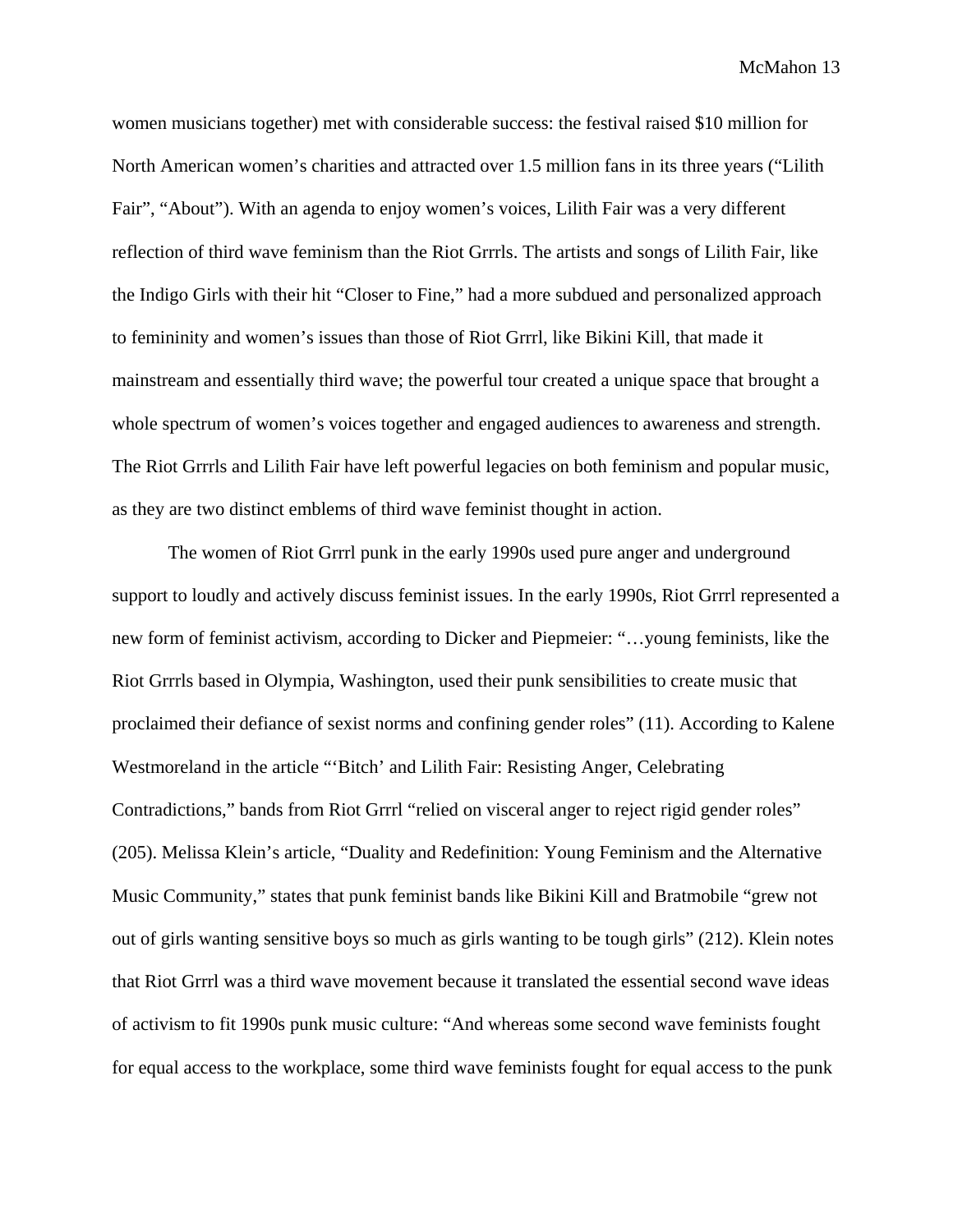stage" (215). Screaming was one fighting tactic, as Neil Nehring notes in *Popular Music, Gender, and Postmodernism:* "Pure screaming is what grunge, hip-hop, metal, punk, and Riot Grrrls have in common—not scream therapy, either, for the point isn't letting it out and feeling better…but enlisting other screamers—and they're doing it in the public eye, which the authorities hate" (154). Women onstage in the bands of the Riot Grrrl movement heatedly drew attention to women's issues while women offstage produced issues of "fanzines" to complement the arguments in the lyrics (Klein 213). Riot Grrrl bands made space for themselves in punk subculture because they felt, as the band L7 describes in their song "Pretend We're Dead," that "cramping styles is the plan" in mainstream culture (L7 line 3). The Riot Grrrl music culture fought, through its volume and lyrics, typical gender stereotypes and communicated a strong voice to other female music artists and listeners.

The Riot Grrrl anthem "Rebel Girl" emerged in 1993 from the band Bikini Kill, and it discussed the Riot Grrrl ideals of aggression, rebelliousness, and female power. Although Bikini Kill resisted the label of a "Riot Grrrl" band, many of their songs, including "Rebel Girl" and "Carnival," which Nehring analyzes in his book, express the essential Riot Grrrl tenets of anger and resistance (Nehring). Nehring quotes liner notes from Bikini Kill's *The C.D. Version of the First Two Records* as admitting, "its members 'subscribe to a variety of different aesthetics, strategies, and beliefs, both political and punk-wise, some of which are probably considered 'riot grrrl''" (Nehring 160). In "Rebel Girl," a female speaker sings praises to another girl; thus, the speaker is not the "Rebel Girl" herself (Bikini). The speaker values her rebellious subject, who looks confident, defiant, and self-aware; lines like, "That girl she holds her head up so high / I think I wanna be her best friend" and "Rebel Girl, Rebel Girl / I think I wanna take you home / I wanna try on your clothes" illustrate that the speaker admires and desires the "Rebel Girl" (lines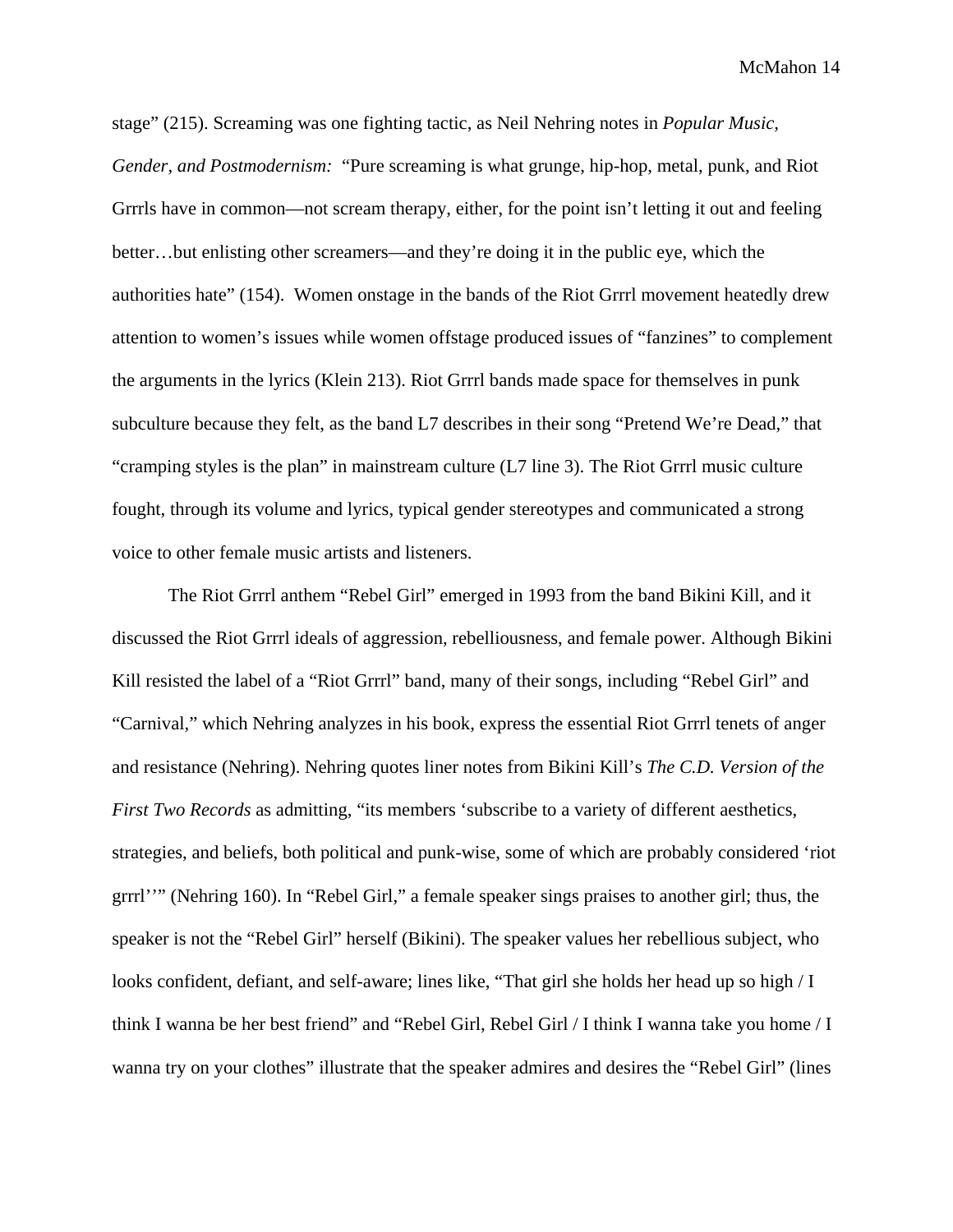3-4, 7-9). Both girls are aggressive, as shown through the language of power evident throughout the song: the "Rebel Girl" is "the queen of the neighborhood" and can conjure "the revolution" with her body, and the speaker pushes for an intimate, if not sexual, relationship with her in lines like, "In her kiss, I taste the revolution" and "I really wanna be your best friend / Love you like a sister always" (lines 1, 10, 13, 25-6). "Rebel Girl" focuses on one aggressive formation of a relationship as well as a powerful female identity.

The uncompromising language of "Rebel Girl" is representative of the Riot Grrrl movement at large, as it separates the girls in the song from both other women and men. The strong reference to exclusive sisterhood at the end, specifically in "Soul sister, blood sister / Please be my rebel girl," both displays the speaker's strong attraction to the "Rebel Girl" and singles out one version of sisterhood; it connotes that a woman must subscribe to the idea of "blood sister" and be a "rebel girl" for the speaker to desire her (lines 27-8). The "you" addressed in line 20 ("That girl thinks she's the queen of the neighborhood / I got news for you—she is!") represents everyone that the speaker fought against with her new proclamation of gender and sexuality in rock (lines 19-20). Namely, it was meant for the men of rock: as Simon Reynolds and Joy Press say of "Rebel Girl" in their book, *The Sex Revolts*, "It's an anthem of sorority after decades of rock'n'roll's blood-brother imagery" (Reynolds 330). Exclusivity and language of resistance were primary facets of the Riot Grrrl movement: as quoted in Reynolds and Press's epigraph to the chapter "There's a Riot Going On: Grrrls Against Boy-Rock," Riot Grrrls demanded that they were violently different both from the boys of rock and the accepted version of femininity by saying, "Death to all fucker punk boys who refuse to acknowledge the girl punk revolution" (Reynolds 323). Thus, they created a very potent Riot Grrrl identity through their tough image and lyrics: as feminist musicologist Susan McClary said, "popular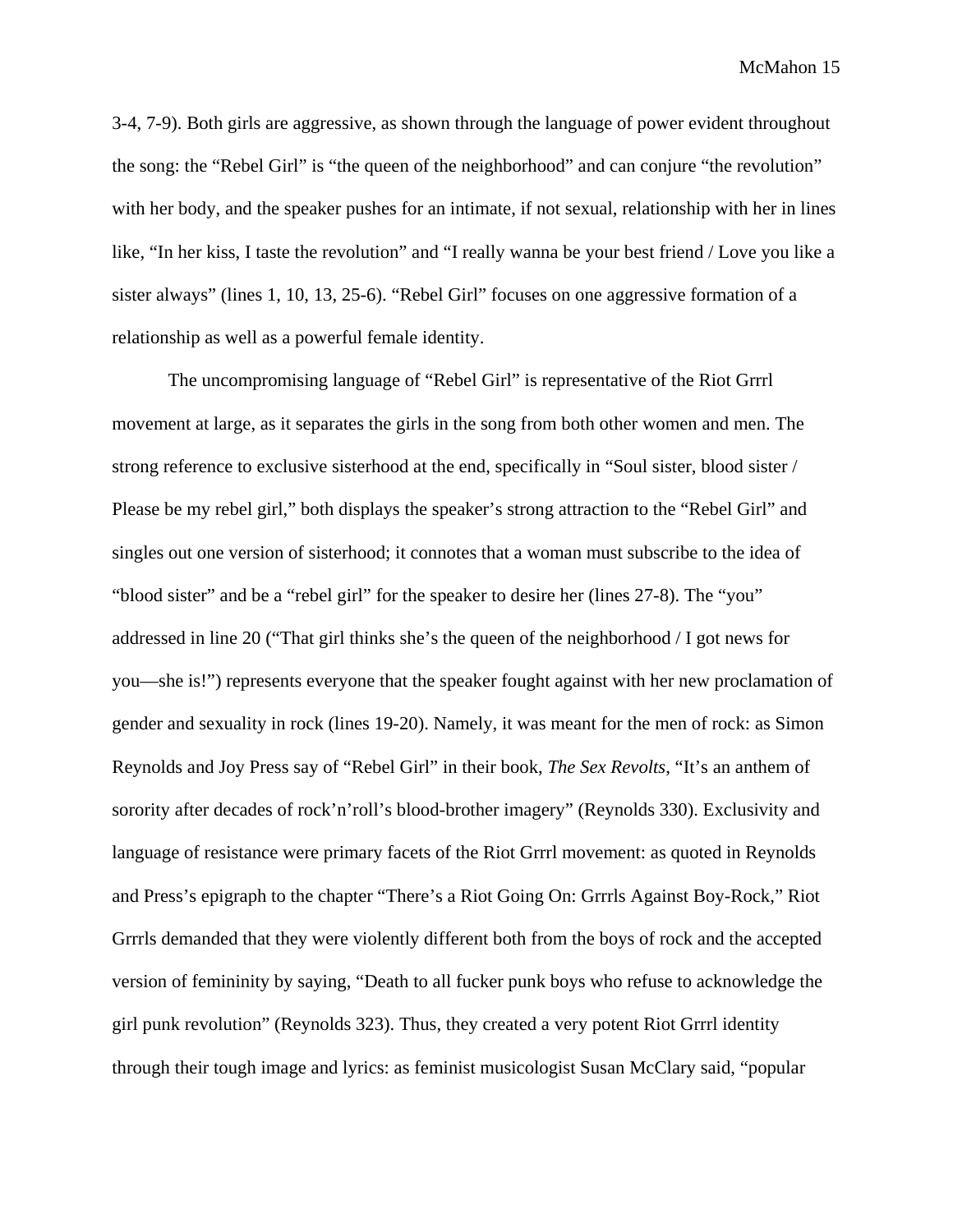music…isn't *just* a commodity but is also a public medium that helps shape our notions of self, feelings, gender, desire, pleasure, the body, and much more" (404). The Riot Grrrls were radical and loud, and their angry proclamations of female identity and women's issues through songs like "Rebel Girl" were central to the ideology of a burgeoning group of feminists who wanted to be different.

Created in 1997, Lilith Fair stood for essential third wave feminist ideals, as shown through its attention to individual women and activism for women's issues. Fed up with the unbalanced standards of radio stations and concert promoters of the 1990s, Sarah McLachlan, along with Dan Fraser and Terry McBride from Nettwerk Music Group and New York talent agent Marty Diamond, wanted to create a new, all-female, kind of music festival ("Lilith Fair"). According to the tour's website, it was "the only tour of its kind" ("About"). Westmoreland outlines McLachlan's essentially frustrated and feminist decision to form the fair in light of "the blatant sexism of the patriarchal record industry, which included radio programmers who refused to add more than one female act during a week and would not play women artists back to back" (217). Throughout its three years, the festival booked dates all over the U.S. and Canada and boasted such female artists as Jewel, Paula Cole, Dido, Missy Elliot, Chantal Kreviazuk, and Indigo Girls ("Lilith Fair"). Aside from its basic musical aims, the tour also served as an awareness-raising and fundraising event to support women's issues: each venue on the tour held booths for concertgoers to learn about feminist causes and women's charities, and one dollar from every ticket sold was donated to such charities as community shelters and breast-cancer funds (Cave 156). Westmoreland argues that Lilith Fair "made feminism accessible...through its music, the alley of informative, political booths, and the celebratory atmosphere" (216). Lilith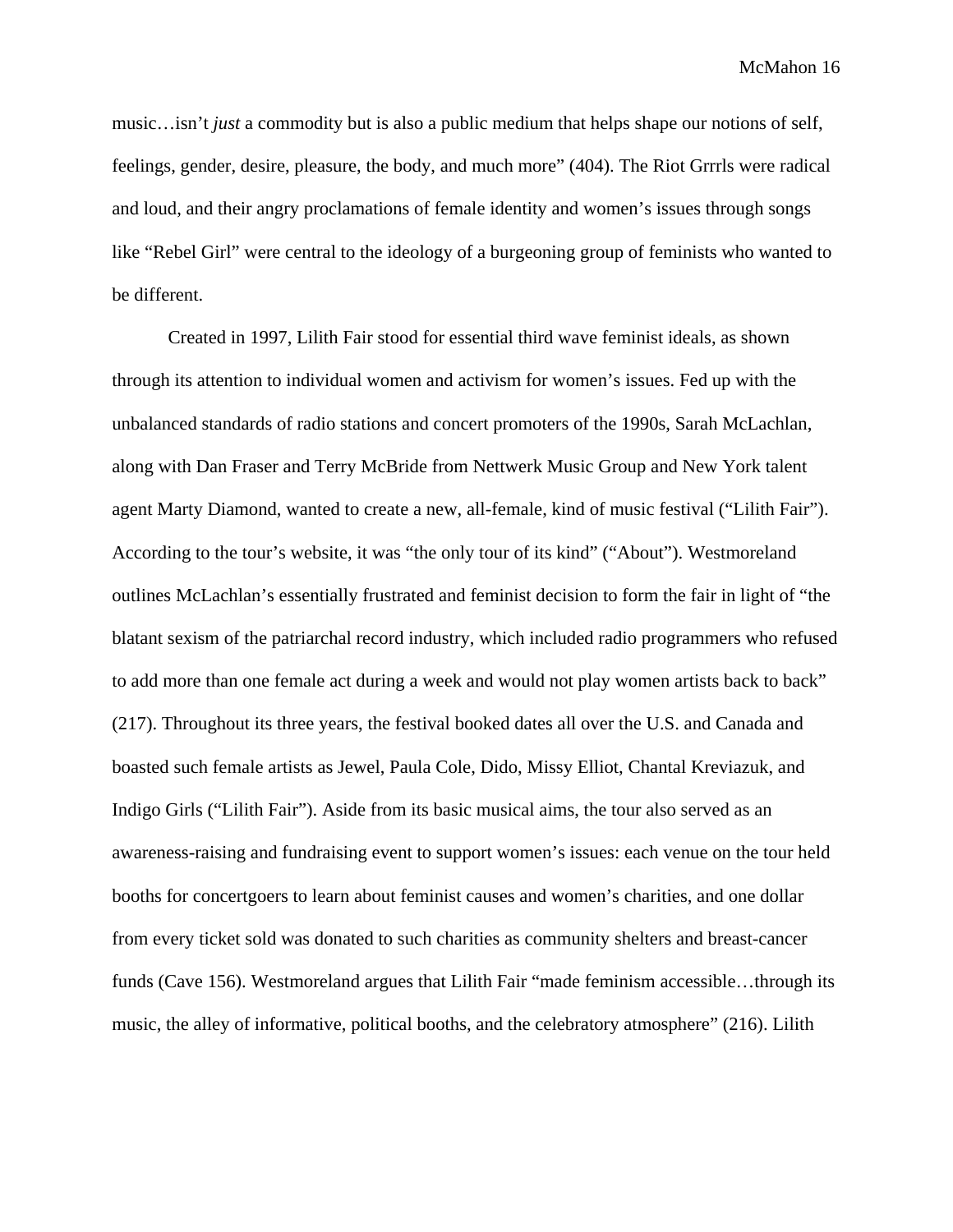Fair's legacy stems from how it brought different women together, both fans and musicians, and connected them to a larger, universal vision of feminist activism.

 The Lilith Fair artists' more personal approach to femininity was quite different from that of the thunderous Riot Grrrls. According to Westmoreland, Lilith Fair's "more tempered feminist solutions and praxis" served as a reaction to the anger of the Riot Grrrl movement (205). While more toned-down than the loud Riot Grrrls, Lilith Fair still maintained the essential feminist focus on activism, thereby proposing that being a woman and a feminist requires attention to the political and social struggles of other women and feminists. Borrowing activist ideals from both the second and third waves of feminism, Lilith Fair created opportunities for its attendees to participate in and donate to several causes, thus, treating "personal empowerment and political activism equally and interdependently" (Westmoreland 206). Lilith Fair also upheld the Riot Grrrl tradition of creating a space for women's voices. However, Lilith Fair's treatment of another essential third wave ideal, Heywood and Drake's idea of "contradiction," diverged from that of the Riot Grrrls (Heywood 2). In an article structured as a written correspondence between a second wave feminist mother (Roxanne Harde) and her third wave feminist daughter (Erin Harde), daughter Erin writes, "Militant action is not needed to promote the third wave; instead, the experiences of young women construct the third wave" (Harde 119). It is precisely the deeply personal attention to women as artists and listeners that defined the experience of Lilith Fair and separated it from the Riot Grrrls.

Amidst all of the acts, the Indigo Girls' "Closer to Fine" stood out as one universally magnetic performance at Lilith Fair because its lyrics brought female fans together and spoke to each of them on individual levels. As Buffy Childerhose tells in her book *From Lilith to Lilith Fair*, even other female artists on the tour loved to watch, as well as socialize and perform with,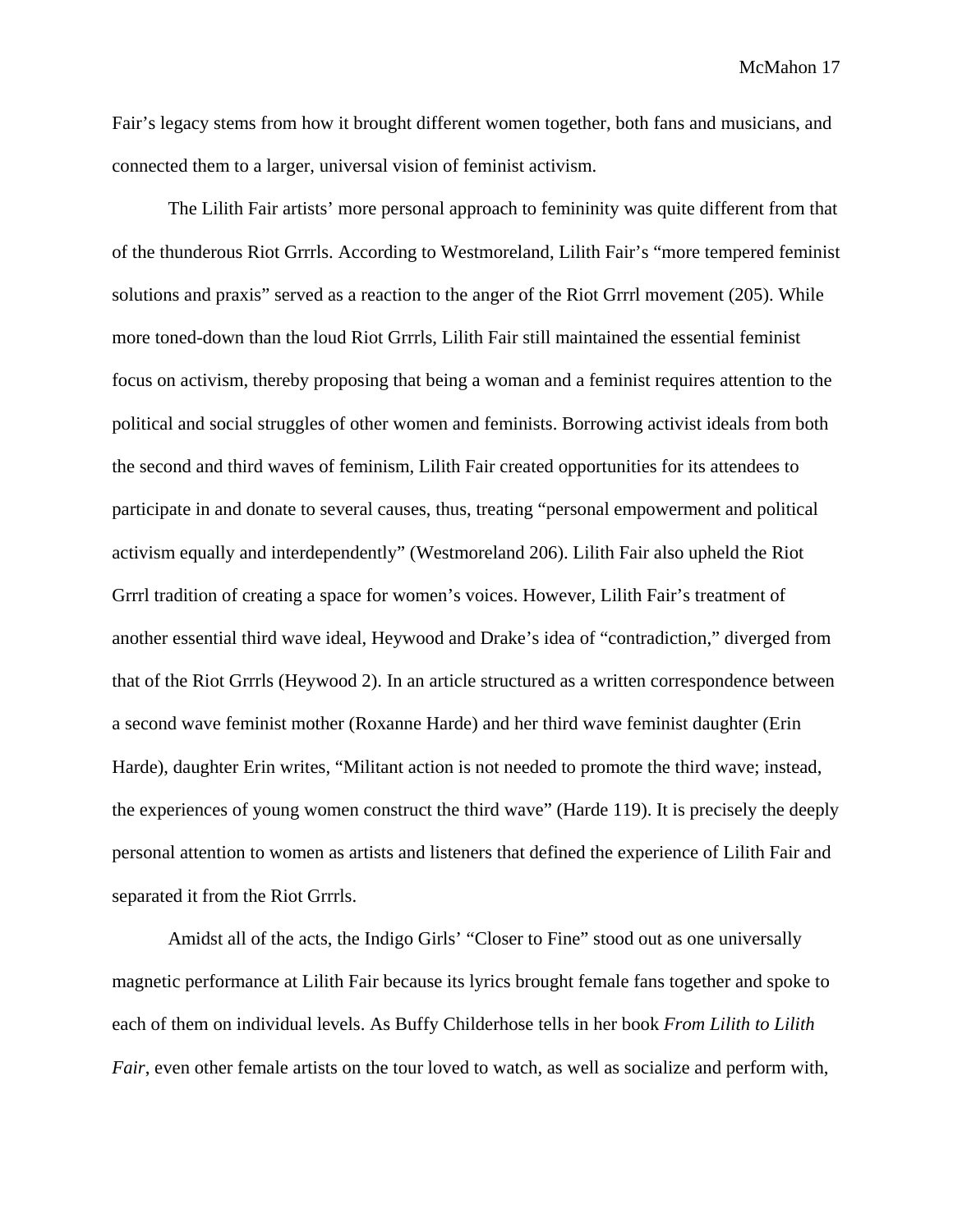the duo: "According to Sarah [McLachlan], it was the arrival of the Indigo Girls, Amy Ray and Emily Saliers, that really kicked in the tour's growing sense of community and many collaborations" (38). The lyrics of "Closer to Fine" trace the steps of a woman searching for meaning in her life, looking for "insight between black and white" (Indigo line 2). She shows vulnerability in lines like, "I wrap my fear around me like a blanket / I sailed my ship of safety till I sank it," but displays agency in her active search for meaning (lines 9-10). Seeking a cure from many conventionally prescribed sources, like a "doctor" or "the doctor of philosophy," the speaker recognizes that their analyses of her life are unsatisfactory; of her encounter with the "doctor of philosophy," she says, "He graded my performance, he said he could see through me / I spent four years prostrate to the higher mind / Got my paper and I was free" (lines 12, 19, 22- 24). Even other sources like "the mountains" and "the bar at 3 a.m." cannot provide any solace, as the bar only left the speaker feeling "Twice as cloudy as I'd been the night before" (lines 12, 31, 34). The chorus affirms that trusting one's own answers to life's questions, and even the fact that there are twists and turns in life, is one healing solution: "There's more than one answer to these questions / Pointing me in a crooked line / And the less I seek my source for some definitive / The closer I am to fine" (lines 14-17). Thus, "Closer to Fine" encourages women to trust, and even embrace, ambiguity in their personal searches for meaning.

"Closer to Fine" and Lilith Fair together promoted an open, convivial kind of sisterhood and feminism. In the final chorus of the song, the pronouns shift from singular to plural, and the verb tense changes from past to present: "I went to the doctor" becomes "Yeah we go to the doctor" (lines 36, 38). The later line, "We read up on revival and we stand up for the lookout," further implies a type of collective effort, as "revival" can connote a new revolution and could refer to the lively kind of feminist outlook or voice that McLachlan sought to create with Lilith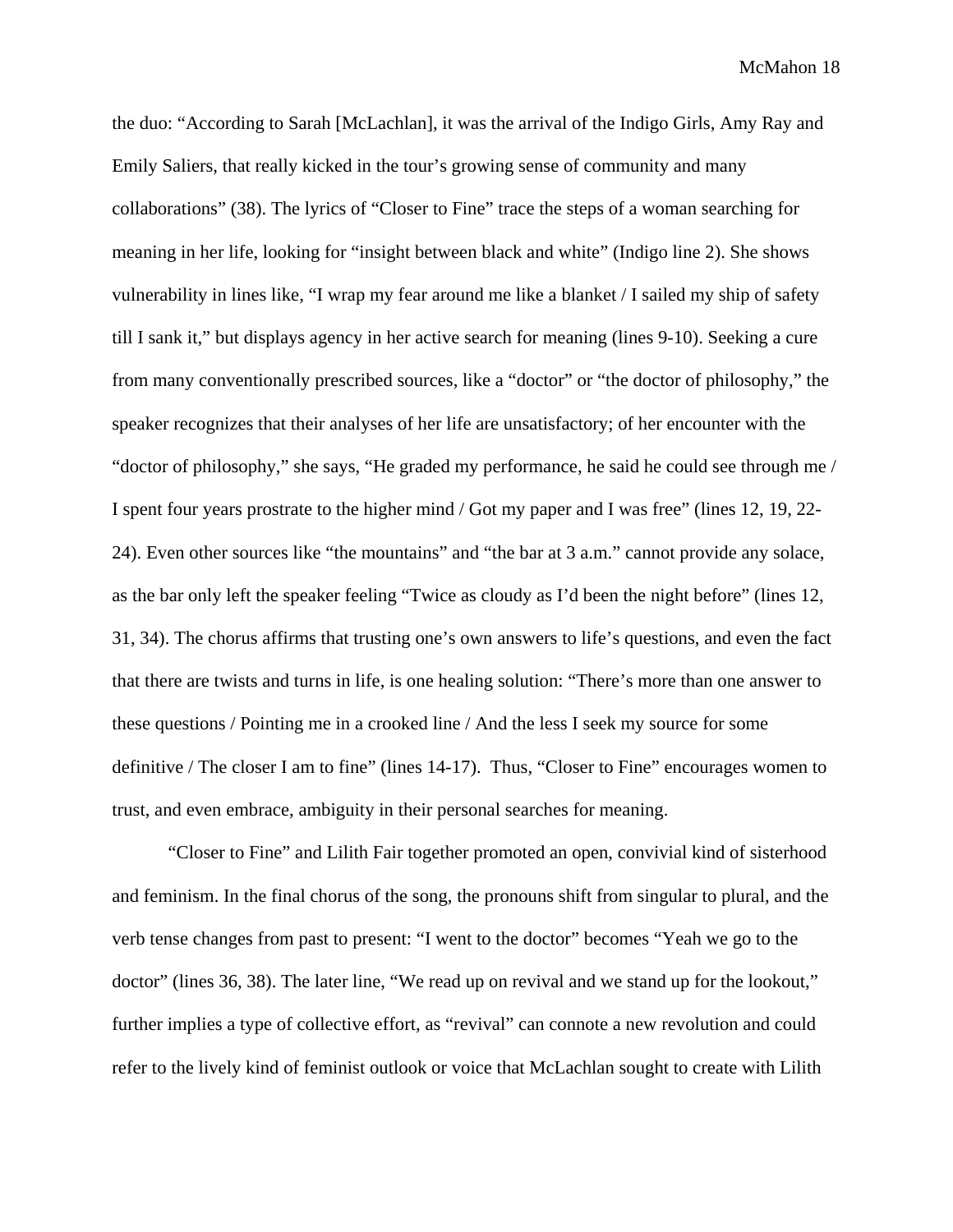Fair (line 41). The pronouns switch back to singular with the line, "Pointing me in a crooked line," which seems to highlight that the collective "we" is made up of diverse, individual listeners (lines 43, 38). The individualistic yet communally supportive portrait of sisterhood present in the lyrics of "Closer to Fine" was present at the Lilith Fair tours. The live audiences at the festival, as well as the various collaborating performers, could sing through the collective struggle for meaning that pervades the third wave at large which, as Dicker and Piepmeier claim in their Introduction, relies on "paradox, conflict, multiplicity, and messiness" (11). In essence, women had the freedom to feel their femininity and connect with any of the artists they chose; McLachlan seems to have not only recognized but also promoted the divergent process of creating individuality and femininity by including artists from a variety of genres.

The diversity did not detract from the overall celebratory and communal experience of womanhood and feminism that the tour promoted—it was not the community of Bikini Kill's "blood sister," but that of Indigo Girls' "We read up on revival and we stand up for the lookout" that dominated (Bikini line 27, Indigo line 41). As Harde and Harde's article says about Lilith Fair, "So many voices being heard through different media shows the different possibilities of third wave expression" (126). A primary tenet of the third wave is the plain fact that different women have the ability to "understand their own feminisms," as opposed to feeling pressured to adopt one overarching idea, like public activism, or one mode of expression, like punk music (Harde 131). Roxanne Harde, who represents the mother-voice of the second wave in Harde and Harde's article, agreed: "I think that even as it set forth feminist theory in a practical forum, Lilith Fair embodied the ideal of women in community" (133). Furthermore, Roxanne Harde praises the diversity and attention to feminist theory: "The festival literally was a matrix of feminist discourses, and it interwove the ideological with the practical in a way that one doesn't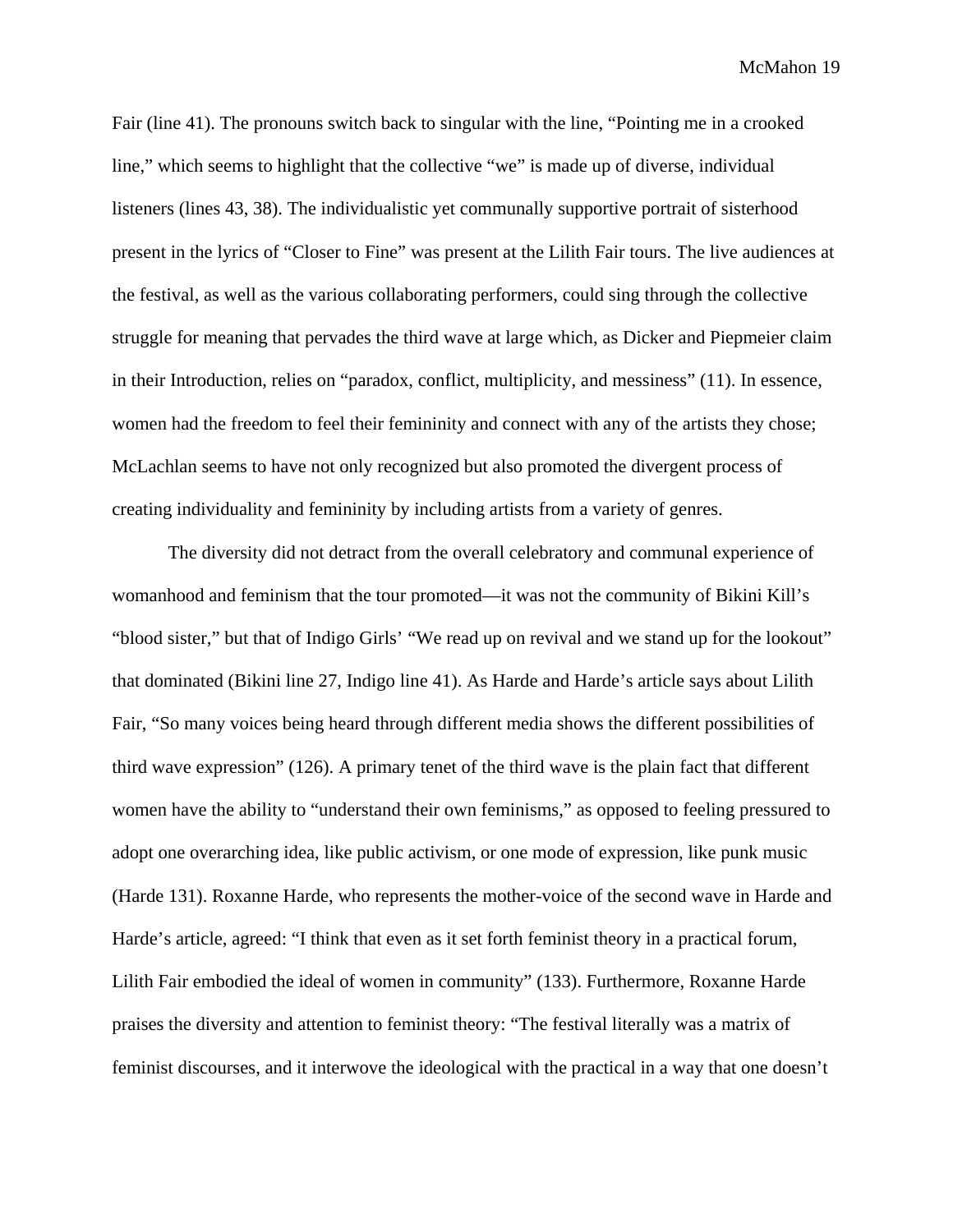often find in the course of daily life" (134). Riot Grrrls paved the way for women to awaken to a voice, but Lilith Fair made that awakening mainstream and individualized. The festival also voiced the feminine struggle of self-acceptance: as Westmoreland says, "a kind of strength through vulnerability" (207). Evident in many Lilith Fair performers' songs, like Fiona Apple's "Never is a Promise," self-awareness is often a product of vulnerability; Apple's speaker comes to terms with her individuality and her own feminism as she bitterly expresses desire to free herself from someone: "You'll never feel the heat of this soul / My fever burns me deeper than I've ever shown" (Apple lines 14-5). With an air of celebration, Lilith Fair sought to connect with individual women and allow them space for a "catharsis from complacency and apathy towards empowerment and interiority" similar to that in Apple's song (Westmoreland 219). Women at Lilith Fair were supposed to experience the call to womanhood and feminism together, but realize their calls on individual terms.

The vast differences between Riot Grrrl and Lilith Fair illustrate the changes that feminism, and specifically feminist music, underwent through the 1990s. Riot Grrrl was a movement because bands like Bikini Kill and L7 were not afraid to overturn traditional notions of womanhood and rock, and the women of Riot Grrrl borrowed essential second wave practices for their interpretations of third wave feminism. An icon for mainstream feminist activism and an inviting space for women's voices, the Lilith Fair of the 1990s exuded a version of third wave practice different from that of its Riot Grrrl predecessors. The Lilith singer-songwriters, like Indigo Girls and Fiona Apple, opened mainstream music to a new feminist legacy that worked by empowering women with individuality. Separately, Riot Grrrl and Lilith Fair were very different feminist music movements, but together they showcase the power of women's involvement with popular music.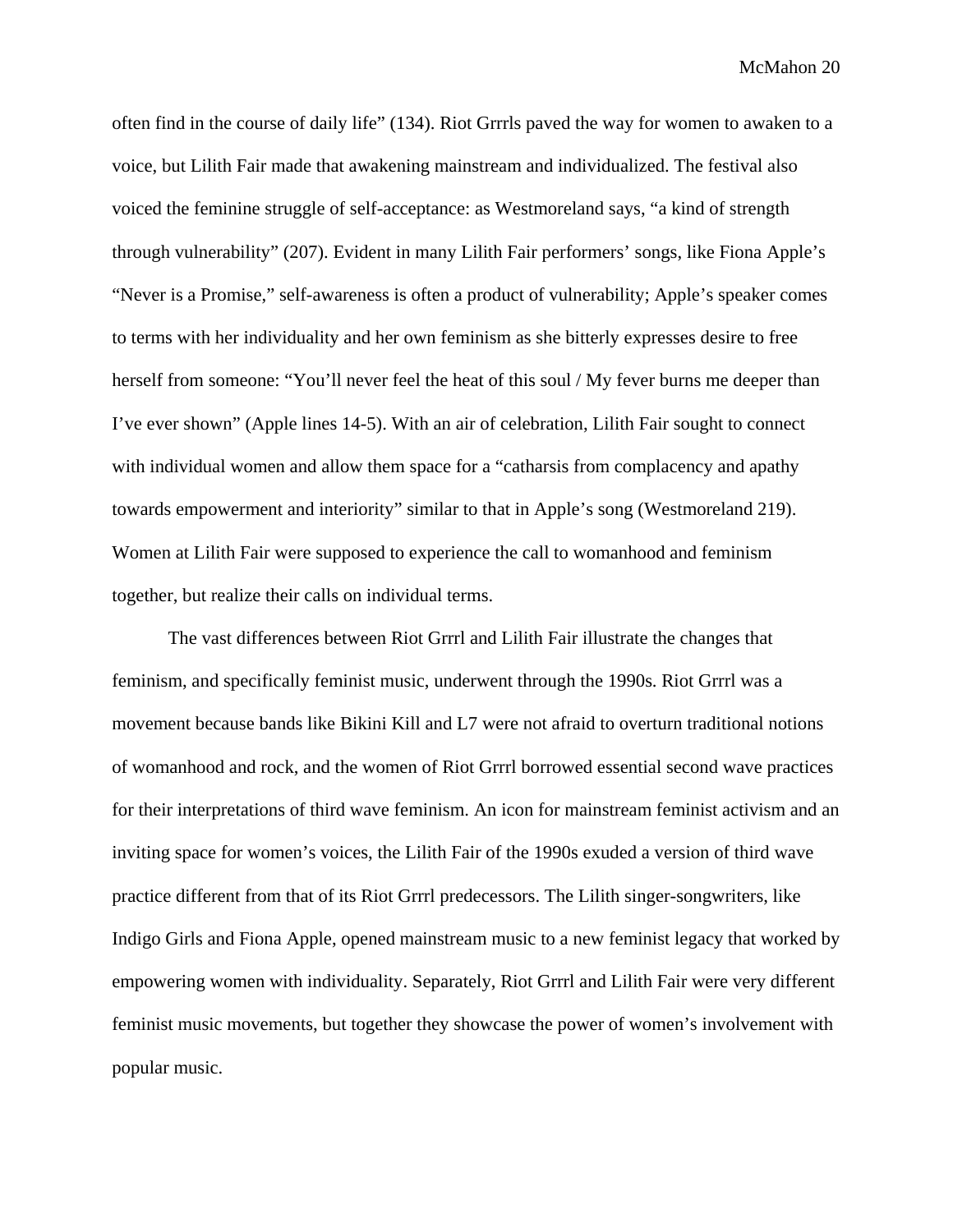# *Theory Meets Practice: Locating Sex Appeal and Girl Power in the Late-1990s*

By the turn of the twenty-first century, Riot Grrrls had simmered down and the consecutive summers of Lilith Fair tours had ended. Feminist critics often argue that the primary tenets of these feminist music movements—activism, individuality, and consciousness-raising soon seemed to be lost in the bubblegum teen pop genre of music. According to Zeisler, Lilith Fair had brought third wave feminism to the forefront of mainstream music, and its termination in 1999 compromised its accomplishments: "…in the realm of the mainstream, the end of Lilith Fair left a noticeable hole" (112). Women continued to make feminist music after Lilith Fair ended, but they did not achieve the united mainstream stance that Lilith Fair had. The new mainstream music, to feminists, had become overly commercialized—even the "Girl Power!" mantra of the Spice Girls became a selling point for advertisers, who were more interested in selling t-shirts than true empowerment. The women of pop were undoubtedly alluring to both men and young girls, who found the sexiness and frivolity of their lyrics, like Britney Spears singing "Oh pretty baby / there's nothin' that I wouldn't do" in her hit "…Baby One More Time," to be attractive (Spears lines 24-5). Mature feminists, however, could not find the interiority, honesty, and table-turning antics of female artists of Riot Grrrl and Lilith Fair in the new pop culture icons. Even in the wake of the clear feminism of the Riot Grrrls and Lilith Fair, many female pop music artists of the late-1990s muddled the portrait of female music and bought into the mass media trap with their overtly saleable, sexual, and impersonal messages.

Although Lilith Fair and Riot Grrrl left markedly positive impacts on circles of feminist discussion, the movements were the subjects of much mainstream media criticism. Many of the artists who appeared at Lilith Fair, including Sheryl Crow, Natalie Merchant, and Queen Latifah,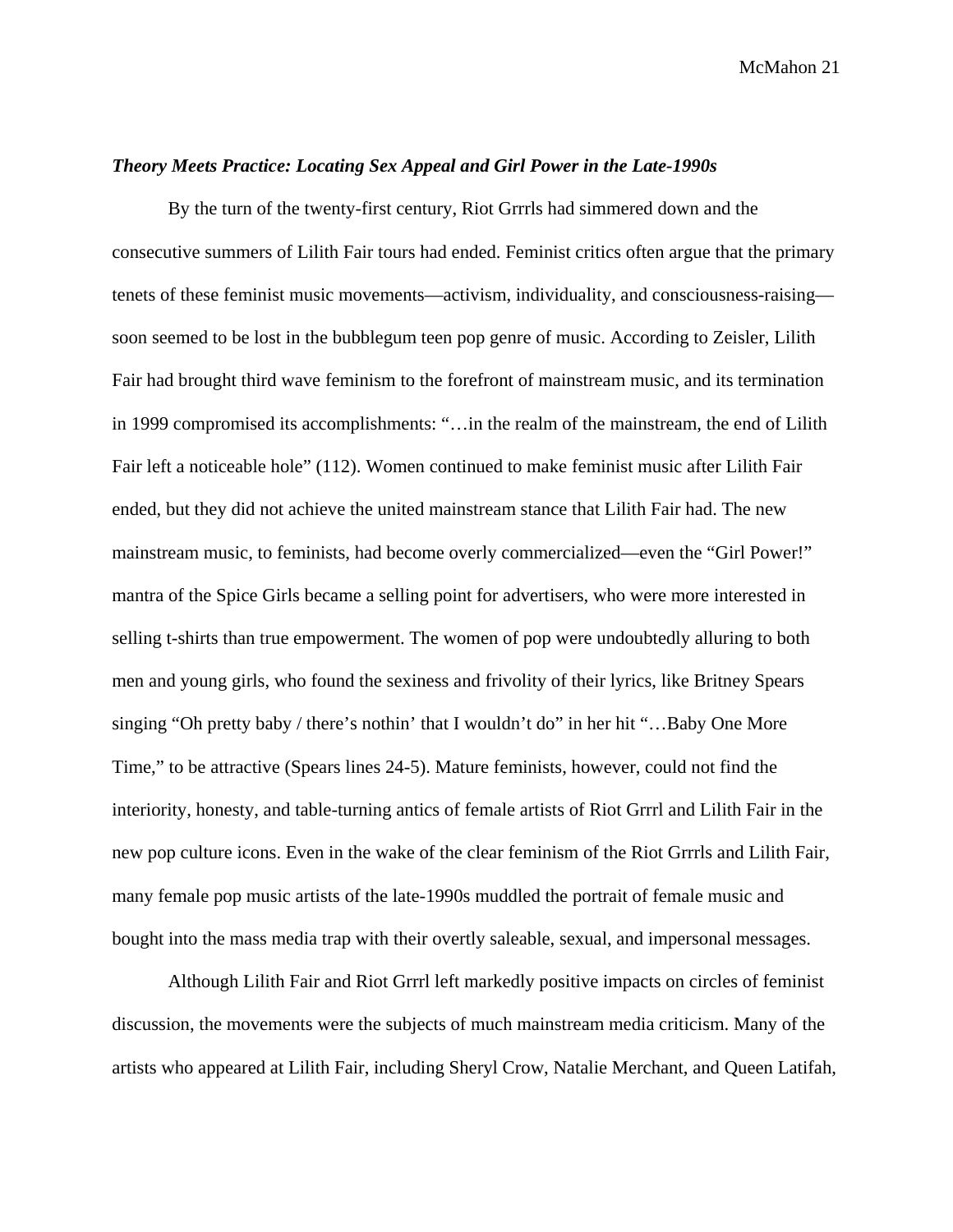remained cultural icons after the tour ended in 1999, but the Lilith Fair of the '90s acquired a slew of what the "Lilith Fair" *Wikipedia.com* page terms "pejorative nicknames, including 'Breastfest' and 'Girlapalooza'" ("Lilith Fair"). Some sources, like a 2003 article from *Billboard* magazine, invoke the Lilith Fair ladies' personal lives as the reasons for the tour's end: McLachlan was then (in 2003) unlikely to bring the fair back because of her priority of "continuing to raise her family" (Ault 14). According to a 2004 article from *Rolling Stone* magazine, however, the onslaught of new teen pop stars in the late-1990s lines up with the death of Lilith Fair: "Suddenly, teen popsters replaced willowy singer-songwriters, and bare bellies replaced Birkenstocks" (Cave 156). This kind of pop-hype commercialism is also blamed for the death of the Riot Grrrl movement. The do-it-yourself antics of the Riot Grrrls, from their homemade t-shirts and zines to their messy sound, were, for a while, protected from the mainstream media, as Riot Grrrls refused to become dupes of advertising and commercialism (Zeisler). Their silence, however, became fuel for media outlets that could cast them in unflattering, instead of empowering, light: "Without the actual voices of riot grrrls to depend on, the press managed in record time to reduce the rhetoric and the goals of the movement to some fearmongering sound bites and peppy fashion statements" (Zeisler 107). Mass media had misinterpreted and re-packaged the counter-cultural tactics of feminist musicians in ways that discounted and denied them a place in respectable mainstream culture.

Feminist music did not completely dissipate after the end of Lilith Fair, but feminist festivals after 1999 did not achieve the same caliber of centralized mainstream success that Lilith boasted. For example, Harde and Harde discuss the empowerment of big names like Madonna, Courtney Love, and Alanis Morissette, who all, through self-expression in music, represented their own forms of feminism: they proved that not all new female pop artists were completely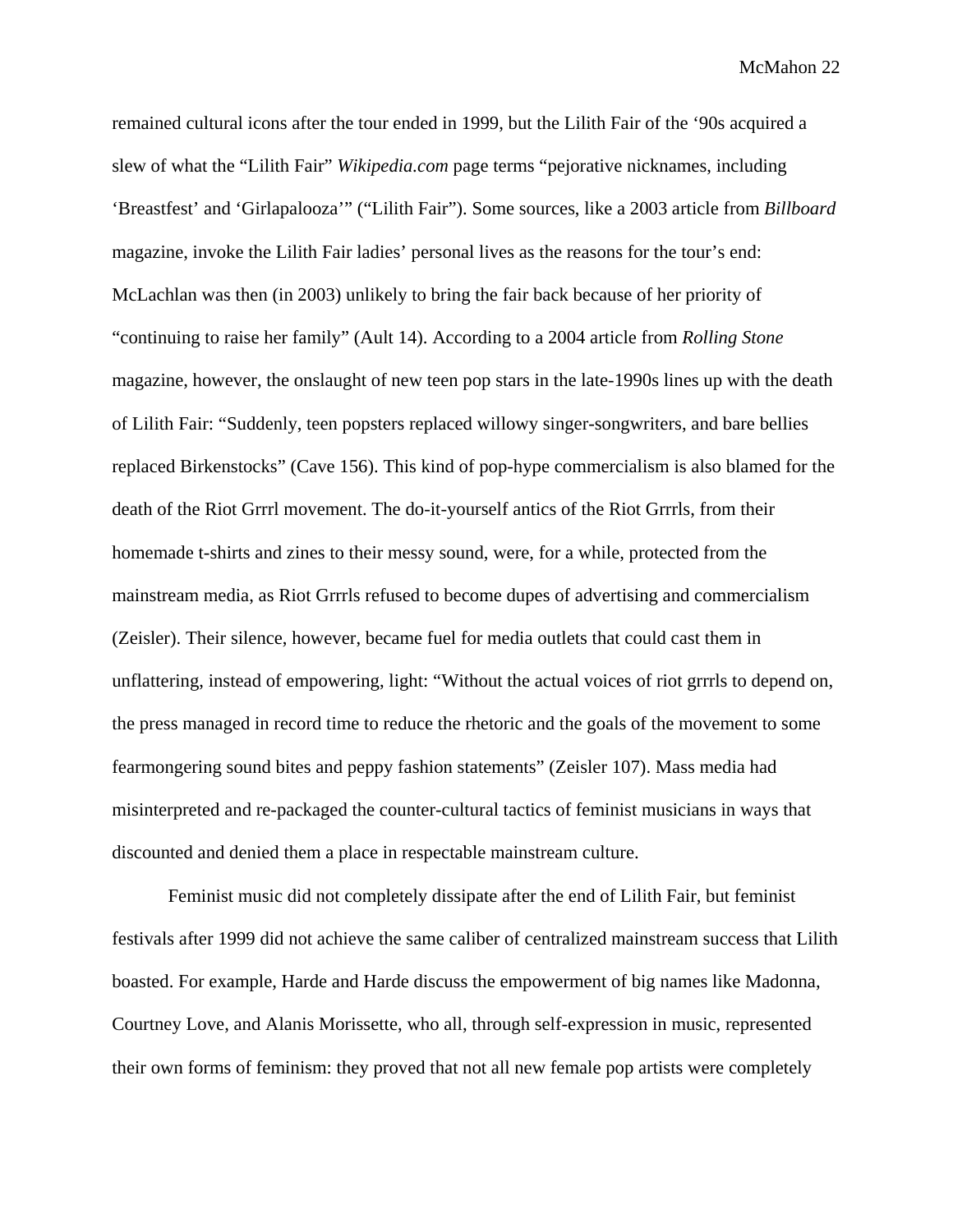diluted (Harde). Although their radical appearances and actions sometimes confused even feminist fans, they often had clear feminist themes in their lyrics (Harde). Thus, some feminist musicians existed in the mainstream, but they were not brought together under a feminist banner in a Lilith Fair-like setting. Instead, other feminist musicians came together on the outskirts of the mainstream: Zeisler notes that Ladyfest, another all-women festival started in 2000, "seemed to return to a pre-Girl Power format of smaller, anticorporate, and do-it-yourself events" (Zeisler 112). After 1999, the feminist music that Lilith Fair had encouraged had to negotiate the consequences of either occupying a place in the mainstream or taking a place on the margins (Zeisler). In *Manifesta: Young Women, Feminism, and the Future,* Jennifer Baumgardner and Amy Richards use Michigan Womyn's Music Festival, the annual weeklong all-female festival, to illustrate the conundrum:

Separatism…can be great in the short term—and for many feminists it's necessary to achieving certain kinds of consciousness, security, and possibilities that can be strong enough to transform the mainstream. The goal of liberation, however, is a radical restructuring of society, one that women can't achieve from the margins—even though they use this perspective to gain a clear vision of the center. (Baumgardner 81)

The goal of the Michigan Womyn's Music Festival had been, since it was established in 1976, to creative a positive, separate space for women's voices; as Baumgardner and Richards say, however, this goal seemed moot after the mainstream success of Lilith Fair and the popularity of several individual feminist artists (Zeisler 110, Baumgardner 81). After 1999, some individual female artists continued to make feminist themes accessible in the mainstream, but the unified, all-female fairs had shifted out.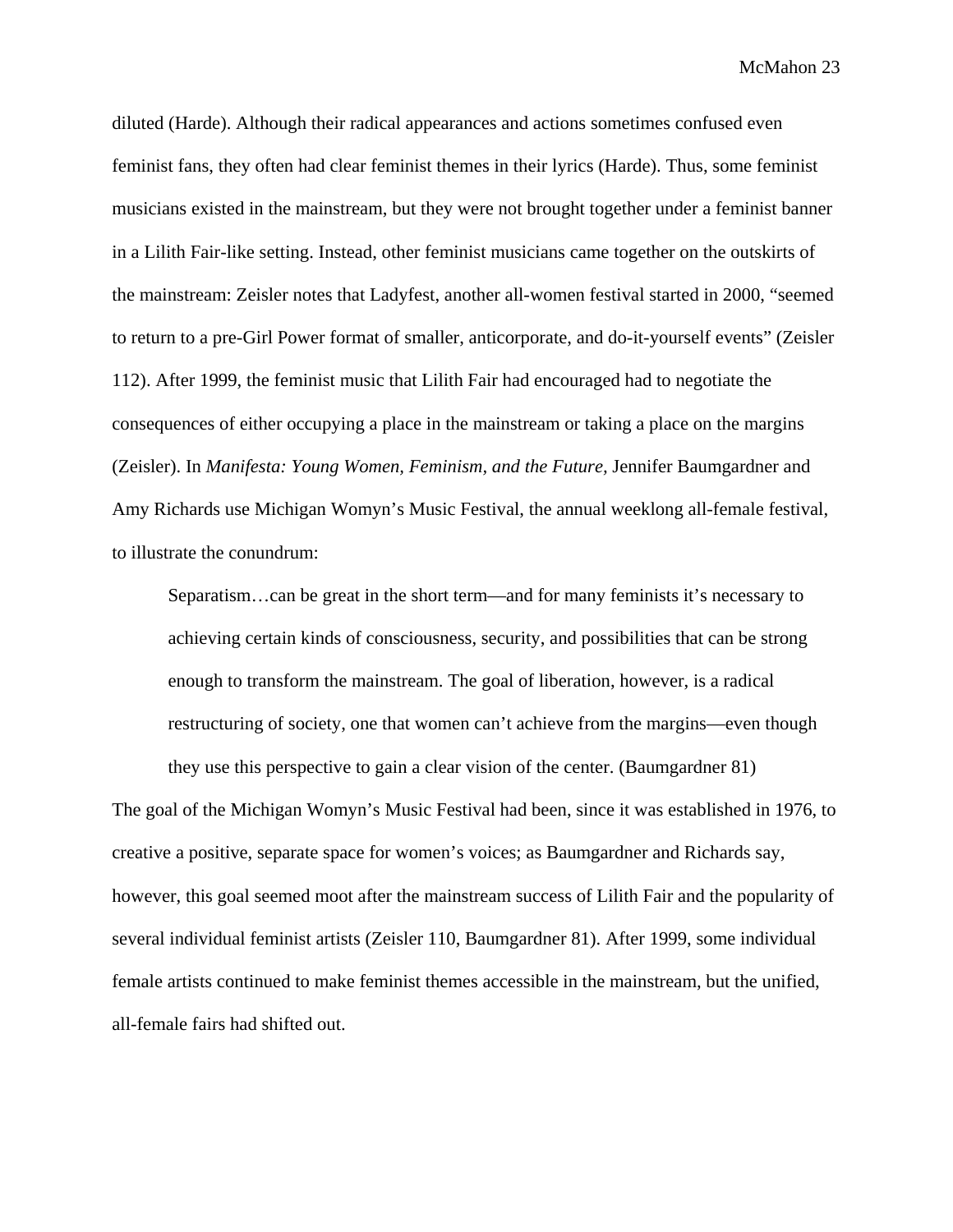Mainstream media went as far as claiming the death and downfall of feminism multiple times throughout the twentieth century. The outlets took feminists' decade of re-definition in the '90s as an excuse to analyze and criticize all women (including feminists) from a clearly hegemonic perspective. In the chapter "Feminists Want to Know: Is the Media Dead?", Baumgardner and Richards describe an article from a 1998 issue of *Time* that stakes out the death of feminism: "Writer Ginia Bellafante, whose first cover story this was, argued that the women's movement was dying under the weight of the lip gloss and self-obsessed solipsism of young women" (92). Baumgardner and Richards argue that Bellafante's article ignores women of color and many other key players in third wave feminism, including "activists, academics, writers, politicians, and the everyday women who form the bulk of the feminist ranks" (92-3). Instead, Bellafante extrapolated a few mainstream pop culture icons with questionable associations to feminism (Calista Flockhart, for example), called them feminists, and wrote feminism's death notice (Baumgardner). Bellafante was at fault for interviewing "mostly random celebrities caught in a feminist act" that provided no knowledge of feminist history or dreams for the feminist future (Baumgardner 121). In addition, Baumgardner and Richards refer to another 1998 article from *The New York Observer* by Erica Jong that states that *Time* has pronounced feminism dead 119 times since 1969 (Baumgardner 93). Third wave feminists were independent and engaging with pop culture in new ways that deserved notice, but mainstream media outlets were focusing on the wrong women and interpreting the wrong message. One year later (in 1999), De Beers saw women's independence as "market potential," advertising to single, careerdriven women to buy diamond rings that were eerily similar to engagement rings: "Advertisers would not stop looking for ways to make women buy things they didn't need just because those women weren't looking for men and marriage" (Zeisler 104). Media outlets and companies all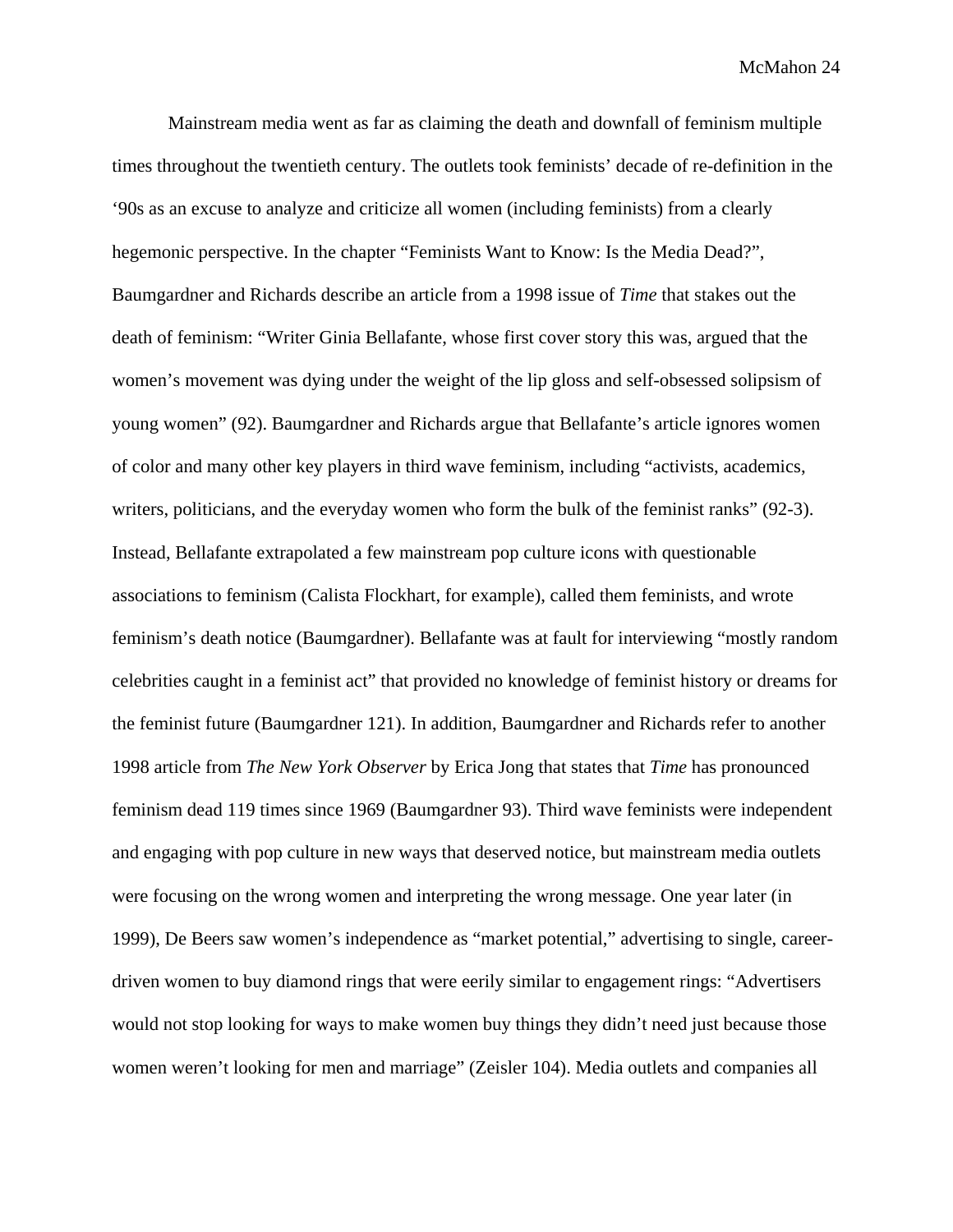too often misconstrued the honest liberation and freedom purported by Lilith Fair ladies and Riot Grrrls and found ways to mass-produce and sell it to create a new regressive representation of women.

As destructive as mainstream media was, feminists did not always agree with each other that all women's representations in 1990s' media were completely terrible. One particularly splintering issue was "Girl Power!," the mantra of the equally questionable British pop sensation, the Spice Girls, who hit it big in America in 1996. For some feminists, "Girl Power!" was easy to immediately reject. For example, Rachel Fudge, whose article "Girl, Unreconstructed: Why Girl Power is Bad for Feminism" appears in the book *Bitchfest: Ten Years of Cultural Criticism from the Pages of* Bitch *Magazine*, is unforgiving of the phrase and its power to dilute feminism (the article was originally printed in *Bitch* magazine in 1996) (Fudge). For Fudge, "Girl Power!" became a soft, apolitical phrase after it was stolen from the Riot Grrrls and twisted in the hands of mainstream media and advertisers (Fudge). Corporatization and commercialization robbed it of its potential to change women's lives: it "represents the ultimate commodification of empowerment" (Fudge 155). Fudge also poignantly argues that "Girl Power!" reduces the power of the women's movement for future generations, claiming, "Worst of all, it lulls us into thinking that all of feminism's battles are won, that females in America don't have anything to fight for anymore" (157). Zeisler's contribution to the discussion about "Girl Power!" is less angry than Fudge's. Zeisler cites that—"in theory"—the phrase was not entirely harmful, noting studies from psychologists that show that the phrase had power to raise girls' self-esteem (109). Her conclusion that "Girl Power!" served "as shorthand for a kind of diet feminism that substituted consumer trappings for actual analysis," however, ultimately aligns with Fudge's article (Zeisler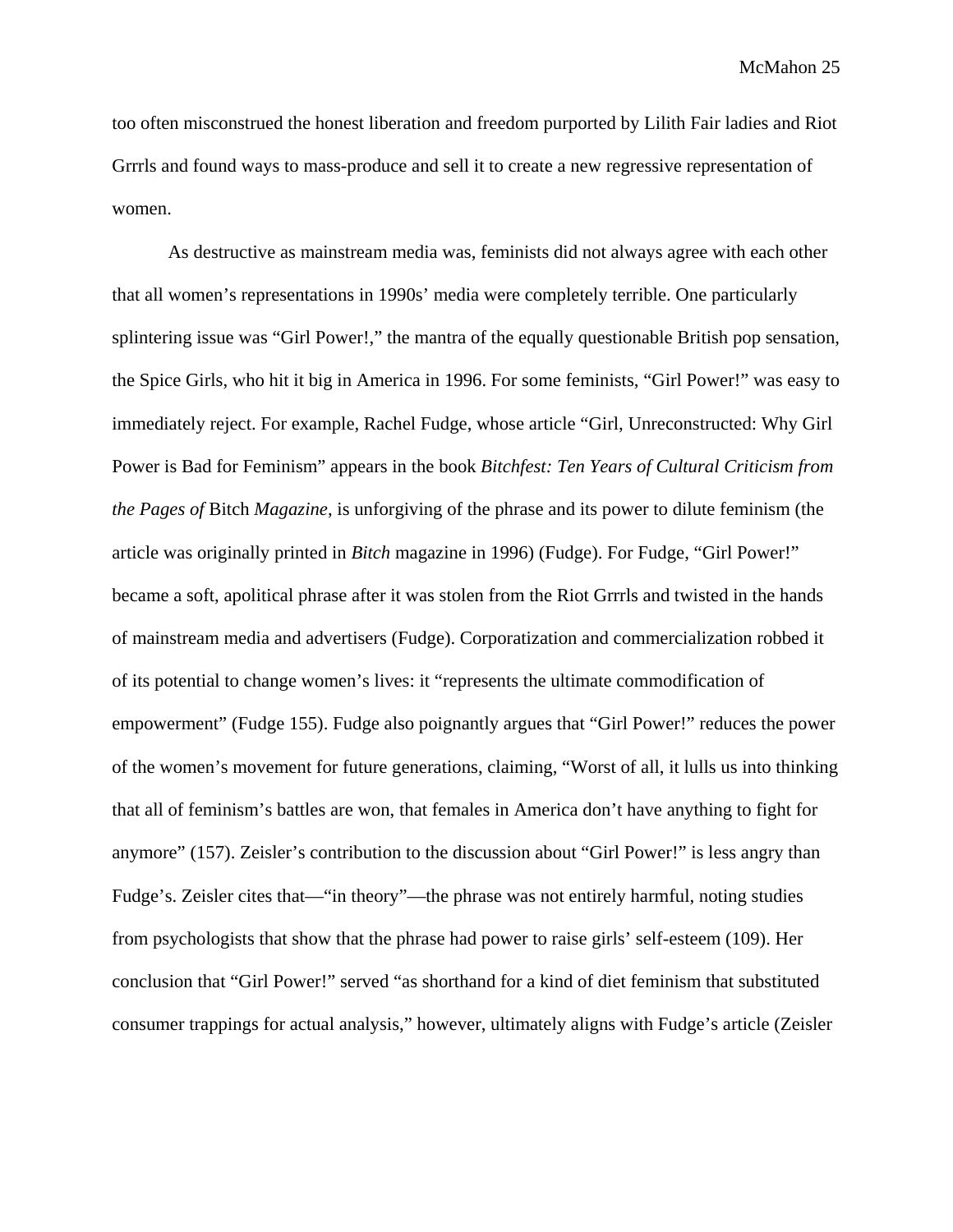110). Though they could sometimes see its potential, feminists often agreed that the overcommercialization of "Girl Power!" rendered it non-activist and immature.

Fighting the "Girl Power!" phrase was not as easy as simply discrediting its meaning: by the end of the 1990s, plenty of reductive, over-sexualized representations of women, like the Spice Girls, had seeped into mainstream pop culture. The Spice Girls' empowering visions and attention to individual identity had potential to contribute to the feminist movement, but the group ultimately met the same fate as its "Girl Power!" mantra in the eyes of feminist critics. According to Marion Leonard in *Gender in the Music Industry: Rock, Discourse, and Girl Power*, the Spice Girls was an inherently problematic group because of its commercialization: perpetually drowning in sellable merchandise, each of the girls in the band, like their overall message, was "packaged and presented for maximum economic return" (Leonard 160). Leonard argues that the Spice Girls' physical appearances could have been beneficial to young girls learning to form their own individual identities, but instead they affirmed patriarchy and commercialism: "The girl power message was represented here in a form that diluted its radicalism while offering a catchphrase acceptable for mass-market consumption" (159). The group's song lyrics continue its complicated trend. "Wannabe," from their 1996 album *Spice,*  promotes female community, especially for girls in heterosexual romantic relationships: "If you wanna be my lover, you gotta get with my friends, Make it last forever, friendship never ends" (Spice Girls. "Wannabe." lines 15-16). The demand for power and independence in the lyrics, however, is vague, lost in meaningless phrases like, "I wanna really/ really really wanna zigazag ha" (lines 5-6). "2 Become 1," also from *Spice*, over-sexualizes a woman's relationship with a man, placing emphasis on physical, instead of intellectual, connection: "Are you as good as I remember baby,/ get it on, get it on,/ 'Cause tonight is the night when two become one" (Spice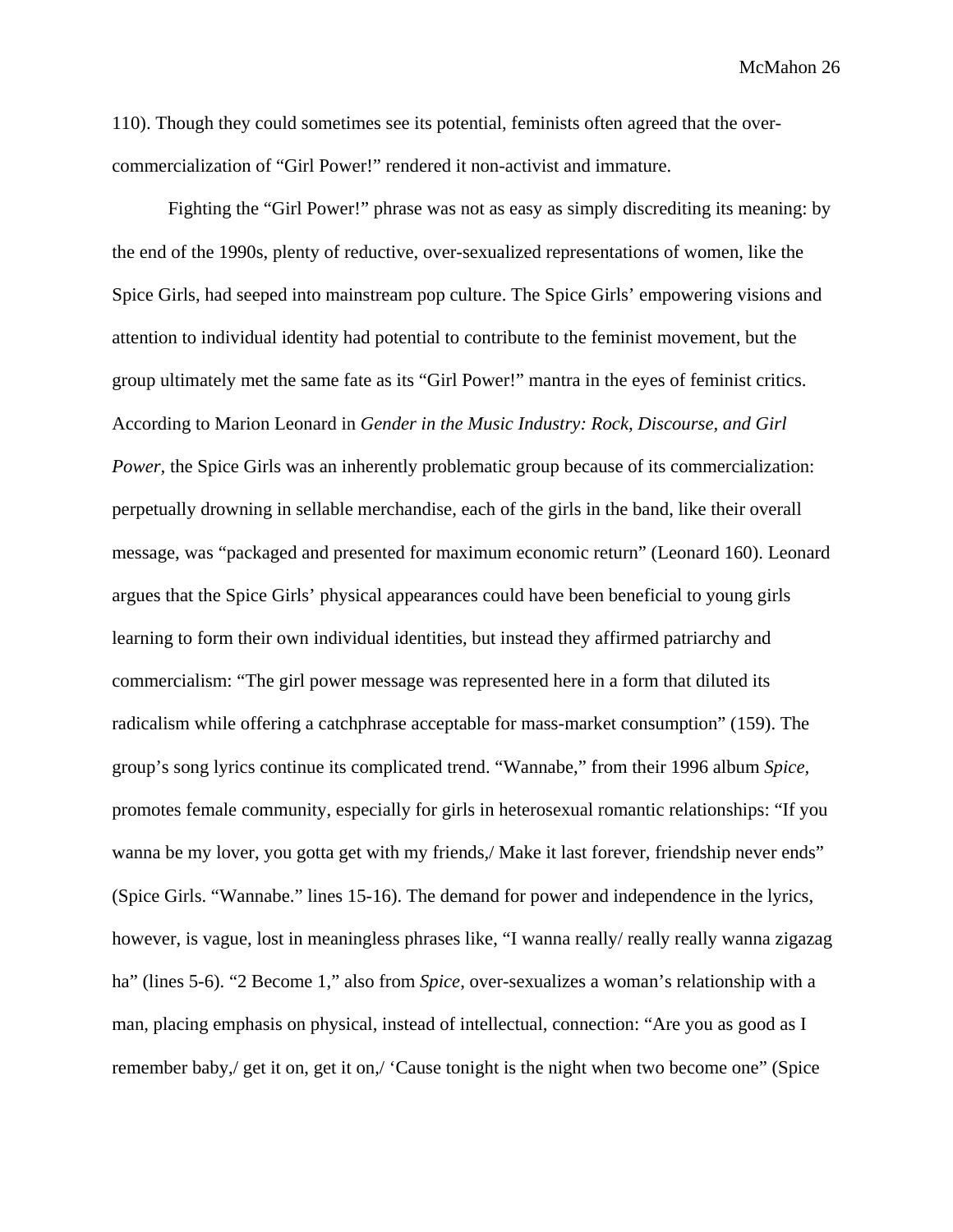Girls. "2" lines 20-22). Lines like, "Silly games that you were playing,/ Empty words we both were saying,/ Let's work it out boy, let's work it out boy," make disagreement and fake behavior sound playful, and suggest that the solution is sex, instead of communication, to reach mutual understanding (lines 14-16). Though the Spice Girls sought to promote power, the group's lyrics portray confusing and overly sexual female characters that blur the idea of empowerment.

Female American pop stars of the decade were also problematic for feminists and many, including Britney Spears, lustily affirmed commercialism and pleased male eyes. Britney appeared in *Billboard* magazine in 1998, when Chuck Taylor described her single "…Baby One More Time," saying, "The danceable track, whose hook has a tenacious grip and enough vocal edge to keep it out of the bubble-gum aisle, readily fits the vibe of top 40's current affinity for the uptempo sounds of youth acts like Backstreet Boys, Robyn, 'N Sync, and Five" (Taylor, Chuck. "Jive's" 80). Thus, Spears had a sound similar to the mainstream pop brand that other young, commercialized acts had created before, and she was popular for it. As Melanie Lowe notes in her article "Colliding Feminisms: Britney Spears, 'Tweens,' and the Politics of Reception," Spears had launched into a pop-diva icon by 1999, when she had the top-selling album and many young girls became hooked on her pop beats and sex appeal (Lowe 135). Her breakthroughs as a [female] performer are nothing to scoff at—according to a March 20, 2000, article in *Forbes,* written by Peter Kafka when Britney was 18, she made \$15 million in 1999 alone—but the combination of her insistence on wearing next to nothing, her wacky behavior, and her empty lyrics mark her as irresponsible with her fame (Kafka 162). Her first hit, "…Baby One More Time," was sultry, sexual, and masochistic, as the female speaker begs the male listener, "When I'm not with you I lose my mind/ Give me a sign/ Hit me baby one more time" (Spears lines 18-20). The young girls that Lowe interviewed for her article agreed that Spears'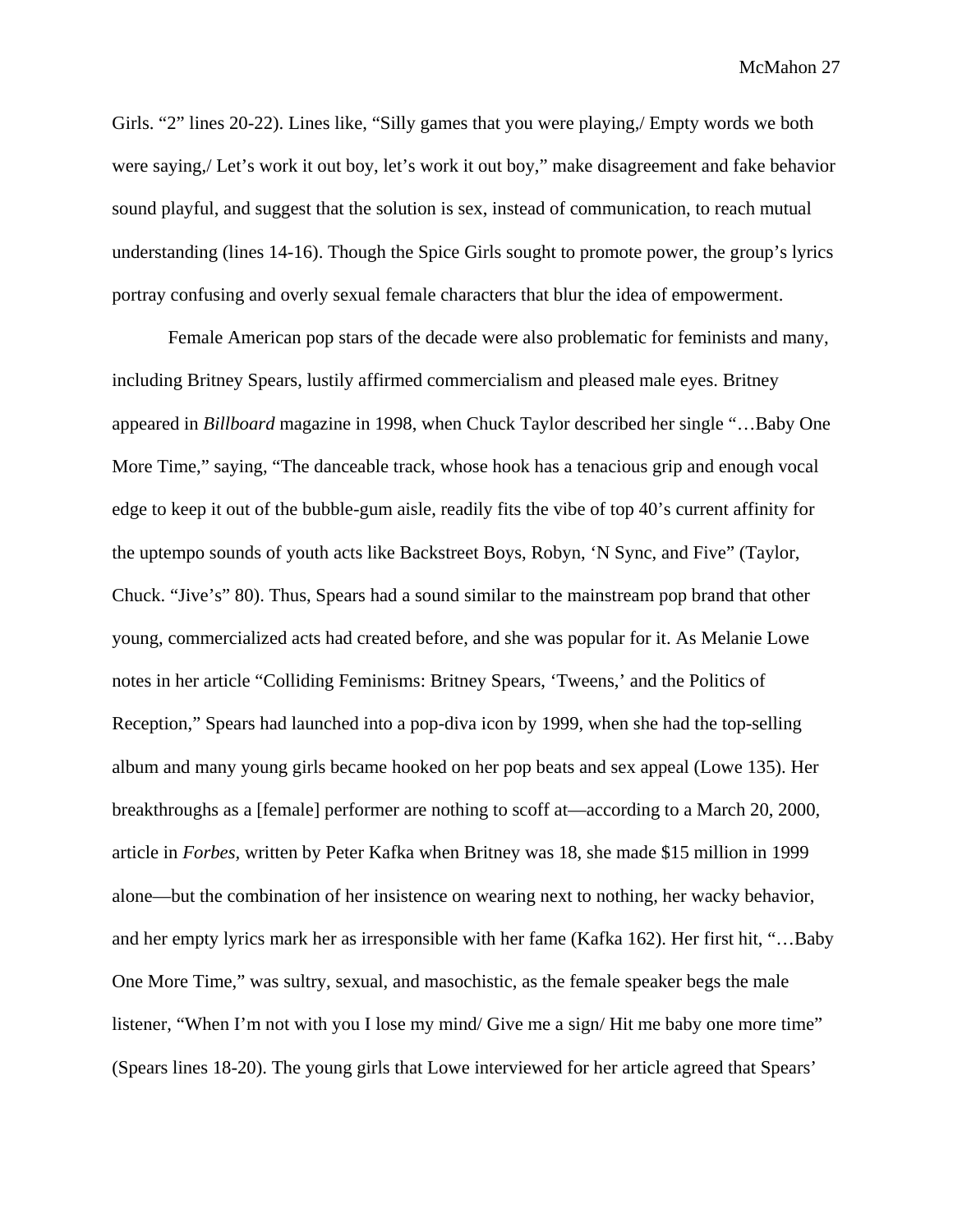identity was confusing: "…despite their disapproval of its message, they smile and laugh when they hear it, dancing and singing along" (Lowe 135). Spears' message was entertaining for them, but not cohesive with their beliefs: "In other words, their social practice of being teen pop's target audience allows them to maintain strong feminist convictions and still enjoy songs, videos, and other texts that don't jibe with their politics" (Lowe 140). Kafka's *Forbes* article portrays Britney as a young, teen pop icon with her audience in mind, but big stars in her eyes, including advertising deals, high royalty rates, and massive record sales: "The idea, Britney says, is to have a career like Madonna, who is still selling millions 17 years after her first hit" (Kafka 162). Spears' new standards for female pop divas suggested that the outlook for pop music in the late-1990s, and beyond, was saturated with immature and contrived sexual innuendo and driven by commercialism.

Many over-commercialized and overly glam female pop stars hit their peaks in the late-1990s, and their lyrics and commercial histories were empty of the feminist legacy for which Riot Grrrl and Lilith Fair had fought. Feminist music still existed, particularly in names like Morissette and Love, but the most newsworthy mainstream female artists—Spears and the Spice Girls—were nothing like them. Both feminists and the mass media attempted to locate feminist role models in some of these new female pop stars of the late-1990s, but failed to find anything positive about them. The "Girl Power!" phrase, the meaningless lyrics, and the excessive gyrating complicated the portrait of women in music. Women's music after 1999 did not provide all of the answers to feminists' interests and goals.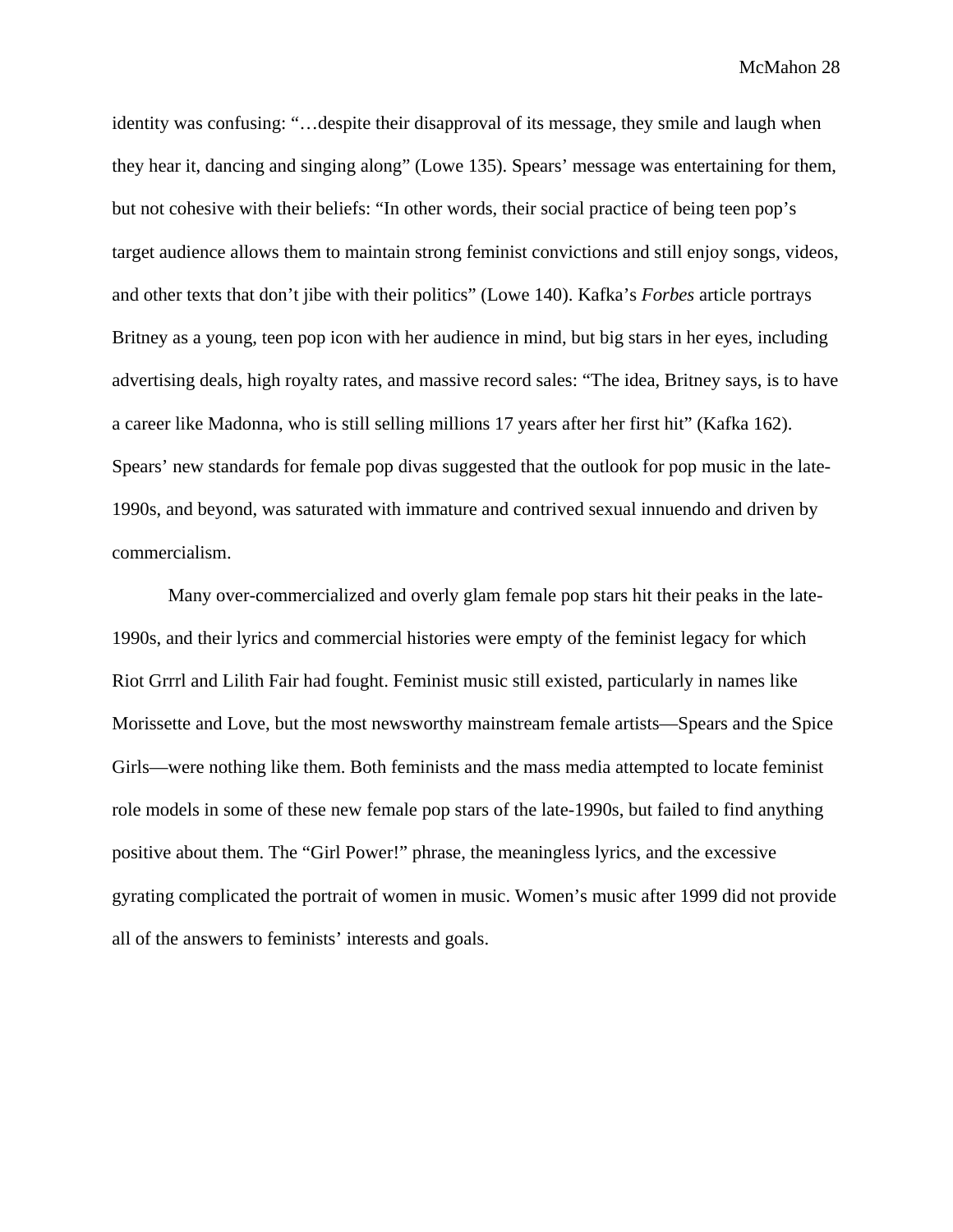# *Driving Honesty: Train's Representation of Third Wave Feminist Ideals*

On the edge of feminists' radars, in the male-dominated pop/rock genre, the male band Train was breaking ground with lyrics that engaged many of the feminist themes introduced by earlier female artists—language of activism, desire to claim a voice, and an understanding of a true feminine identity. The band grew slowly outside of the commercial advertising trap with the help of Aware Records, and was marketed to occupy an honest position in the music market (Bell 1). Thus, the band's history automatically contrasts them with the earlier acts of the 1990s that had based their successes on the glitz and glamour of lights and pop beats in their music videos*.* Train's lyrics, particularly of the song "Meet Virginia" (which is about a quirky and complicated female character named Virginia), not only contributed to the band's genuine personality, but also to the ongoing complicated discussion of third wave feminism. The band has enjoyed the fact that "Meet Virginia" has highly accessible lyrics and has consequently attracted many diverse interpretations from a variety of listeners (Taylor, Chuck. "Columbia's" 92). Train's identification with feminist themes, existence outside of the commercialization hype, and dedication to promoting individual interpretations of their lyrics earn them a place in the previously female-dominated 1990s' critical third wave feminist music culture.

In 1998, the same year that Spears released her first single, "...Baby One More Time," Train released their first single, "Meet Virginia," introducing the mainstream music world to a woman who provided an intellectually stimulating alternative to the sexual stimulation of Britney's schoolgirl gig. While most pop music slid into the boy-band-and-female-diva stint with its club and dance influences, the ready-for-radio, pop/rock bands like Train issued an alternative, grittier sound. The band immediately received positive press that described them in terms similar to those used to describe the female Lilith Fair artists just a few years earlier.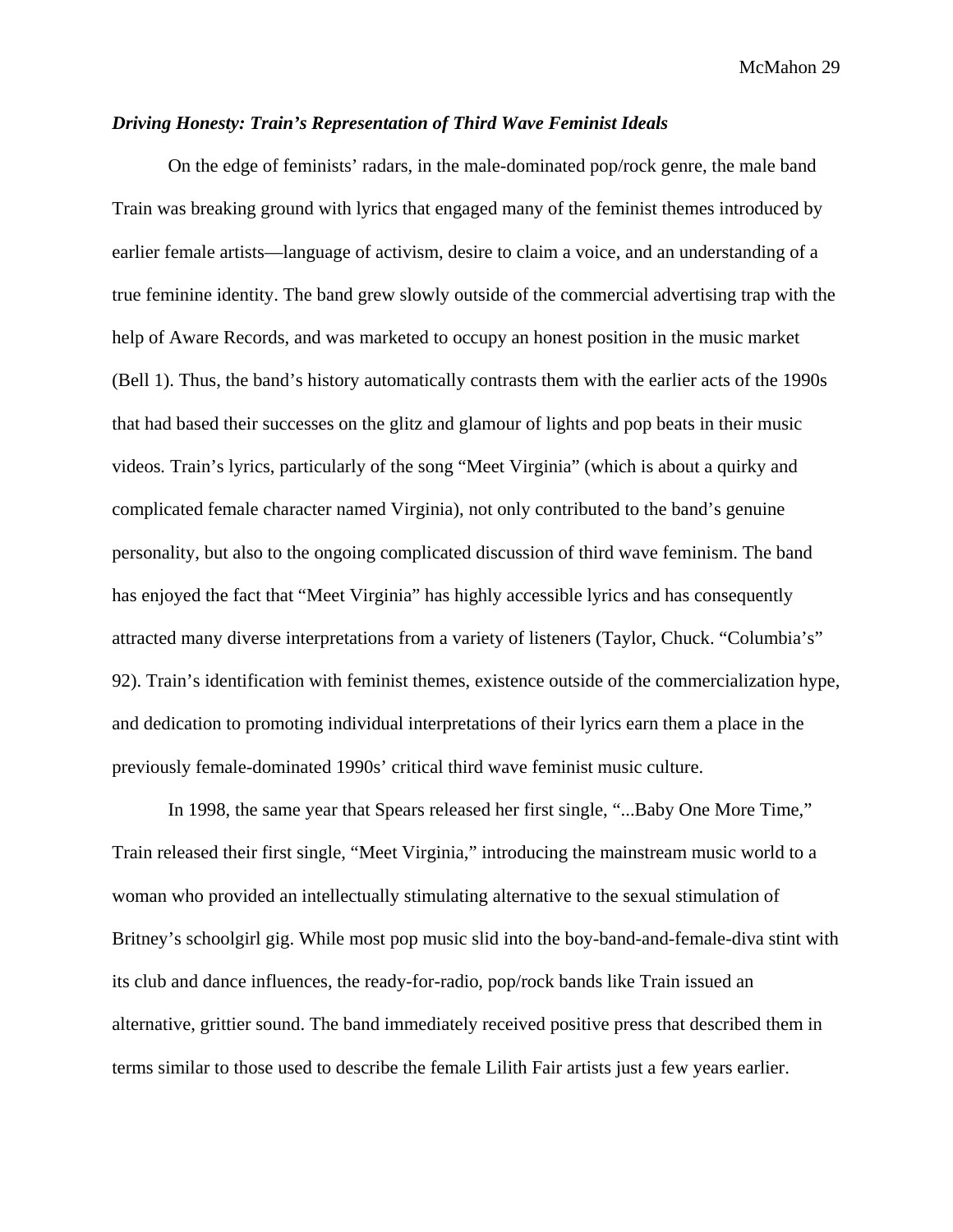*Billboard* magazine issued praise for Train's authenticity in March 1999 that was much different from what they had given Britney Spears:

San Francisco's Train was formed with the collective belief that if you write and perform great songs, people will listen. Train has been crisscrossing the country in support of their debut release, an album that showcases the quintet's strong, honest songwriting, great musicianship and straightforward approach to music. Don't let Train pass your station.

("Train." *Billboard*. 35)

*Billboard* continued to use terms that encouraged readers to trust the band, saying that the band grew "organically" and "did it the old-fashioned way" (Taylor, Chuck. "Columbia's" 92). A DJ from Birmingham, Alabama, claimed in a September 1999 issue of the magazine, "This is the kind of group that everybody's been itching for, and here they are" (Taylor, Chuck. "Columbia's" 92). Other *Billboard* articles about the band from 1999 also describe them as a new type of sound, a breath of fresh air (Hay 11). Train elicited a sense of excitement from *Billboard* that derived from its new, honest, alternative sound.

In the world of music production, Train occupied a dynamic that drifted away from the typical commercial scene of the late-1990s that had spawned the Spice Girls and Spears. Though they were not as over-commercialized as many other 1990s pop acts, they did not reject the commercial world like the Riot Grrrls; instead, they struck a balance, appealing to mainstream audiences while maintaining integrity with themselves and their audiences. Train's first album, *Train*, was a part of a deal between Columbia Records and Aware Records, a "grass-roots label," by which Columbia helped Aware to "grow" bands slowly with the attention and distribution help they needed (Bell 1). In a May 1999 issue of *Billboard* magazine, Tim Devine, then senior Vice President of A&R at Columbia, said, "We wanted to create a farm-team situation that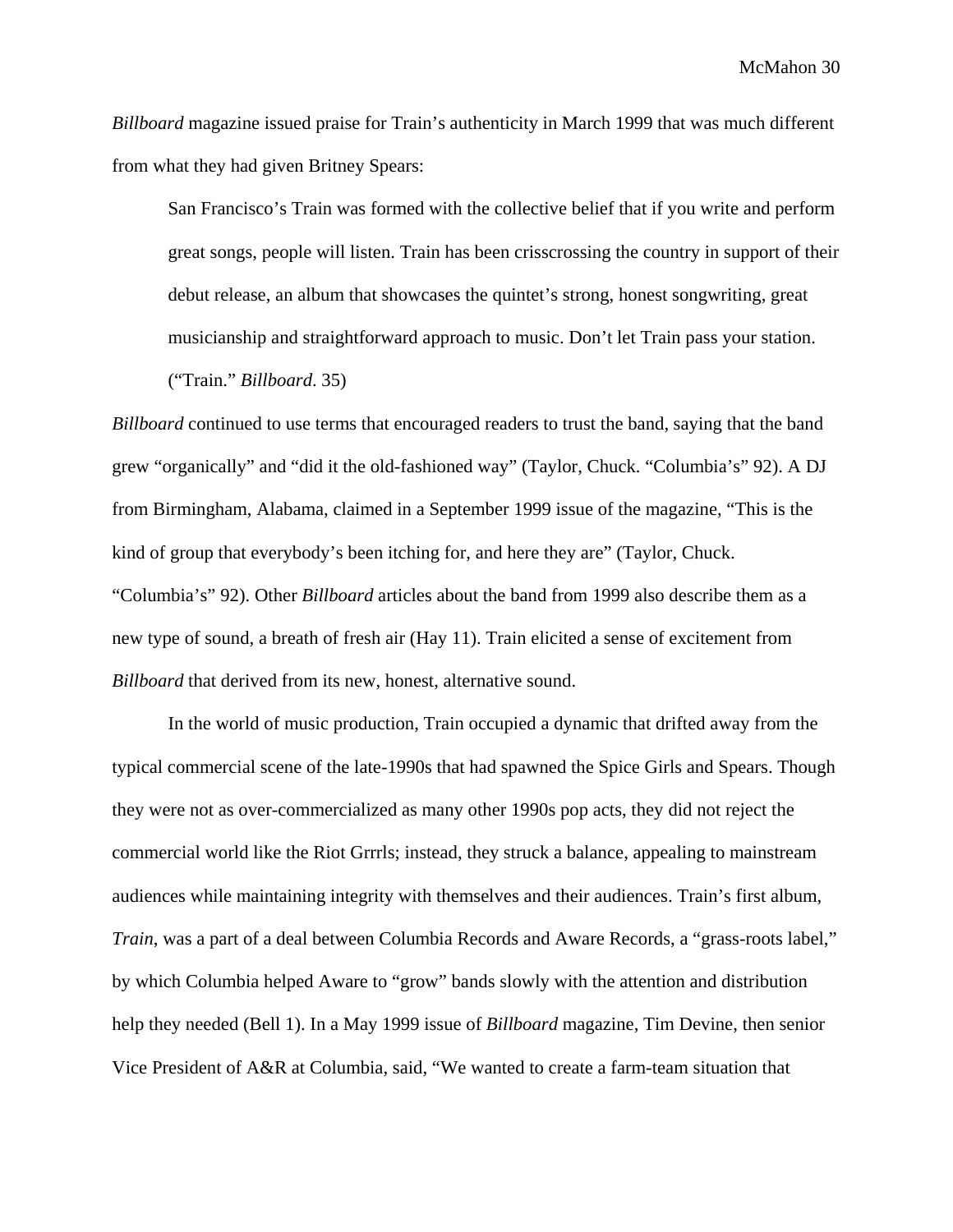would enable us to develop bands under the radar until they were ready to be marketed by the major-label machine" (Bell 1). Later in the article, Devine admits, "Train is the textbook example of how this plan should work" (Bell 1). According to the language of most *Billboard*  articles about them, Train's success was contingent in part upon the aura of trustworthiness and respect that they cultivated across shows and songs. While the fans of the sweetly esculent Britney Spears simply consumed her pop music hits, fans of Train identified and connected with the band's deeply personal lyrics. Chuck Taylor's September 1999 article entitled "Columbia's Train Scheduled to Speed Thru Stations' Playlists with 'Virginia'" praises the band for its interest in the "work ethic" and "genuineness" of other bands in their genre, like Dave Matthews Band (92). A 2002 article from *Rolling Stone* published after Train released their second album, *Drops of Jupiter*, also praised Train for its ability to connect with listeners and concertgoers, as writer Anthony Bozza suggested that Train achieved depth, personality, and honesty in its lyrics and performances through somewhat entrancing powers: "Train capture the timeless elements of classic rock—the singalong melodies, the universal stories and the hands-in-the-air choruses that have a building full of Britons singing 'na-na-na-na' like they're American kids growing up in the heartland" (35). The article, titled "Train The Little Band That Could," also showed that amidst the fame, the band members, particularly lead singer Pat Monahan, maintain their humble personalities: "But spend any time with Train," Bozza said, "and it's clear the attention won't change them" (36). The band members' relationships with one another, their stage presence, and their sound are generally described as authentic and sincere.

Train's sincerity translated into its lyrics, and the confident, positive attitude about a quirky, complicated, and individualistic woman showcased in "Meet Virginia" is implicitly feminist. "Meet Virginia" belongs in discussions of feminist music, as it blends Lilith Fair's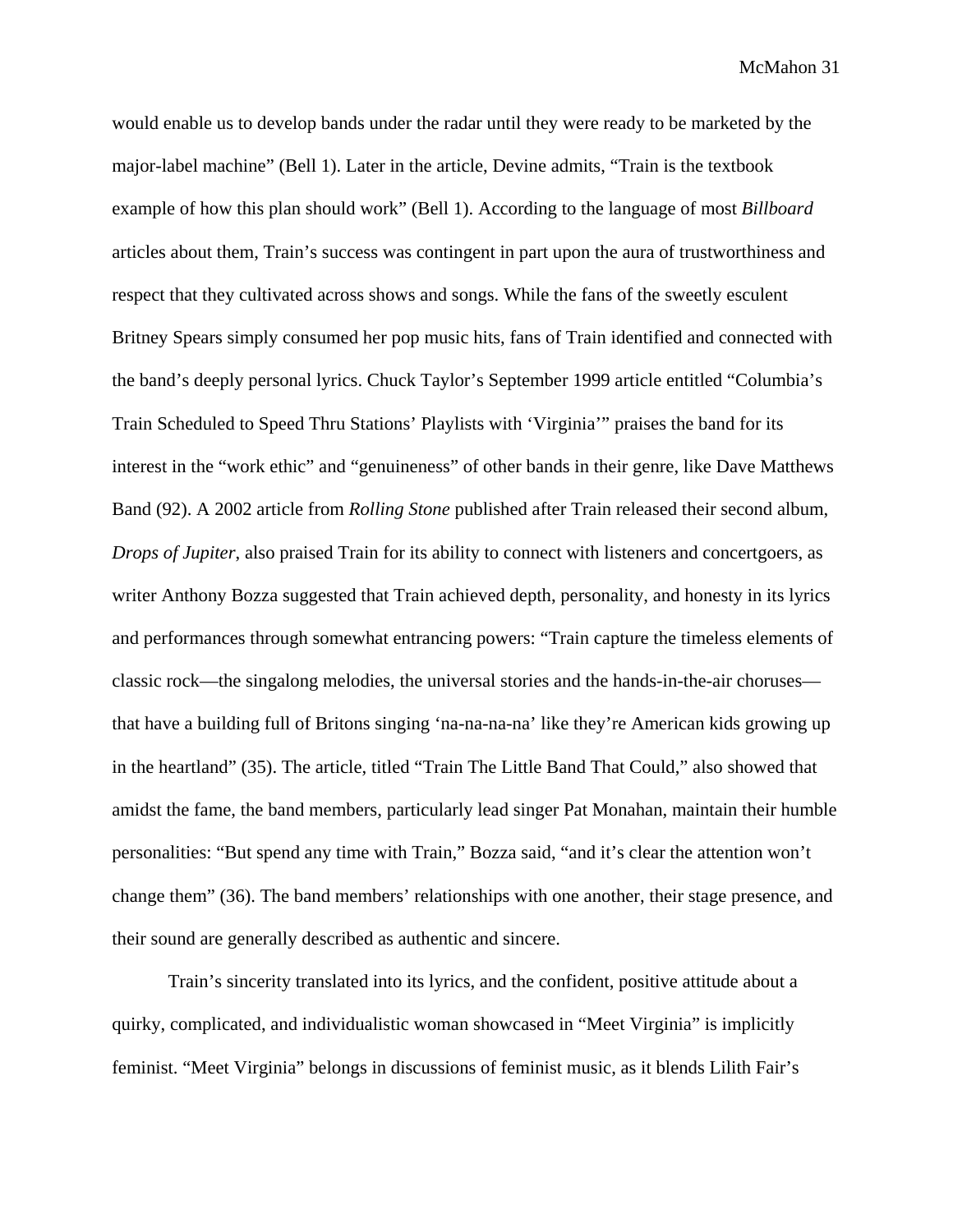attention to women's personal desires with a new discussion of male involvement. Beginning with the title, Train continuously encourages audiences to get to know Virginia. One of many hits for the band, "Meet Virginia" shows small manifestations of 1990s third wave feminist ideals, as it portrays small anecdotes from Virginia's everyday life that show her unhappiness, independence, nonconformity, and peculiar interactions with both popular and political culture. Virginia is not afraid to speak out about "uncomfortable topics" in her life, which, as Baumgardner and Richards explain in *Manifesta,* is an essential aspect of third wave feminism (61). The song brings the life of an individual woman and, thus, the path of feminism, to the pop culture purview, through Train's honest words: Virginia fights to understand herself and can help third wave feminists to work through the confusion of feminism and realize themselves. Heywood and Drake note that they believe the third wave was powerful for contributions like "Meet Virginia," saying, "Further, our struggles to negotiate individualism's powerful seductions and betrayals provide the third wave with an odd form of common ground, linking us across our many differences" (11). Thus, "Meet Virginia" makes a contribution to the feminist music canon, as it transcended the mainstream media in order to convey an honest interpretation of women to the female audiences of the 1990s.

"Meet Virginia" was an expression of Train's thematic interest in female identity formation, and the band's reactions to its success indicate its postmodern, third wave feminist inclination to accept complication and divergent viewpoints. By the October 30, 1999, issue of *Billboard*, the song, described as "an ode to a free-spirited woman," had reached the No.54 spot on The Billboard Hot 100 chart (Hay 11). An article in the issue quotes Greg Linn, then senior director of marketing at Columbia Records, saying that "Meet Virginia" was good for opening up Train's fan-base to young females, as opposed to "primarily what you'd see for a rock band: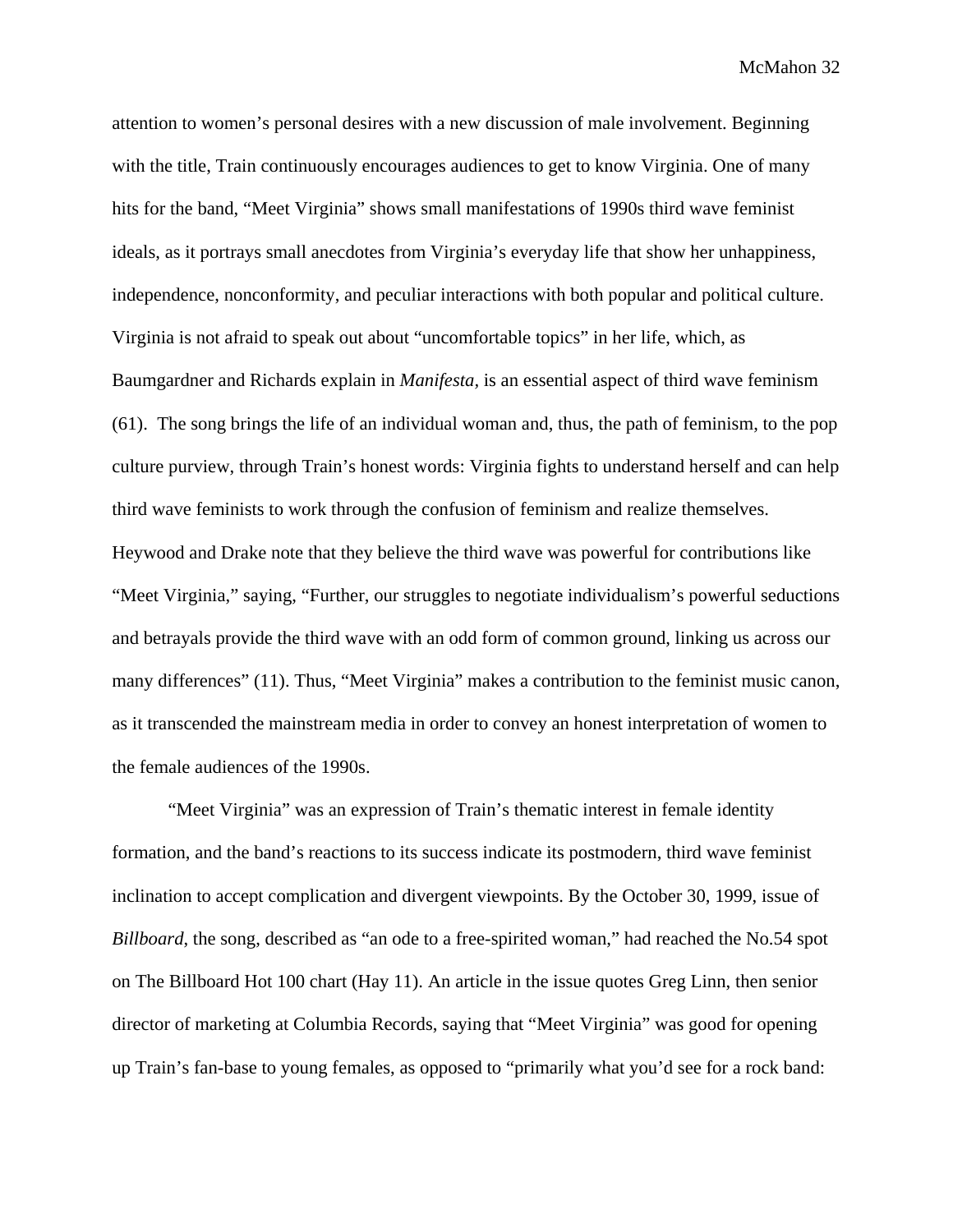young males" (Hay 11). Radio DJs from around the country and female fans fell in love with the song, and became curious about the origins of the intriguing lyrics (Taylor, Chuck. "Columbia's" 92). Pat Monahan, lead singer of Train, claimed in a September 1999 article that he wrote the song from his own personal experience to be a representation of a lot of different women he had known (Taylor, Chuck. "Columbia's" 92). Monahan even provided somewhat of an interpretation in the article, saying, "It's just about being unusual and wanting to be grandiose, like being a rock star or an actress, but in the end, knowing that you'd be more satisfied being who you are and keeping it simple like that" (Taylor, Chuck. "Columbia's" 92). The lyrics could provide comfort to real female listeners like Virginia who were searching for their own true identities. In a very postmodern move, though, Monahan resists definition entirely, both of the band's sound and the lyrics of "Meet Virginia" (Taylor, Chuck. "Columbia's" 92). Monahan undermines the Adornian approach to musical interpretation, which primarily placed interpretive powers in the hands of the artists, and assumes an alternative [and feminist] approach by conversing with co-interpreters about the lyrics and believing, "Man, if you come up with something…just take it that way and go. Everyone is going to interpret things their own way" (Taylor, Chuck. "Columbia's" 92, Dibben). Monahan's welcoming language is reminiscent of that of Robert Miklitsch, who argued that popular rock music has the power to uplift and invigorate everyday peoples' lives as they participate in personal meaning creation (Taylor, Chuck. "Columbia's" 92, Miklitsch). By using his personal life as inspiration for lyrics and seeing the value in the personal lives of his listeners, Monahan breaks down a formal creation of meaning in order to allow for various, informal, and multiple interpretations of the song, "Meet Virginia."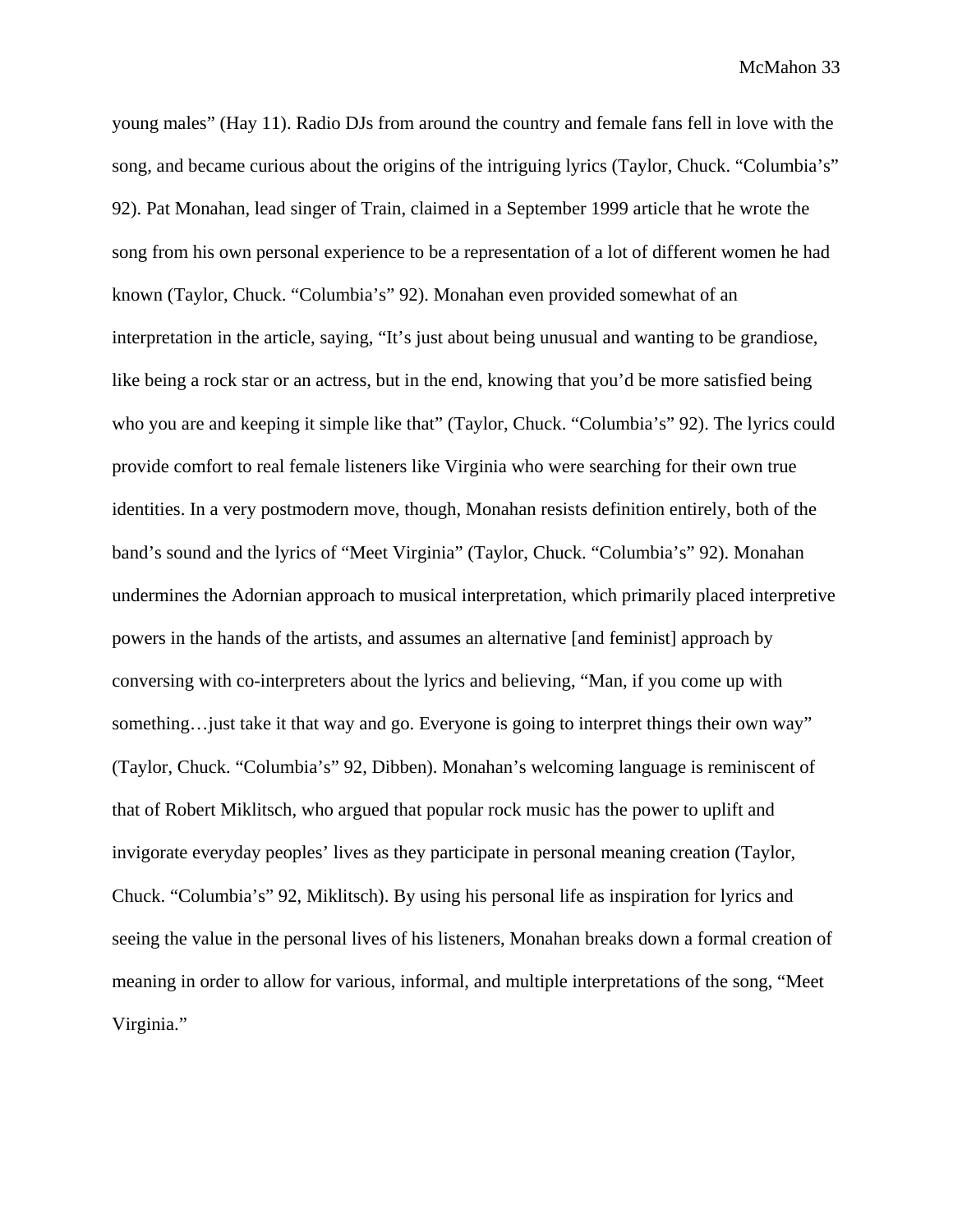The mainstream band Train deserves recognition for their alternative and implicitly feminist music; although it was sung by authentic pop/rock males, it was, like other feminist music by females, sung for individual women creating their identities in the 1990s. Train occupied an honest position in the music market and rejected commercialism in ways similar to previous feminist artists. In addition, the lyrics of Train's first hit, "Meet Virginia," highlight its affinity for the third wave feminist themes of personal identity formation and individuality. Telling the story of a complicated and ambitious woman, "Meet Virginia" propels the band, the most feminist male band of the 1990s, forward into a place in the established postmodern and third wave feminist genre of pop/rock music.

### *Who, Exactly, Is Virginia? I'd Like to Meet Her: Lyrical Analysis*

Virginia, the intriguing female character in "Meet Virginia," was a female character with which individual third wave feminists could identify, and she re-introduced the pop/rock world to an independent and individualistic, yet struggling, woman. Other acts, like Tal Bachman, Nine Days, Matchbox Twenty, and Dave Matthews Band, also incorporated conflicted women into the lyrics of their songs, but each of them failed to attain the honesty and interiority of the Virginia character that Train created because of their overly pitying and self-absorbed male speakers. "Meet Virginia" stands above the rest as a new anthem for third wave feminism, as Virginia confidently and mysteriously breaks conventions, cultivates a meaningful relationship with the genuine male speaker, and attains the voice to express her desire for a fulfilling life. Ultimately, "Meet Virginia" shows that feminist themes had successfully trickled down into the lyrics of one mainstream male pop/rock band, and fans' (female, in particular) reactions to the lyrics show that feminist themes were still pervasive and important to real women in the late-1990s. As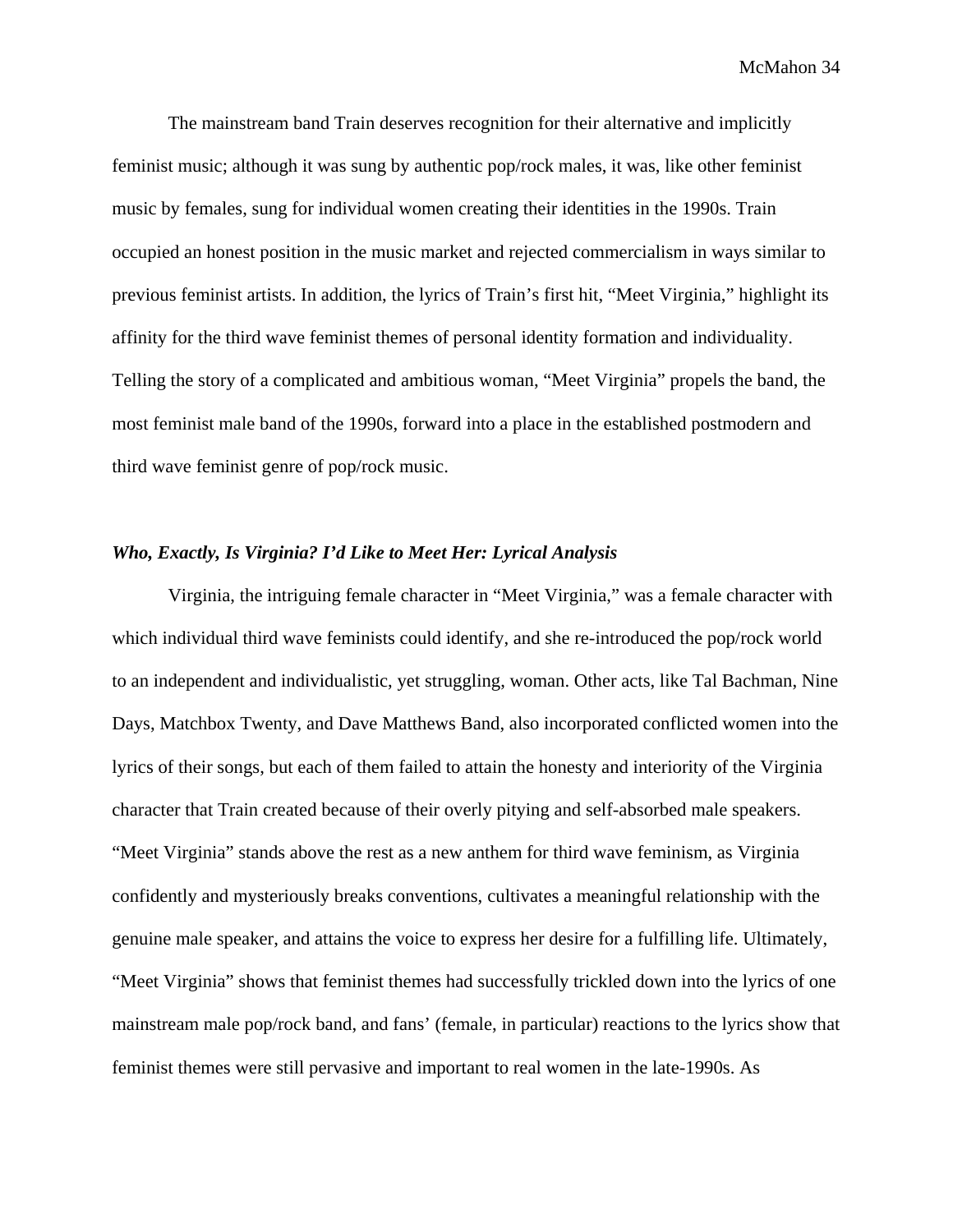Baumgardner and Richards said, the third wave opened up a space for women to explore and express their feminism in their own personal ways: "Third Wave women have been seen as nonfeminist when they are actually living feminist lives" (48). Male-led pop/rock bands of the late-1990s attempted to carve out a new genre around exactly this quirky, individualistic, expressive, and everyday feminist type of woman, and Train, with "Meet Virginia," succeeded.

Tal Bachman, Nine Days, Matchbox Twenty, and Dave Matthews Band have songs that feature themes of individual female subjects searching for answers, but each of them is too caught up in the selfish and pitying attitude of its male speaker to achieve the truly feminist depth, meaning, and comfort of "Meet Virginia." Tal Bachman's 1999 hit "She's So High" idealizes the featured woman, as the male speaker fails to see past his own fantasies to recognize the beauty of the woman standing right in front of him. Similarly, the speaker of Nine Days' successful pop hit "Absolutely (Story of a Girl)" focuses too heavily on himself to even begin to understand the woman's struggle, which he addresses with a mocking tone. "3am" by Matchbox Twenty is more honestly invested in the psychology and motivations of the woman it discusses than either "She's So High" or "Absolutely," but the desperation and sadness in its tone do not provide hope to female listeners. Dave Matthews Band's "Grey Street" achieves the most depth of all the songs, but its tone is ultimately too pitying, and its female character sadly remains lost, empty, and lonely in the end. Many male music acts at the end of the 1990s attempted to appeal to conflicted and individualistic women through their lyrics, but their self-righteous perspectives, mocking tones, and pity kept them from truly understanding and valuing women.

The speaker of Tal Bachman's song "She's So High" subscribes to the myth that the mysterious, confident woman that he desires is utterly unattainable and, thus, misses the chance to truly get to know her in the end. Throughout the song, the male speaker dotingly praises his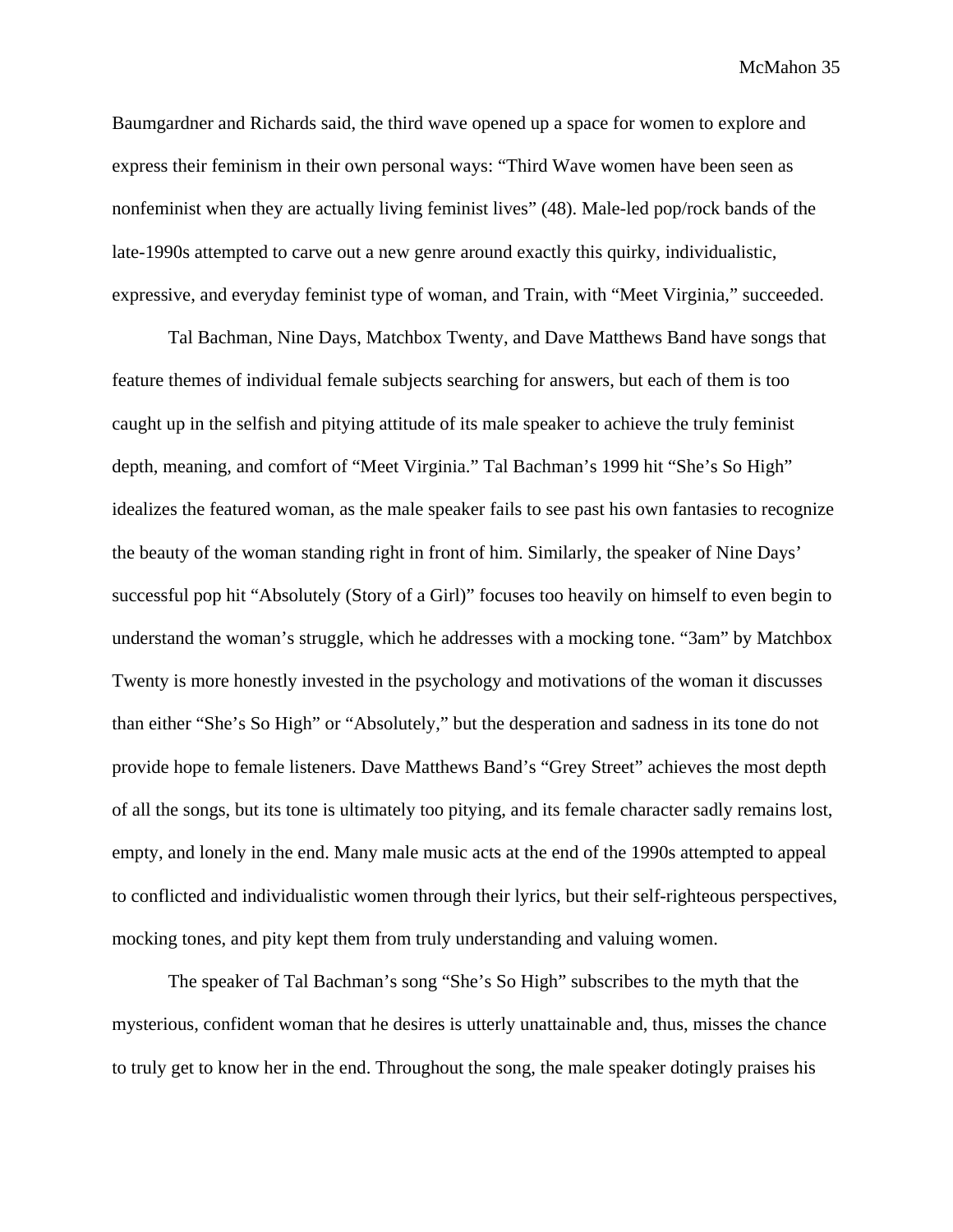beloved for her beauty, power, and "first class and fancy free" spirit (Bachman line 12). To him, her beauty is real and appealing: "She's blood, flesh and bone/ No tucks or silicone/ She's touch, smell, sight, taste and sound" (lines 1-3). In each chorus, he alludes to her strength by comparing her to "Cleopatra, Joan of Arc or Aphrodite" (line 10). Although his admiration for her should lead him to want to foster a relationship with her, the speaker insists, like the title of the song suggests, that the woman is too good for him: "What could a guy like me ever really offer?/ She's perfect as she can be, why should I even bother?" (lines 15-16). In this way, the speaker sets up a hierarchy, asserting that the woman is "high," and continuously reminding himself, "I know where I belong/ And nothing's gonna happen" (lines 8, 6-7). Even when she initiates a conversation between the two of them in the final verse of the song, he reiterates his own selfesteem problems and disbelief that she would ever want to be with him: "'Cause somehow I can't believe/ That anything should happen" (lines 24-25). He even goes so far to call their interaction "unreal" (line 23). Ultimately, the song is all about him, as his decision to not believe in the possibilities of a relationship between them proves that he would rather live in his own fantasies than challenge the division between them. His own creation of hierarchy and his recurrent self-deprecating tone blind him, as he chooses his perfect vision of this attractive, mysterious, and self-sufficient woman over reality.

In Nine Days' "Absolutely (Story of a Girl)," the woman's struggle is lost in the speaker's disrespect, insincerity, and ultimately self-centered desires. Many lines throughout the song showcase that the female character feels lost and confused. The chorus, for example, suggests that she sobs an unfathomable volume of tears in her depressed state: "This is the story of a girl/ Who cried a river and drowned the whole world" (lines 1-2). Line 7, "She woke up with hope but she only found tears," describes a day in her life as a kind of mission to combat sadness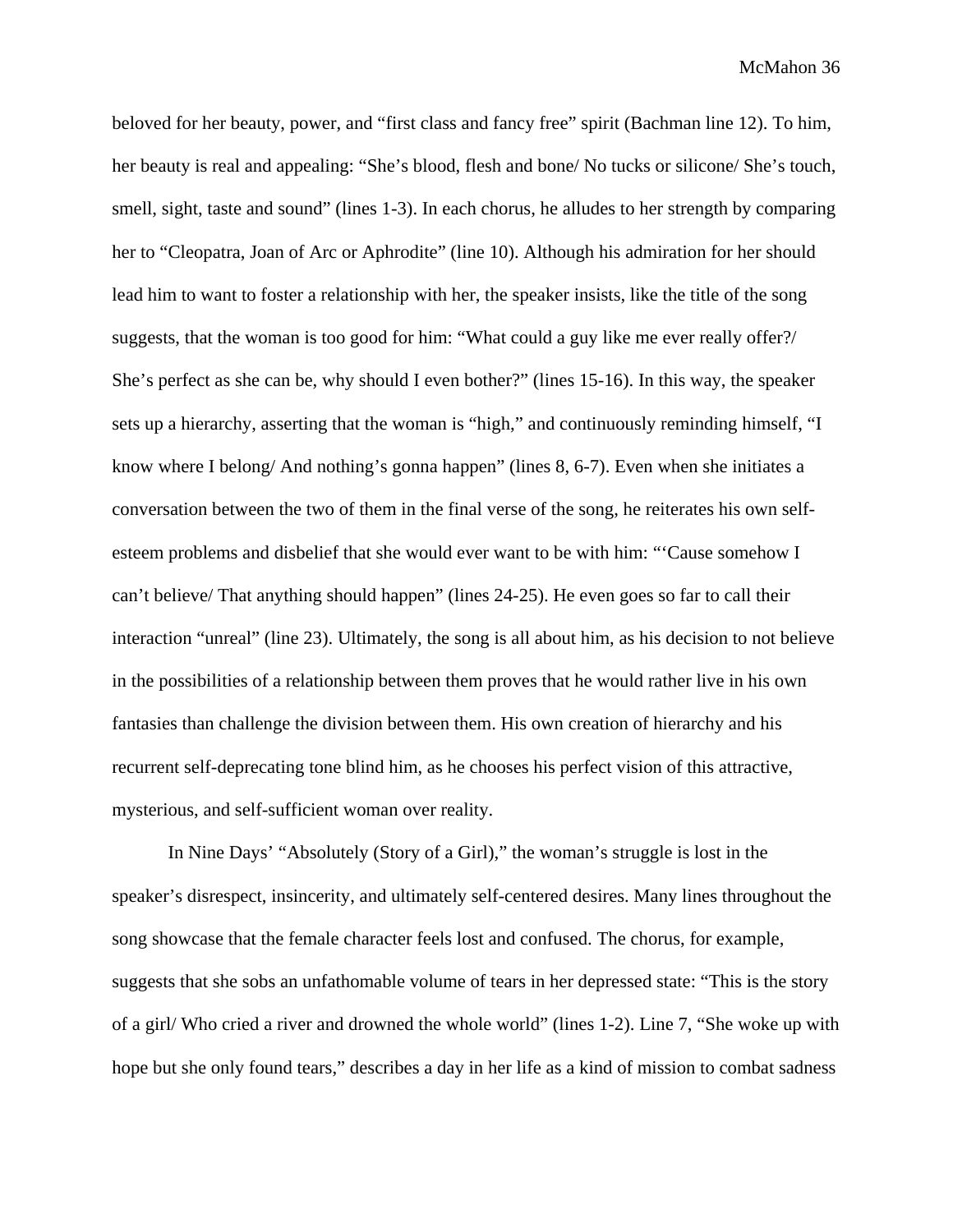(line 7). Instead of searching for ways to understand her, the male speaker buries her conflict in practically nonsensical rhymed lyrics that cast the woman as disheveled and defeated: "As long as she stands there waiting/ Wearin' the holes in the soles of her shoes/ How many days disappear?/ You look in the mirror, so how do you choose?" (lines 10-13). Even after admitting in line 8, "And I can be so insincere," he proceeds to call her antics "shit," criticize her for speaking ("You never seem to run out of things to say"), and attempt to draw pity for himself for dealing with her: "How many lovers would stay?/ Just to put up with this shit day after day" (lines 8, 16, 22-23). He flippantly disregards her generally sad and conflicted nature when he asserts, "And while she looks so sad in photographs/ I absolutely love her/ When she smiles" (lines 3-5). These lines, which appear in the chorus, epitomize his attitude, as they show how he arrogantly chooses to ignore the conflicted, unconventional side of her in order to maintain a beautiful, smiling portrait of her in his mind. Like the speaker from "She's So High," the speaker from "Absolutely" selfishly discounts the woman's struggle for individuality.

In the Matchbox Twenty song "3am," released in 1996 on the album *Yourself or Someone Like You*, the male speaker pities the unconventional female character, casting the song with a discouraging, exhausted tone. Throughout the song, the woman makes herself vulnerable by living according to her desires instead of according to convention: in essence, she lives in her own "color portrait world," where her routine is governed by such rules as "she only sleeps when it's raining," and "It's 3am I must be lonely" (lines 12, 4, 7). These rules are her attempt to make sense of life, which she finds confusing: she says, "Well I can't help but be scared of it all sometimes" (line 9). Living by her own rules is not empowering for her, however, as her perpetual sadness makes her reach out to the male speaker of the lyrics for some comfort. She tries to make him hear and understand her, as shown in the line, "And she screams and her voice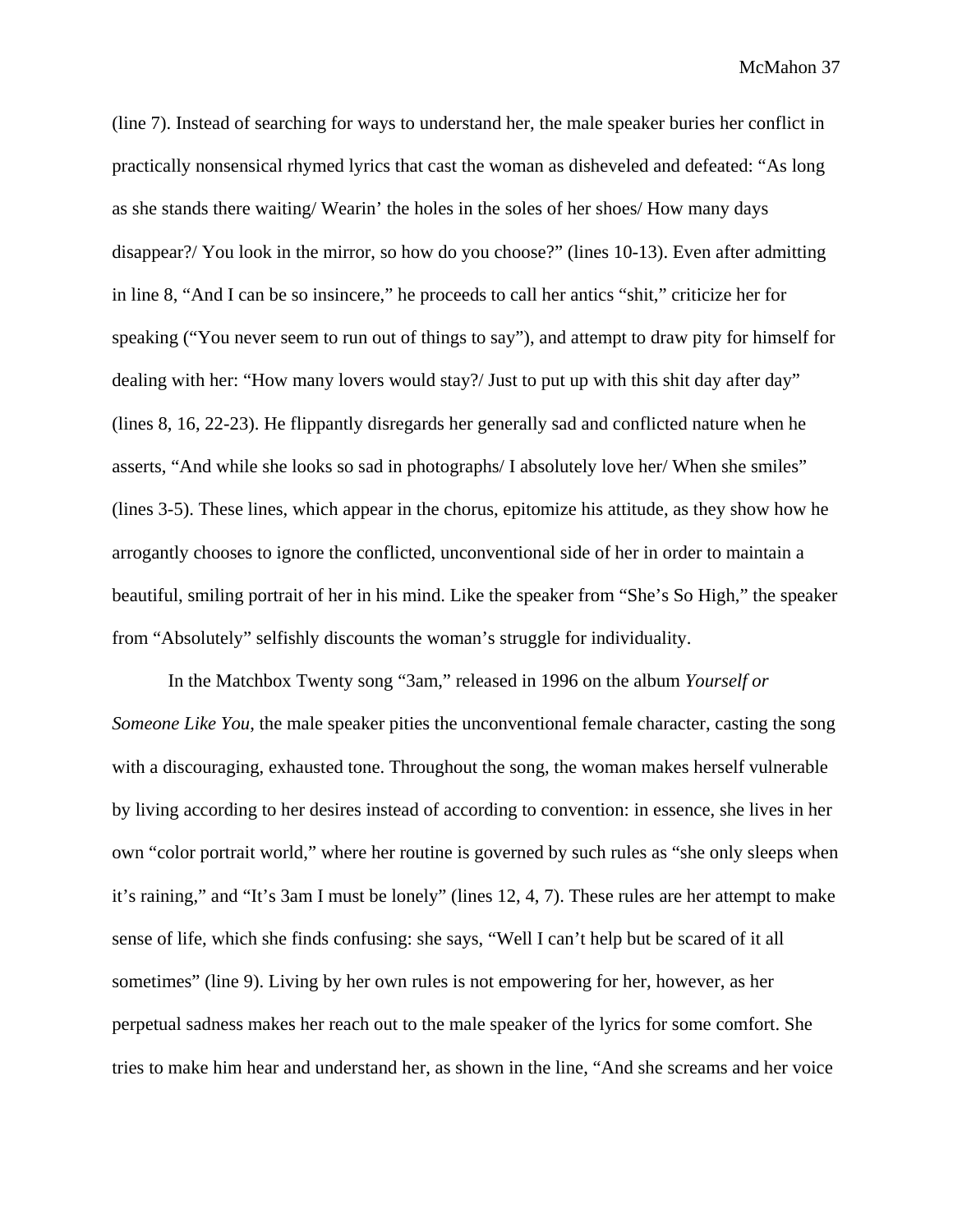is straining," but he disregards her as simply "worried" and pities her situation: "She's got a little bit of something, God it's better than nothing" (lines 5, 2, 11). The woman, rumored on *Wikipedia.com* to be the speaker's mother struggling to come to terms with life after a bout with cancer, intimately calls the speaker "baby" in order to appeal to his sympathies, but he simply takes advantage of her vulnerability by emotionlessly highlighting how backwards she is: "She thinks that happiness is a mat that sits on her doorway" (line 6, 23, "3 a.m."). Unresponsive to this quirky, complicated, and desperate woman's situation, the speaker gets lost in his own pity for her and does not provide her with the valuable comfort and support that she needs.

While the lyrics of "Grey Street" by Dave Matthews Band are most seriously invested in exploring the psychology of a plagued woman, the tone remains pitying and empty, as the woman fails to translate her colorful desires into action. The primary imagery of the song is color, with "grey" representing both boredom and confusion, and "all the colors" representing excitement and fulfillment (line 11). The woman shows that she is aware of the discrepancy between her bland life and the active life she desires as she continually asks herself questions like, "'hey/ how did I come to this?'" and "'Am I supposed to take it on myself/ To get out of this place?'" (lines 5-6, 19-20). In addition to her "emptiness" and "loneliness," she also feels panicked and trapped, shown when she states, "'I live on the corner of Grey Street/ and the end of the world'" (lines 9, 21, 34-35). All of the emotions confuse her, as shown by the popular line, "but all the colors mix together—to grey," and she is rendered speechless and still: "Oh look at how she listens/ She says nothing of what she thinks/ She just goes stumbling through her memories/ Staring out onto Grey Street" (lines 11, 1-4). In her mind, however, she expresses the desire to force some action and excitement into her life. Despite the action of self-inflicted pain suggested by the line "red blood bleeding from her now," she remains paralyzed: "it feels like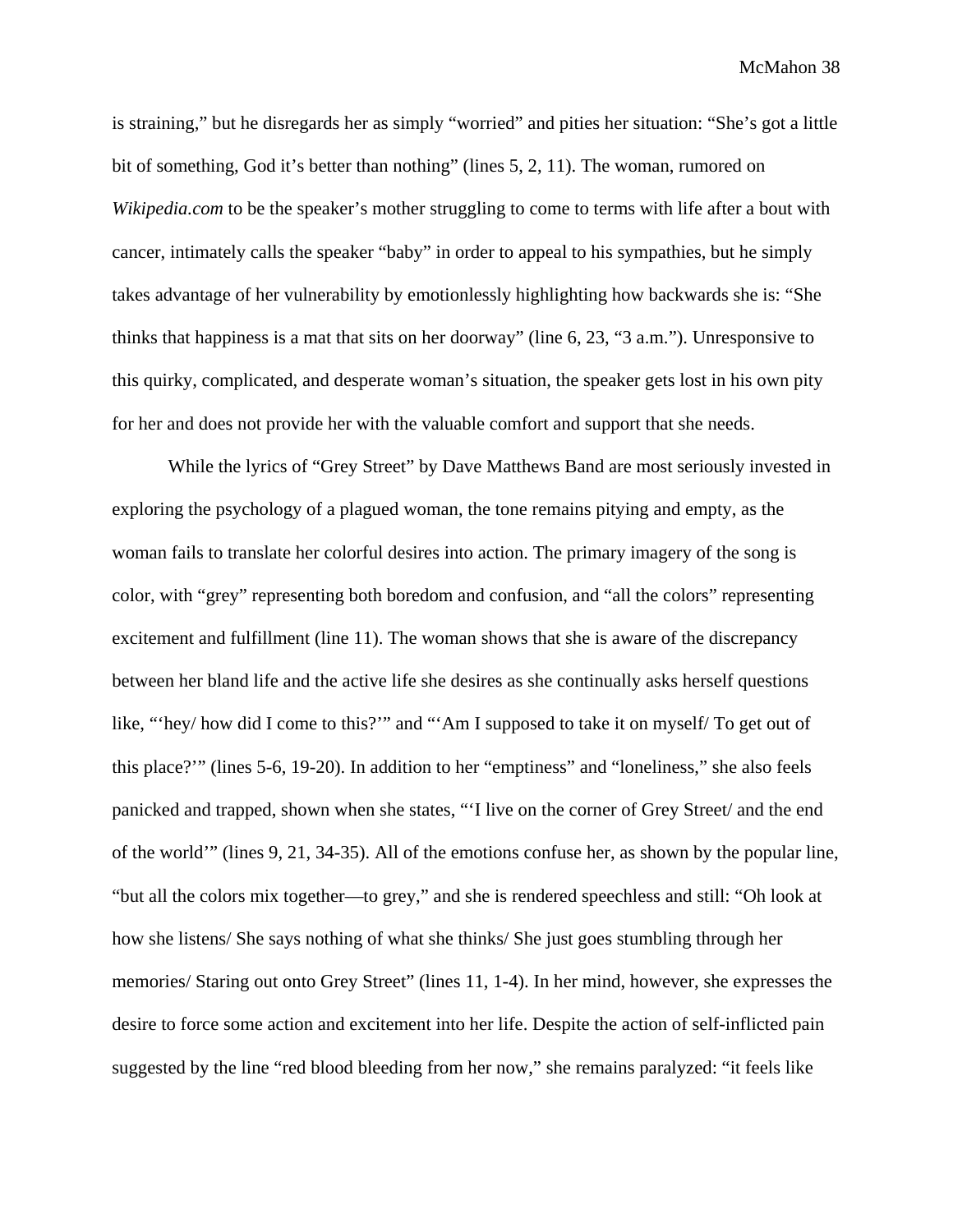cold blue ice in her heart" (lines 23-24). The final chorus features activist language to describe how violently the woman wishes to change her life, but the language fades again into disappointment: "She feels like kicking out all the windows/ And setting fire to this life/ She could change everything about her/ Using colors bold and bright/ But all the colors mix together/ To grey" (lines 40-45). Thus, the emphasis remains on the sadness, and how "it breaks her heart," and the speaker never attempts to investigate the root of, or possible solutions for, the woman's disheartening issues (line 12). "Grey Street" emphasizes the depth of a woman's honest feelings, but its pitying tone only highlights the woman's inability to change her life, and the song ends with no comforting resolution.

Above all of the other male pop/rock songs of the late-1990s and early 2000s, "Meet Virginia" deserves recognition as a truly genuine and individualistic version of third wave feminism that spoke to its female fans. Certain elements of Virginia's attractiveness acquire a quirky and mysterious air throughout "Meet Virginia," as she enacts her individuality through strange, yet fun, idiosyncrasies. Asking listeners to "Meet Virginia," the title opens the door to the captivating world of her unconventional behavior and beauty: thus, from the title, she immediately gains power (Train, "Meet"). Some specific interactions that the male speaker has with Virginia, however, pinpoint her most enchanting features. The lyrics, "She only drinks coffee at midnight/ When the moment is not right/ Her timing is quite unusual/ You see her confidence is tragic, but her intuition magic/ and the shape of her body, unusual," for example, discuss not only her tendency to break conventions of time, but also evoke a mysteriously uncanny aspect of her personality (lines 34-38). Using "tragic" to describe Virginia's "confidence" may allude to the classic literary device of a tragic flaw, which would portray Virginia as a heroine in some sort of tragedy (line 37). Using the word "magic" to describe her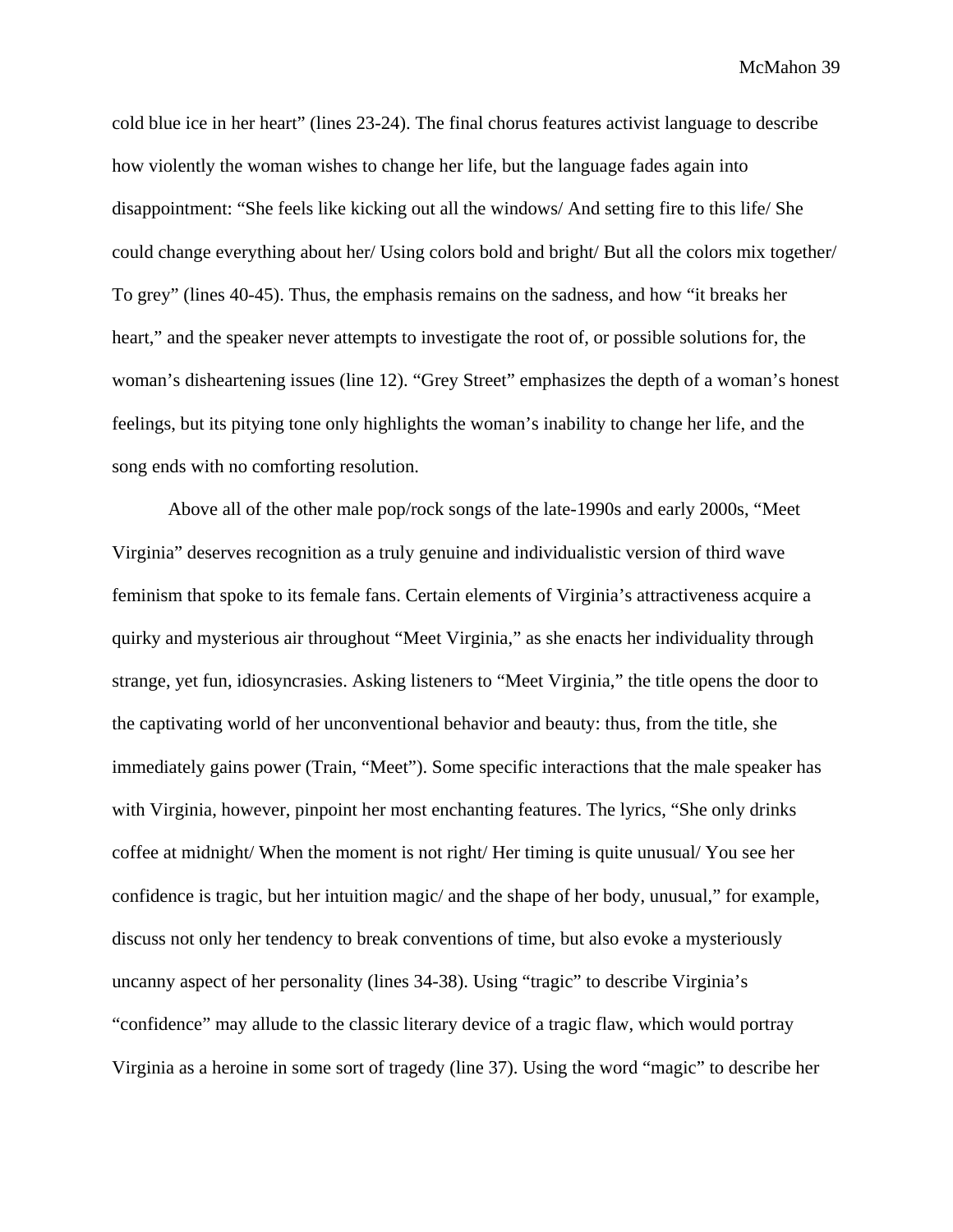"intuition," however, seems positive, as the speaker appears to be intrigued by her sharp perceptive powers (line 37). The positive tone of the word "magic" is further enhanced by the conjunction "but" between the two clauses; in essence, "but" conveys that Virginia's "intuition" saves her from her "confidence" (line 37). The speaker never elaborates on why he feels that "her confidence is tragic," but, in context, it seems to be an example of his awareness of her inner struggle for true individuality: he realizes and accepts her weaknesses along with her fascinatingly beautiful characteristics (line 37). Thus, the speaker does not monopolize upon the negative connotations of the later lyric "not right," but instead sees Virginia as a wholly charismatic character with flaws and strange late-night tendencies (line 35). Every part of Virginia's personality—from the overtly incomparable to the mystifying—appears exciting, and showcases the power that stems from her individuality.

Virginia's quirks not only demonstrate her eccentric personality, however; they also represent how she showcases her rejection of many socially accepted standards. As shown in the lines, "She only drinks coffee at midnight/ When the moment is not right/ Her timing is quite, unusual," Virginia literally breaks conventions of time and operates on her own schedule (lines 34-6). She rejects conventional beauty standards in a way that the speaker enjoys, as shown in the opening verse: "She doesn't own a dress/ Her hair is always a mess/ You catch her stealin' she won't confess/ She's beautiful" (lines 1-4). The first two lines of this opening verse cast Virginia as relatively unfeminine, and the following two lines showcase her resolute assertiveness: thus, she appears impervious to socially accepted beauty standards and authority figures. In addition to the "stealin'" and lack of confession from line 3, Virginia appears strongwilled in other ways that make her stand out: "She never compromises/ Loves babies and surprises/ Wears high heels when/ she exercises" (lines 3, 11-14). The language of "Meet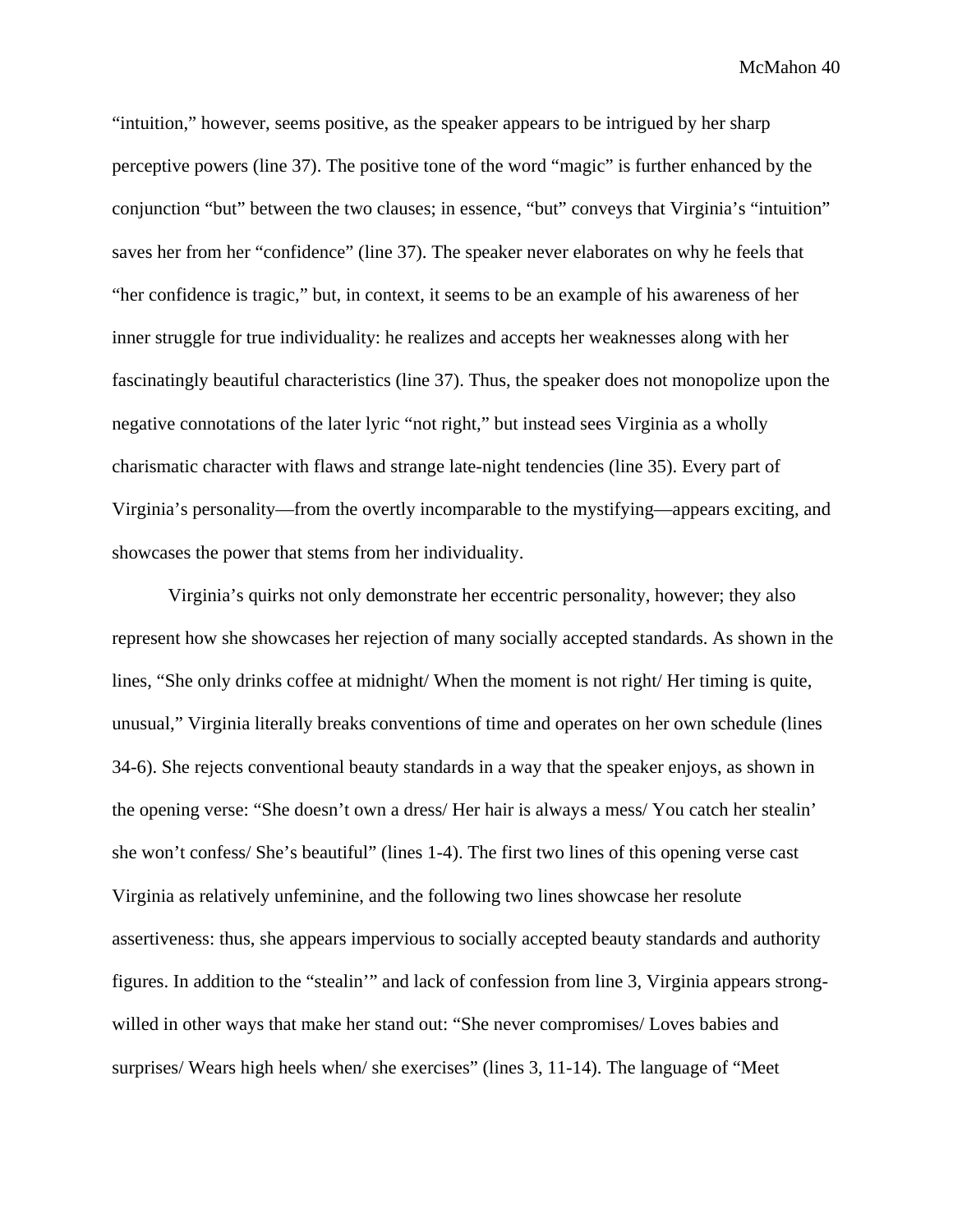Virginia" even harkens back to the power imagery of the Bikini Kill song "Rebel Girl," in which the female subject is described as "the queen of the neighborhood;" unlike the "Rebel Girl," though, Virginia wrestles with the idea of power, and looks deep inside herself to determine, "'I don't really wanna be the Queen'" (Bikini line 1, Train "Meet" line 20). Although her eccentric acts stem from her deep-rooted dissatisfaction with life, they are not protests: they are simply unabashed, unconventional actions that communicate Virginia's singular version of noncompliance. Virginia achieves the interiority of Lilith Fair and the emotion of Riot Grrrl, as she confronts her unhappiness, but she does not let it rule her. Instead, she is able to own it and make it a part of her original sense of individuality, as she channels it into hilarious, everyday quirks that help her to begin to live the life she imagines.

Part of the charm of "Meet Virginia" is Virginia's meaningful relationship with the male speaker of the lyrics, and how both characters show investment in exploring and understanding each other's motivations and personalities. Throughout the lyrics, the male speaker refers to her odd, even stereotypically unfeminine, habits and behaviors with an endearing sense of admiration; the first verse, which casts her as unfeminine and somewhat stubborn, ends with "She's beautiful" (lines 1-3, 4). Although the speaker could be referring to her physical beauty in this line, other lyrics show that he knows Virginia very well, and his attraction to her is more than simply skin-deep. In this way, the speaker relates her beauty to her sense of individuality and assertiveness. In general, his insistence to "meet" her and not just see her also suggests that he wishes for the audience, as well as himself, to further foster a relationship with her (line 10). His relationship with her is playful, and the two of them engage in banter shared by close friends: "Smokes a pack a day, oh wait/ That's me, but anyway/ She doesn't care a thing/ About that, hey, She thinks I'm beautiful" (lines 5-9). While the tone of these lyrics is lighthearted and laid-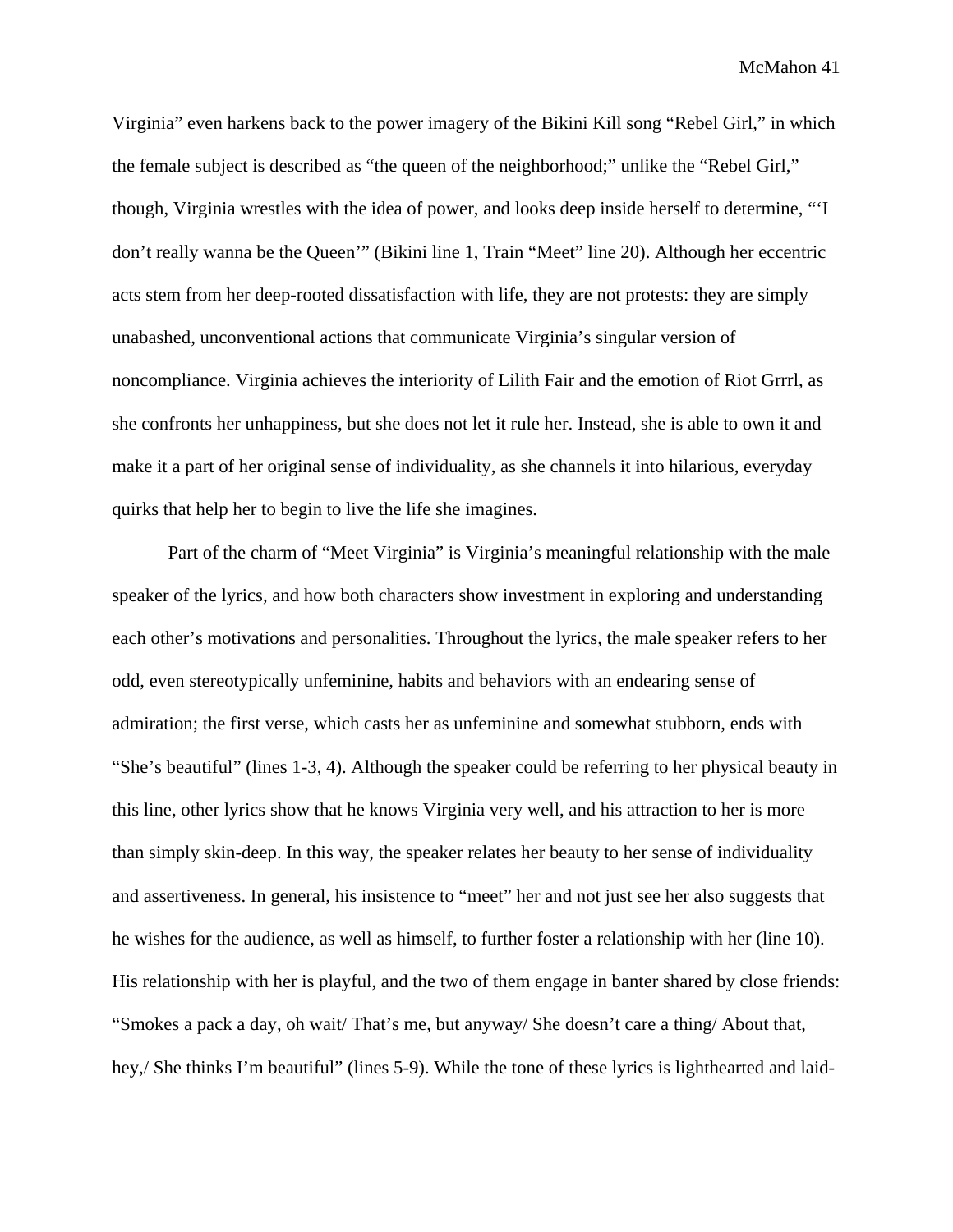back, they suggest that Virginia looks to deeper things than simple habits, like smoking, to find true beauty. The speaker does the same: the choruses show that he is aware of Virginia's insecurities and desires for a fulfilling life, and he, figuratively and literally, hears her when she "screams/ 'I don't really wanna live this life'" (lines 32-33). He acknowledges her anger and confusion; additionally, however, he recognizes the actions she exhibits on her way to a complicated, tenacious, and brazen construction of her own personality and reality.

Virginia's realistic personality, insecurities, and family are also all facets of her charm for the speaker, who admires her attitude and embraces her conflicts. A few lines toward the end of the song suggest that perhaps Virginia is literally the speaker's ideal woman, and that he has not met her yet: "Meet Virginia, I can't wait to/ Meet Virginia, yeah e yeah hey hey hey" (lines 39- 40). Although these lines seem to cast Virginia as a fantasy woman, they do not compromise the integrity of the story told in the rest of the lyrics: they simply beg the question, why would Virginia, real or unreal, be his ideal woman? The answers can be found in the lyrics. Virginia and the speaker's connection is founded upon their common actions and beliefs, as shown in lines 25-28: "And here she is again on the phone/ Just like me hates to be alone/ We just like to sit at home/ And rip on the President." By talking on the phone and casually keeping each other company, the two of them feel comforted and validated, in spite of their insecurities about loneliness. They are able to share feelings that make them vulnerable to each other, but they are both accepting and comfortable, as shown in the lines, "She doesn't care a thing/ About that, hey/ She thinks I'm beautiful" and "just like me hates to be alone" (lines 7-9, 26). Through all of her quirkiness and anguish, Virginia doesn't intimidate him or scare the male speaker away. Unlike the Riot Grrrls who abrasively "didn't need the punk boys' playhouse anymore; they had their own," Virginia does not totally reject male involvement in her life (Baumgardner 91, Train.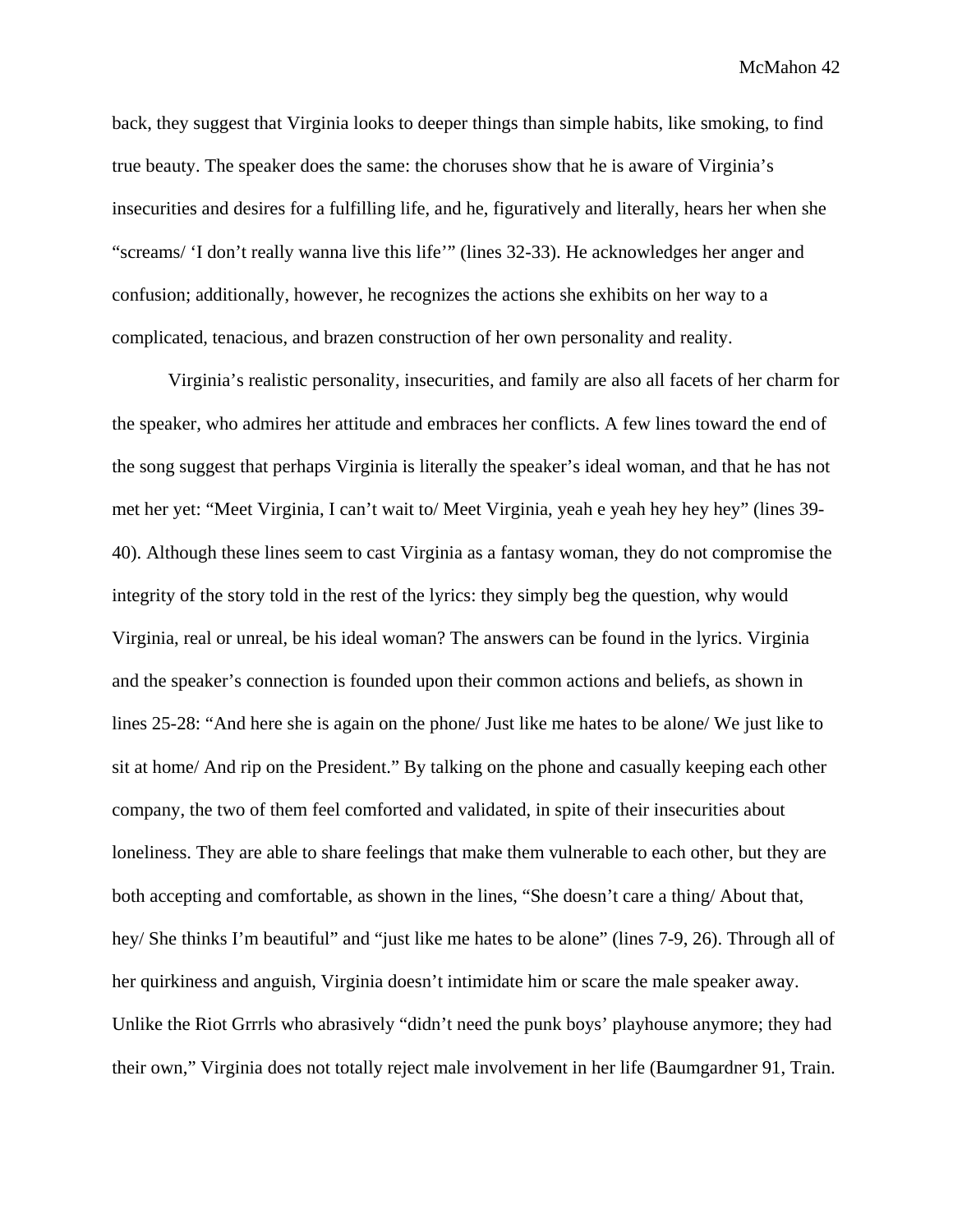"Meet"). Instead, she finds an honest romantic partner who, on his own path to truth and understanding, values her amidst her quest to self-discovery. As relaxed as they sound, Virginia and her lover's common actions, "We just like to sit at home/ And rip on the President" are also a metaphor for Virginia's disavowal of political institutions and of her own brother, who works for those institutions (lines 27-28). The speaker appears to have met her family, each member of which has its own sense of whimsicality and eccentricity: "Daddy wrestles alligators/ Mama works on carburetors/ Her brother is a fine mediator/ For the President" (lines 21-24). By referring to her family, consisting of parents with relatively outlandish careers and a brother living life as an upstanding citizen, the speaker gestures that he knows and accepts Virginia's unconventional background. Thus, Virginia's common interests with the speaker shed light on her relationship with him and with her family.

Most importantly, Virginia's personal version of femininity and feminism lies in her expression. Even though she speaks a mere six of the approximately 50 lines in "Meet Virginia," Virginia does not bury or disown her personal conflict: she is expressive and decisive, and demands a good life for herself. The chorus of the song is where she attains her voice and sheds light on her own perception of the life she lives: "Well she wants to be the Queen/ Then she thinks about her scene/ Pulls her hair back as she screams/ 'I don't really wanna be the Queen'" (lines 17-20). The second version of the chorus, later in the song, reiterates the message of the first, but conveys even more about Virginia's perspective: "Well she wants to live her life/ Then she thinks about her life/ Pulls her hair back as she screams/ 'I don't really wanna live this life'" (lines 30-33). As these lyrics show, Virginia sounds ambitious and positive, as her quest to be a queen and "live her life" are optimistic pursuits (lines 17, 30). However, her attitude changes between the beginning and end of each chorus, specifically at the part "Then she thinks:"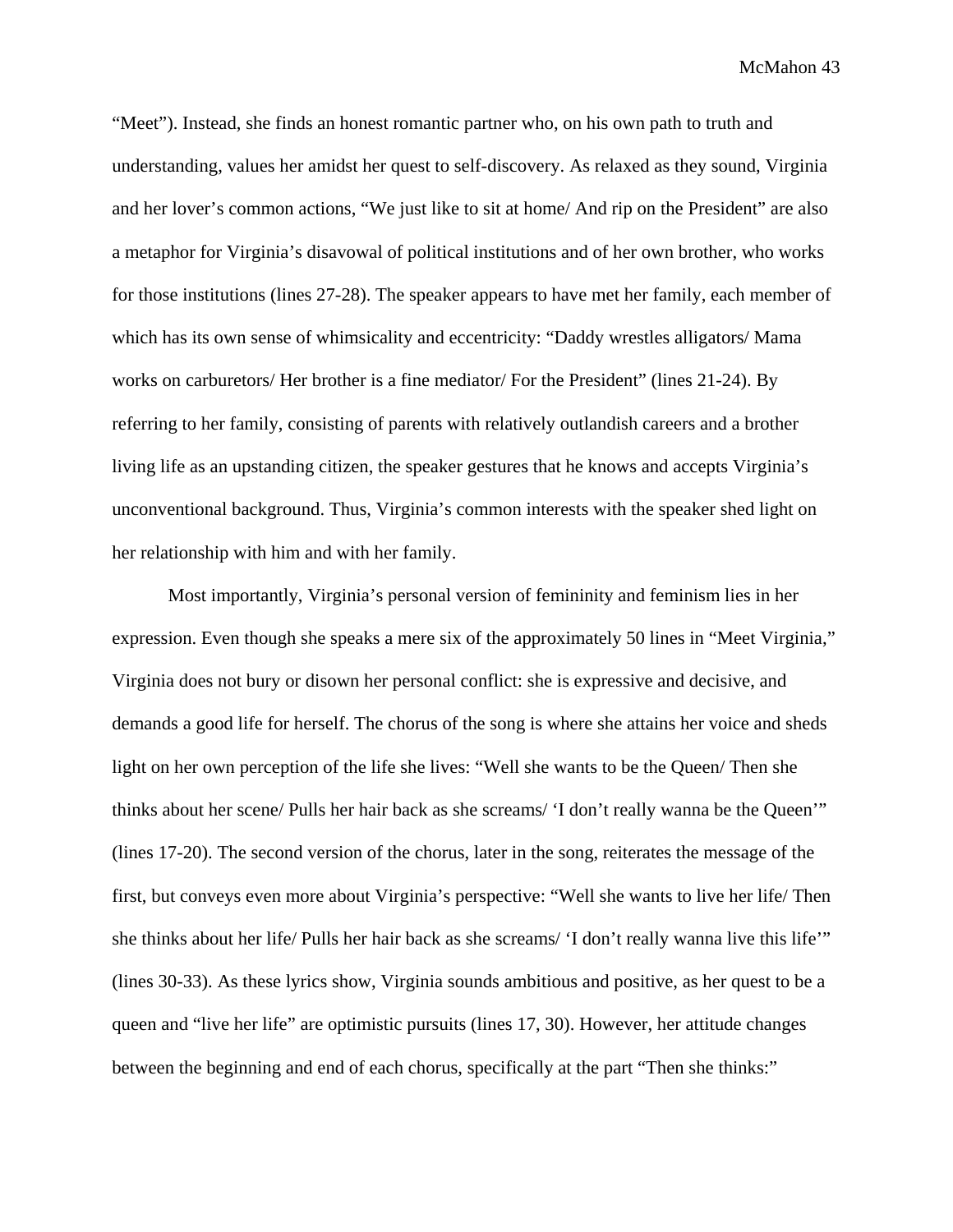Virginia rejects the overly-positive sentiment of the first line, in which she expresses the generic desire to "live her life," after processing the reality of her own personal situation (lines 31, 30). Specifically, the distinction in the second chorus between "her life" and "this life" is striking, as it illustrates that in order for Virginia to "live her life," she must first be able to accept and then take full advantage of life, but she cannot: thus, she yells rebelliously, "'I don't really wanna live this life'" (lines 30-33). In reality, "this life" is the same thing as "her life"—the phrase "this life" is simply an expression of how Virginia views life (lines 30-33). Virginia uses the word "this" to illustrate that she believes life is impersonal and like an imposition (line 33). As another lyric states, however, "she never compromises:" thus, Virginia does not settle for her unhappiness (11). Her quirks are her reaction to her unhappiness. Through her strange actions, Virginia constructs a life on her own terms—one in which she can explore her own identity, and with which she can be happy. By creating a version of "her life" that responds to her desires, Virginia undermines the power of the external world, and instead seeks inner contentment that is self-defined—a kind that is truly hers (line 30). In addition, she does not simply state the last line of the chorus ("'I don't really wanna live this life'"): she "screams" it, blasting her insecurity, anger, and anguish out for others to hear (lines 33, 32). Her scream is not meant to ask for pity, though; it is simply her way of showing self-awareness, as she does not ask for anything from the audience, or even from the speaker of the song. Virginia is self-aware, as she honestly speaks out about her insecurities and seeks fulfillment.

Virginia's expression of self-discovery is intriguing to hosts of particularly female listeners, who voice their own personal quests and opinions through the popular lyrics and interpretations website, Songmeanings.net. The site is largely an open forum: some users vehemently disagree with one another, while others take new interpretations into consideration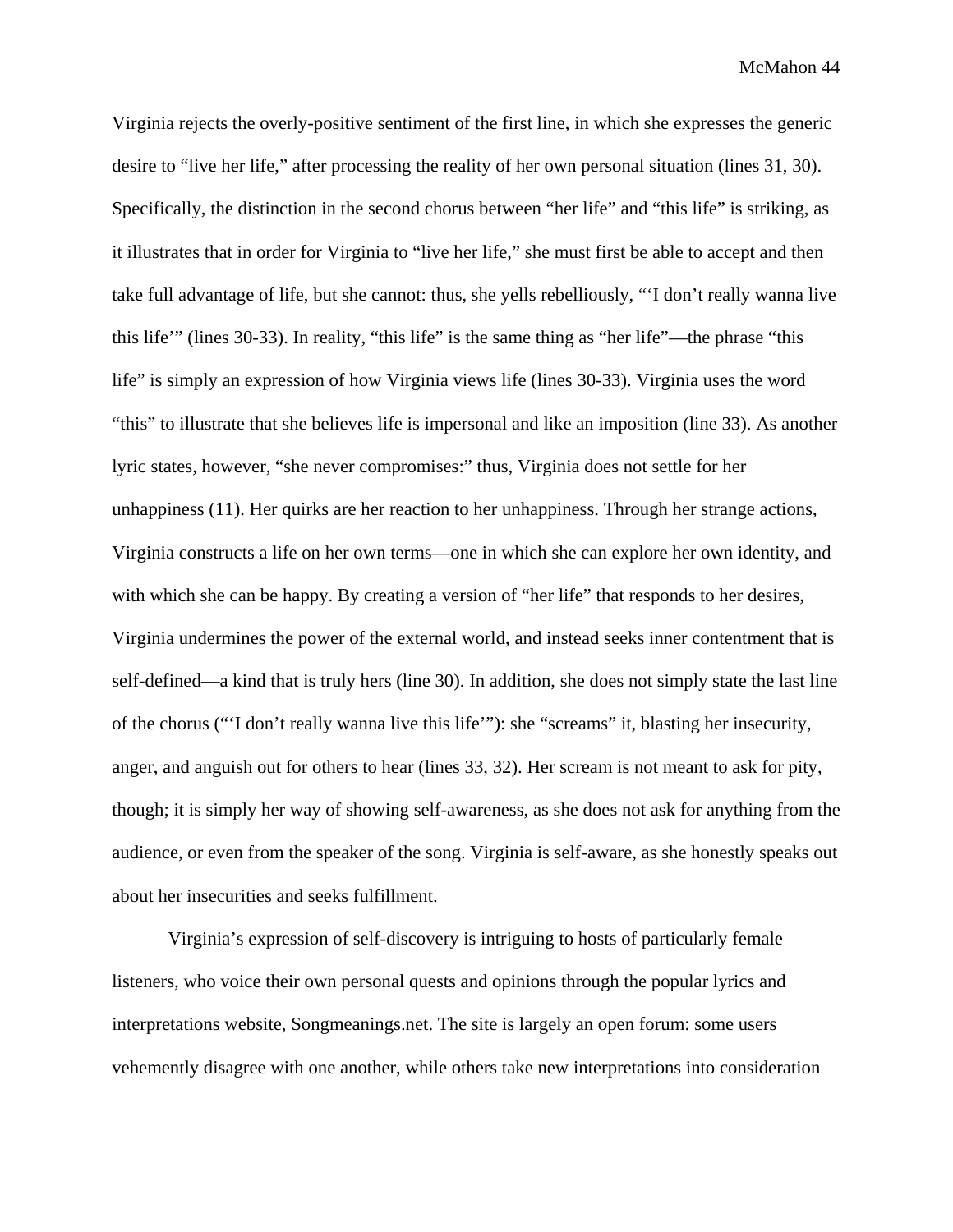and provide feedback. "Meet Virginia" has attracted over 70 listener comments that range in length and depth; most, however, show that the song is a locus of attention and thought for fans. A response by a user named "lilk9too" from June 7, 2002, shows that the user discusses the song with a friend: "my best friend thinks she kills herself and the song is a kind of eulogy. after having heard this theory i can't decide if she's right or not" (Songmeanings.net "Meet"). Another response by "angelle" from July 1, 2002, simply reads, "this song is simple and beautiful" (Songmeanings.net "Meet"). Many other listener responses on Songmeanings.net show that fans expressively investigate Virginia, as if she is a character in a novel or a poem. User "evened" posted on November 6, 2005, about Virginia's entrapment: "every reference to this woman seems to imply that she is just too big and too much for the box life has her trapped in. she is capable of so much more than life has offered her…" (Songmeanings.net "Meet"). The interpretation by user "hulidoshi" posted on March 18, 2003, is similar, but connects Virginia's conflicted internal situation to her external social life: "Seems to me this is about Virginia being an outcast…Basically, she's kinda eccentric and she hates it, and just wants to fit in" (Songmeanings.net "Meet"). Songmeanings.net shows that fans delve deeply into Virginia's intriguing story, and use online forums to discuss their own interpretations.

Several comments about "Meet Virginia" show that the listeners relate deeply to the content of the lyrics, finding inspiration in its positive tone and a true connection with Virginia's revelry. In this way, Songmeanings.net helps listeners to engage in the construction of personal meaning—a phenomenon that Pat Monahan loves (Taylor, Chuck. "Columbia's" 92). A user called "obsessed angel" finds meaning in the supernatural element of Virginia, as she [or he] posted on January 13, 2005, "i love this song because i can relate to it…" then personalizes the lyrics with, "my confidence is tragic, but my intuition magic" (Songmeanings.net "Meet"). User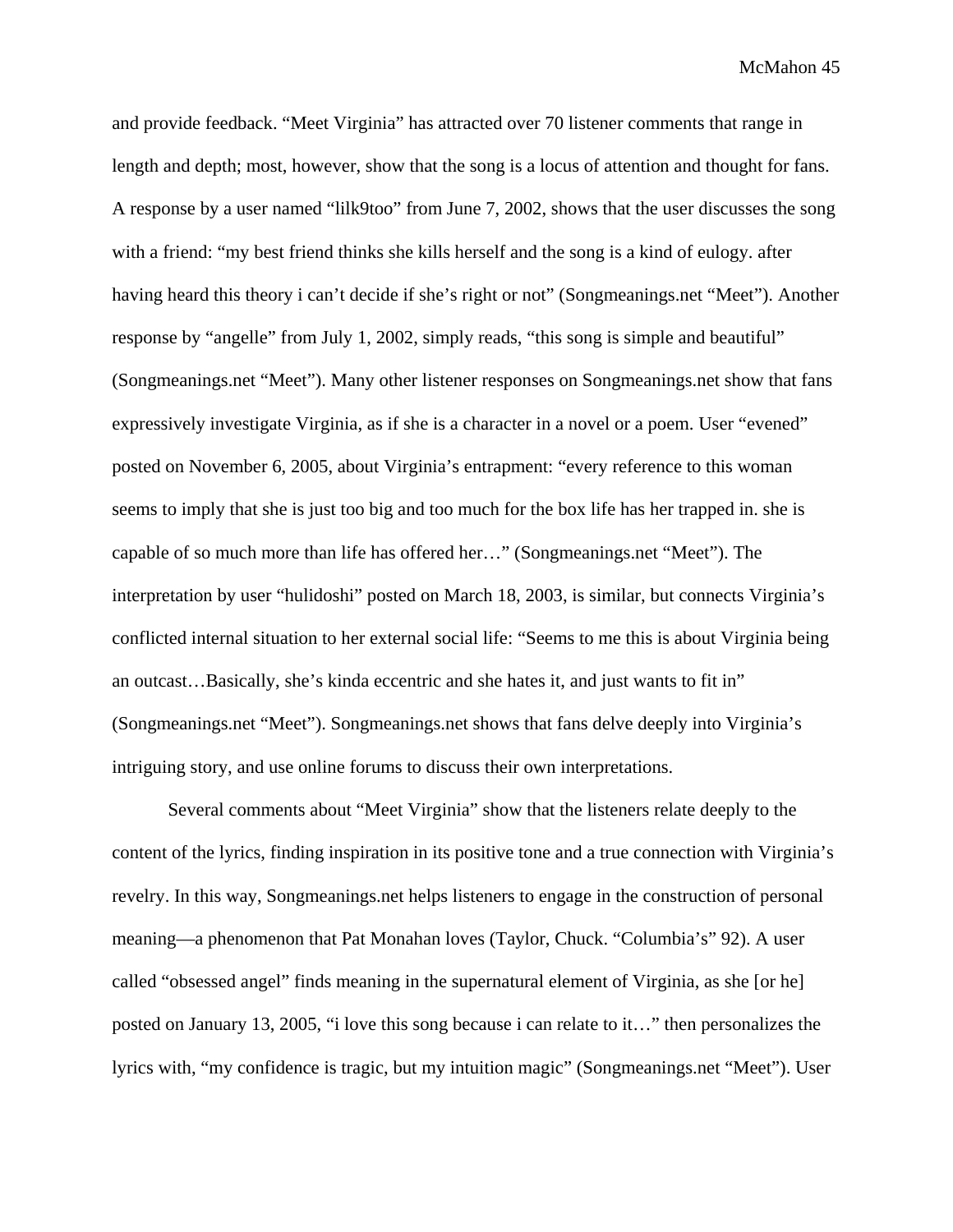"Desaparecida" also owns Virginia's struggle, as she [or he] said on April 13, 2005, "i feel like that a lot of the time," in reference to the chorus, "Well she wants to live her life/ Then she thinks about her life/ Pulls her hair back as she screams, / 'I don't really wanna live this life'"(Songmeanings.net "Meet", Train. "Meet" lines 17-20). Listeners also find her personality quirks and her meaningful romantic relationship endearing, as shown by a post on Songmeanings.net by user "sk8ing88" from July 5, 2002, that says, "This is my song…I have loved this song since I first heard it…These lyrics are so wonderful and my dream guy is going to sing this song to me because the person who loves me for my crazy traits is the one I want to spend the rest of my life with!!" (Songmeanings.net "Meet"). The responses on this ordinary website are thorough and thoughtful, giving listeners the space to process Virginia's feelings and engage in the production of personal meaning. Instead of making her inaccessible to men or to other women, Virginia's oddities make her a source of inspiration for women who engage with and use popular culture to inform their senses of self.

Third wave feminism becomes real through the small manifestations of individualism in real women's lives. Garnering strength from popular culture, and particularly music, feminism has grown to include not only unconventional women, but also a sect of men who find meaning and comfort in beautifully honest women. Of the male pop/rock acts of the late-1990s who wrote songs about individual, conflicted women (including Matchbox Twenty, Nine Days, and Dave Matthews), Train stands apart with the song "Meet Virginia" as the most honest and feminist group. The song creates a holistic and fearless portrait of a woman in the 1990s on the road to finding herself. Virginia is an individual woman and third wave feminist, but, more so, she transcends these roles to become a contributor to the ongoing conversation about third wave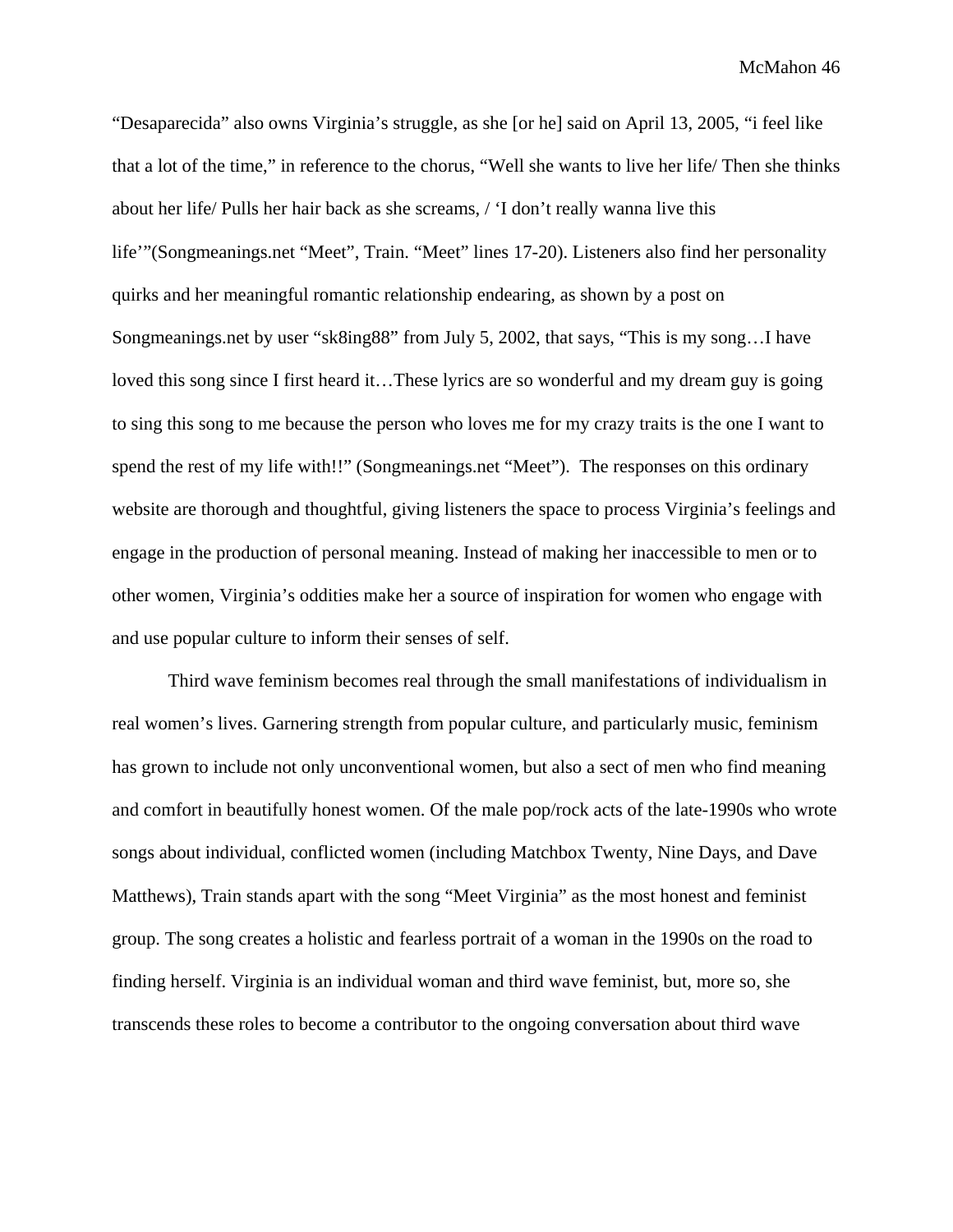feminism, as she inspires men and women to intelligently understand themselves and their relationships. "Meet Virginia" belongs in the pop culture history of third wave feminism.

### *Can I Still Hang Out with Virginia? :*

## *Manifestations of Feminism in "Meet Virginia" and Beyond*

 Train's song "Meet Virginia" exemplified the male-led version of third wave feminism, and the discussion in which it participated continues on into new, exciting outlets for feminism. Virginia's struggle for self-definition throughout the lyrics of "Meet Virginia" was an individual representation of the struggle of third wave feminists to define their new movement throughout the 1990s, as both bore the importance of personality and self-definition to overcome doubt and negativity with their female audiences. Now, in 2010, third wave feminism continues the same kind of representation in popular music it began in the late-1990s with the resurgence of the female-led Lilith Fair. Additionally, Train's new release of the endearing radio hit "Hey, Soul Sister" shows promise that the band's genuine passion for individualistic and amazing women, like Virginia, is a constant quality that their loyal female fans can anticipate. Third wave feminism continues to intersect with popular music in ways that can help individual women to gain confidence in themselves, their dreams, and a new community of feminists.

The difficult path to attaining true individuality and self-understanding was a theme of third wave feminism that materialized in the lyrics of "Meet Virginia." As shown in Baumgardner and Richards' *Manifesta,* third wave feminists believed that true feminism had to stem from individual women's interests in issues like personal constructions of femininity, representations of women in popular culture, and equality: "feminism is out there, tucked into our daily acts of righteousness and self-respect" (17). As the history of third wave feminism and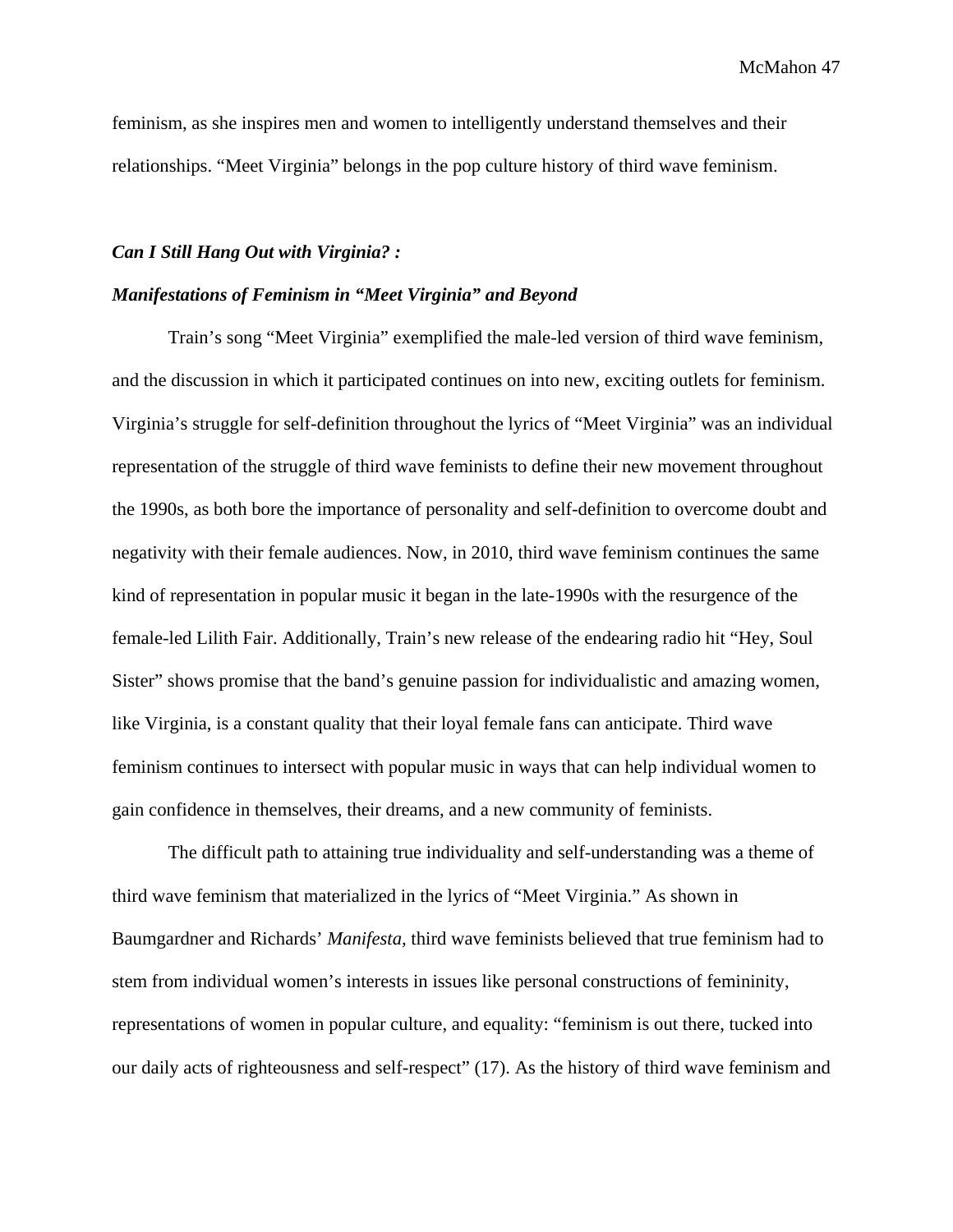the character of Virginia both show, however, achieving this kind of feminism is not easy: the processes of accepting individuality and searching for a singular sense of femininity are confusing. Throughout *Manifesta*, the authors show that definitions filled with negatives were ongoing problems for the feminist movement: "Now, let's discuss what a feminist isn't. T-shirt and button slogans such as a feminist is the 'opposite of a doormat' and 'not a masochist' have outworn their usefulness in bringing clarity to the subject. Feminism is more often described by what it isn't than by what it is..." (61). They, however, seek a definition of feminism that excludes negatives and accounts for the everyday feminism that comes through individuality and social awareness: "We have to locate the feminism and feminists who already exist, tucked into mainstream places and issues, everyday jobs, and a seemingly apolitical culture" (Baumgardner 125). The variety of quirks that Virginia exhibits throughout "Meet Virginia," including how she "Wears high heels when / She exercises," show that she has the ability to act out the kind of unconventional, offbeat, everyday feminist life that she ultimately desires: only the words to describe the life she wants are not available to her (lines 13-4). The rhetoric of her few lines shows that she struggles through the process to define her dreams, as she, like feminists, uses negative statements to tell her story. Instead of outlining exactly what she wants, she "screams" what she does not want: "'I don't really wanna be the Queen,'" "'I don't really wanna live this life'" (lines 19-20, 32-33). More than just an individual feminist searching for answers for her life, Virginia represents the struggles of all third wave feminists, and is the kind of woman that third wave feminism seeks to reach.

The consecutive summers of Lilith Fair tours ended in 1999, but announcements of its 2010 return should be invigorating for today's third wavers. On October 27, 2009, the new Lilith 2010 website launched, and a beacon of hope shone for third wavers in a press release: "Nearly 6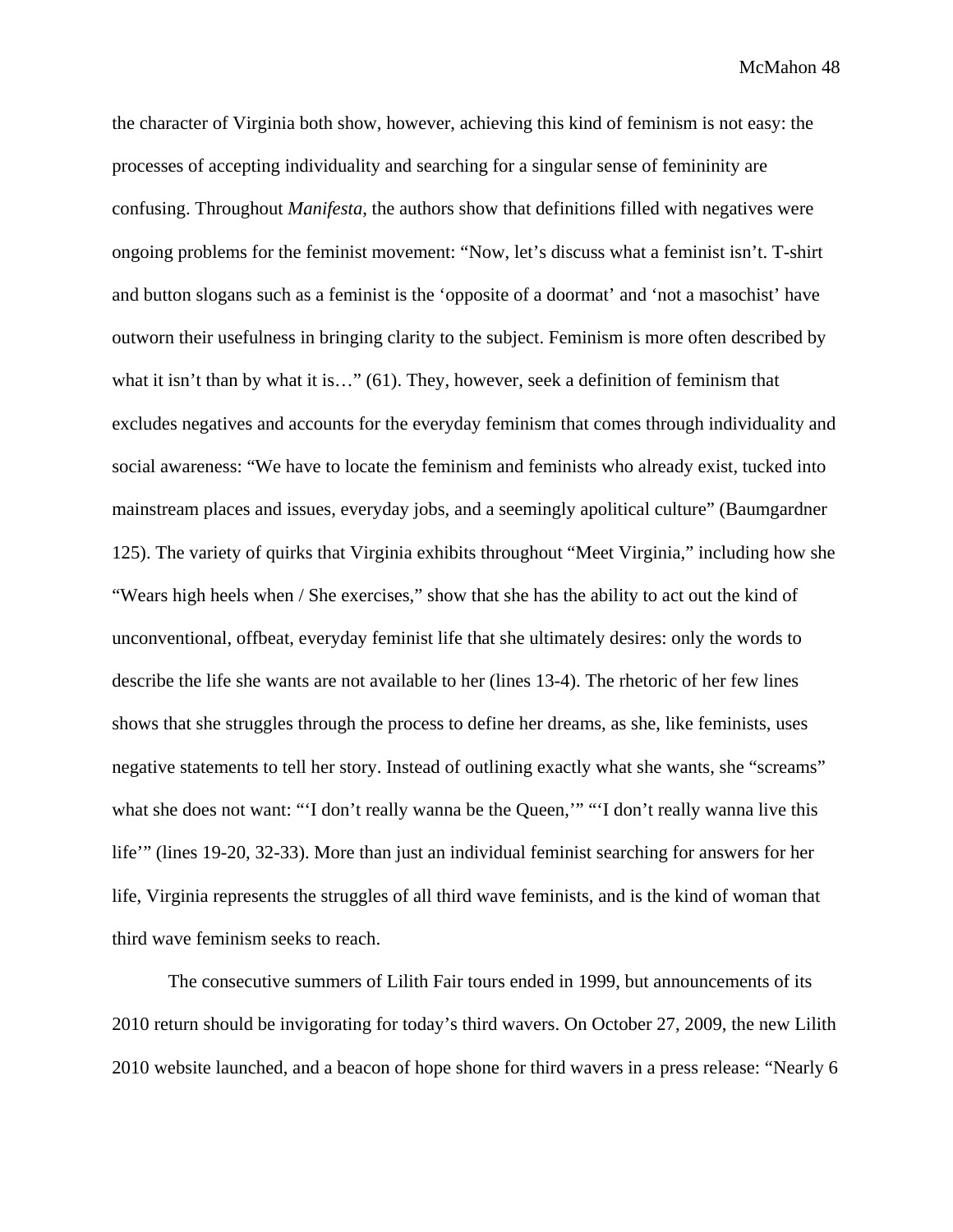months ago, Nettwerk CEO and Lilith Fair co-founder Terry McBride announced that the allfemale festival would make its return in Summer 2010" (Lilith\_admin. "Brand"). According to the same release, the new tour will revive the celebratory spirit on an international level (Lilith\_admin. "Brand"). A release from November 3, 2009, announced that the 2010 festival will continue the legacy of pairing artistic experience with social activism by partnering with the i4c Campaign™ "to drive social awareness" and Reverb, a "non-profit Greening partner" (Lilith\_admin. "i4c"). The revived Lilith Fair will, like the Lilith Fairs of the 1990s, participate in its own contemporary political and social culture: one that now focuses on "supporting the triple bottom line business sector—companies that focus on people, planet and profit" through the i4c Campaign™ (which denotes "i4c a better tomorrow") and the environmental sustainability issue (Lilith\_admin. "i4c"). The press release also announced that one dollar from every ticket will go to the i4c Campaign<sup>™</sup> (Lilith\_admin. "i4c"). Furthermore, the variety of female artists who will perform at the fair, including Sugarland, Queen Latifah, and Heart, shows that Lilith Fair will continue to allow individual female concertgoers to find their own version of feminism through their favorite genre of music ("Artists"). The revival, it seems, will be a full one, as the 2010 Lilith Fair will adapt the third wave tenets of individuality, contradiction, and international perspective to a new generation.

Train belongs in the legacy of third wave feminism for its hit "Meet Virginia" and the feminist, Lilith-like admiration for individualistic women that remains a central theme in its song lyrics. Their 2001 album featured a song called "Drops of Jupiter" that tells the story of a man who sees the newfound thirst for life his lover brings home after her intergalactic quest for selfdiscovery—what the speaker calls a "soul vacation" (line 13). "She's on Fire," another song from their 2001 *Drops of Jupiter* album, similarly focuses on a woman's awesome power to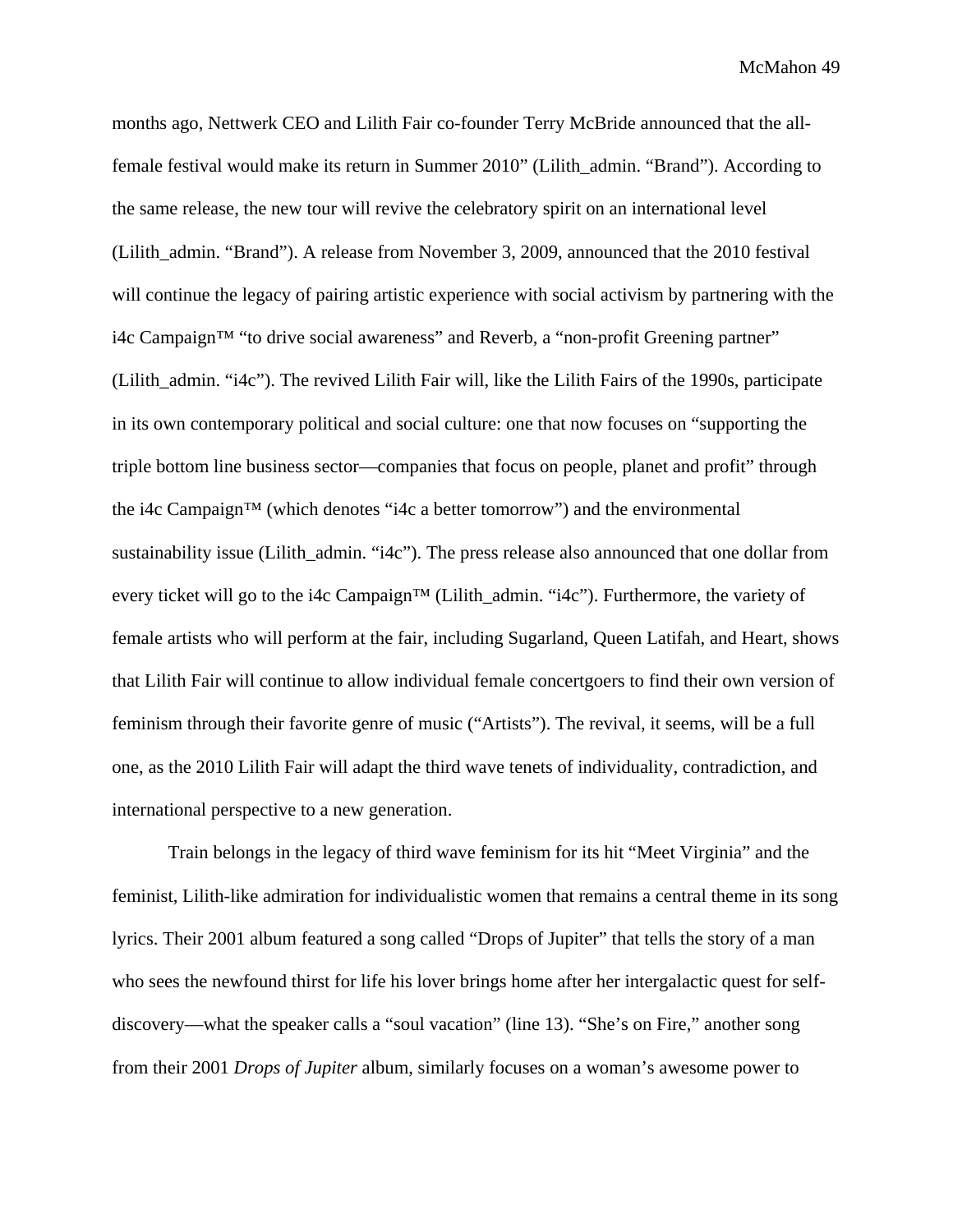make her dreams reality: "Well it's not just a daydream if you decide to make it your life…She's on fire" (lines 15-17). On the most recent album released in 2009, *Save Me, San Francisco*, the hit "Hey, Soul Sister," has attracted the attention of critics and fans alike, with its comforting, intimate lyrics and cheery sound. Users of Songmeanings.net have posted over 60 comments about the new song, discussing, like others did for "Meet Virginia," its sound and story (Songmeanings.net "Hey"). In an article from *Rolling Stone* called "*Train* Roll Into New Decade With Unlikely Comeback Hit," writer Andy Greene calls "Hey, Soul Sister" Train's "breezy, ukulele-driven new single," drawing attention to its sound as part of its appeal (Greene 17). Fans, too, have noticed the peppy sound, as the Songmeanings.net user "Sierrabelle" posted on March 25, 2010, about its appeal, saying, "It just makes you want to dance" (Songmeanings.net "Hey"). "Hey, Soul Sister" has drawn huge live crowds for Train's *Save Me, San Francisco* tour since its release, ones that Greene calls their "largest crowds in years" (Greene 17). The lyrics feature a man who has fallen in love with a beautiful, quirky woman that he admires: "I don't want to miss a single thing you do…tonight" (Train. "Hey" line 15). He calls her his "soul sister," referring to the deep connection that they share: "I knew when we collided/ You're the one I have decided/ Who's one of my kind" (lines 11, 8-10). He also draws inspiration for his own individuality from her, saying, "You see, I can be myself now finally/ In fact there's nothing I can't be/ I want the world to see you'll be with me" (lines 35-37). Some fans on Songmeanings.net are inspired by the suggestion that the speaker and the woman are destined for each other, as a post from user "RedWren" on March 11, 2010, says,

I think this is about finding your soulmate. Not in the purely romantic sense, but the person who is your everything. Your best friend, your lover, the person who absolutely everything just feels right with. The rather random, hodgepodge lyrics come together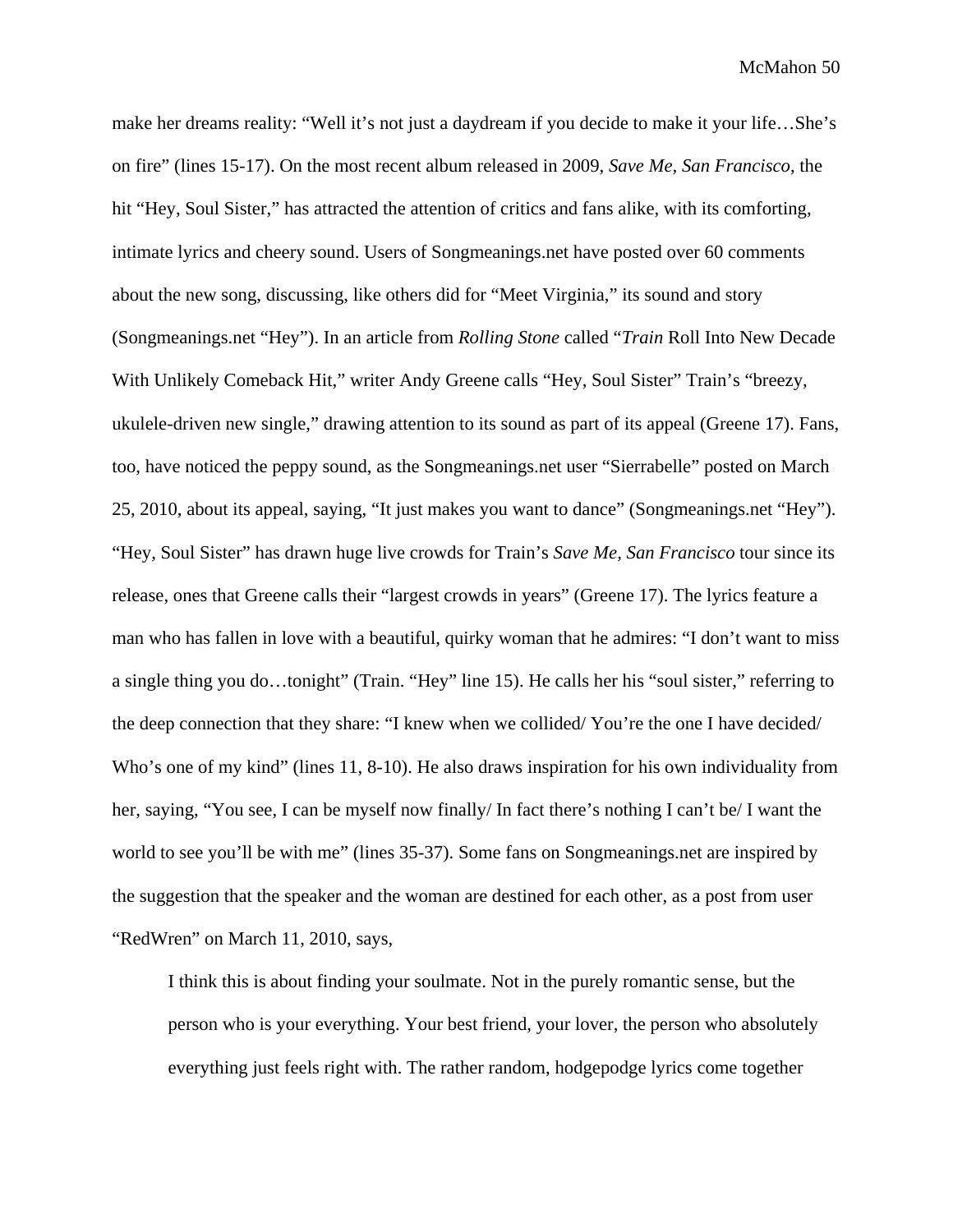beautifully with an upbeat feeling and, to me, embody what I'd imagine that sort of relationship would be like. (Songmeanings.net "Hey")

Like "Meet Virginia," "Hey, Soul Sister" has spurred conversation among its fans for its mature optimism in an individualistic woman.

 Virginia infused male-led pop/rock music with third wave feminist discussion. She was quirky, conflicted, and undeniably herself, and she ultimately shares the story of third wave feminism. Feminism continues to intersect with popular music in promising ways, as the iconic Lilith Fair will return this summer (2010) to bring more women together to achieve their own voices. Train's newest release, "Hey, Soul Sister," echoes with the confidence in individuality that "Meet Virginia" displayed, and shows promise that the band has not lost sight of the genuine legacy that it left on both feminism and music in the 1990s. Third wave feminists and music lovers alike can only hope that the buzz around the 2010 Lilith Fair tour and Train's "Hey, Soul Sister" will awaken the individuality, femininity, and perhaps Virginia-style feminism in another cycle of mainstream music listeners.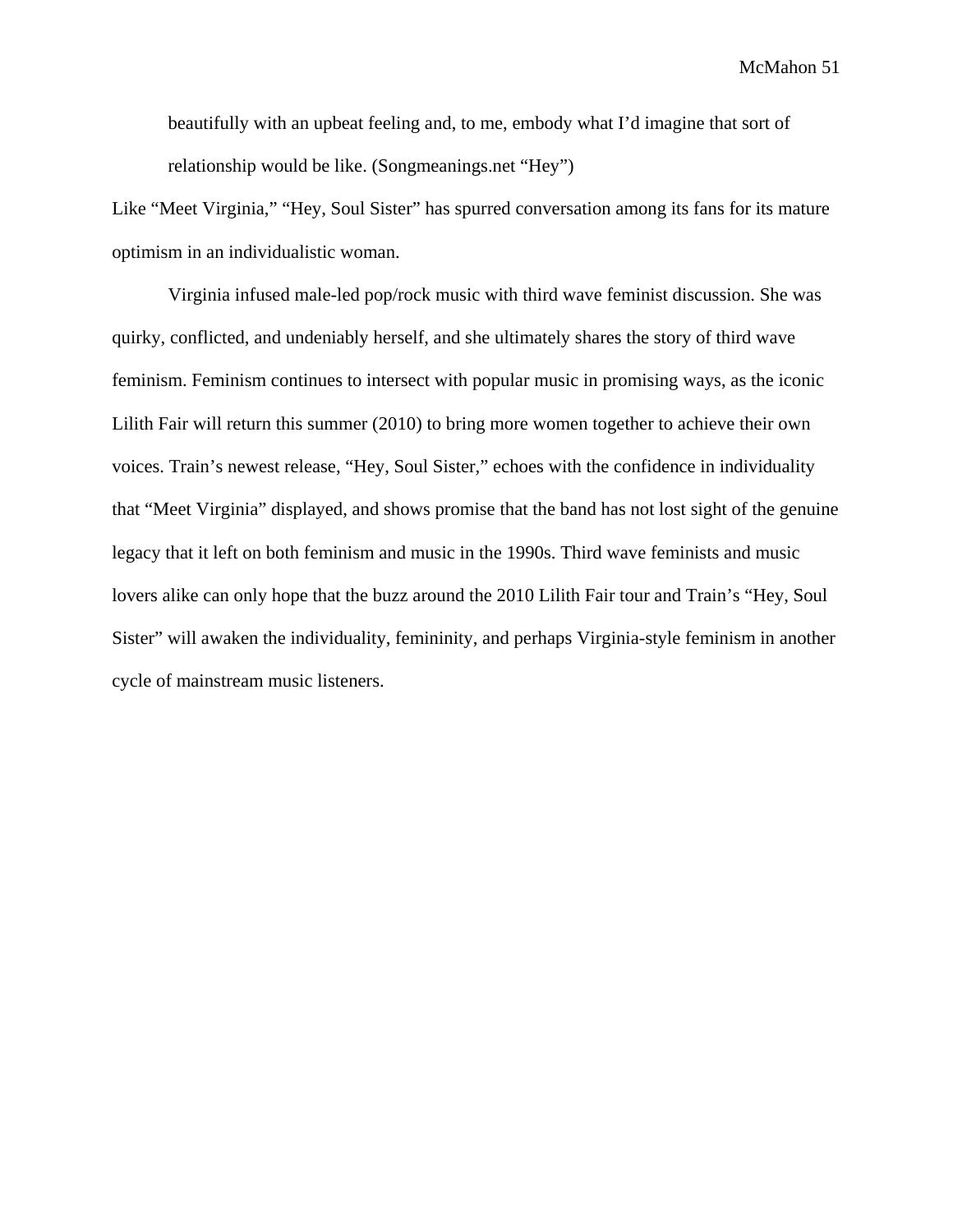#### **Works Cited**

- "3 a.m." *Wikipedia.com.* Wikipedia, The Free Encyclopedia. 12 April 2010. Web. 15 April 2010. <http://en.wikipedia.org/wiki/3\_A.M.\_(Matchbox\_Twenty\_song)>.
- "About." *Lilithfair.com.* Lilith Fair, 2009. Web. 4 Nov 2009. <http://www.lilithfair.com/about>.
- Apple, Fiona. "Never is a Promise." *Tidal.* Epic Records: 1996.
- "Artists." *Lilithfair.com.* Lilith Fair, 2010. Web. 2 May 2010.
- Ault, Susanne. "Is the Time Right For A Next-Generation Female Fest?" *Billboard* 1 March 2003: 14. Web. 4 Nov 2009.

Bachman, Tal. "She's So High." *Tal Bachman.* Sony Music Entertainment: 1999.

- Baumgardner, Jennifer and Amy Richards. *Manifesta: Young Women, Feminism, and the Future.* New York: Farrar, Straus, and Giroux: 2000. Book.
- Bell, Carrie. "Indie Aware Crows Careers." *Billboard* 8 May 1999: 1. Web. *Academic OneFile.*  16 January 2010.
- Bikini Kill. "Rebel Girl." *Yeah Yeah Yeah Yeah.* Kill Rock Stars: 1993.
- Bozza, Anthony. "Train The Little Band That Could." *Rolling Stone* 28 March 2002: 35. Web. *Academic Search Complete*. 21 February 2010.
- Cave, Damien, et al. "Women in the Driver's Seat." *Rolling Stone* 24 June 2004: 156. Web. 4 Nov 2009.
- Childerhose, Buffy. *From Lilith to Lilith Fair*. New York: Madrigal Press Ltd., 1998. Book.
- Chopin, Kate. *The Awakening and Other Stories*. Ed. Nina Baym. New York: Random House, 2000. Book.
- Dave Matthews Band. "Grey Street." *Busted Stuff.* RCA Records: 2002.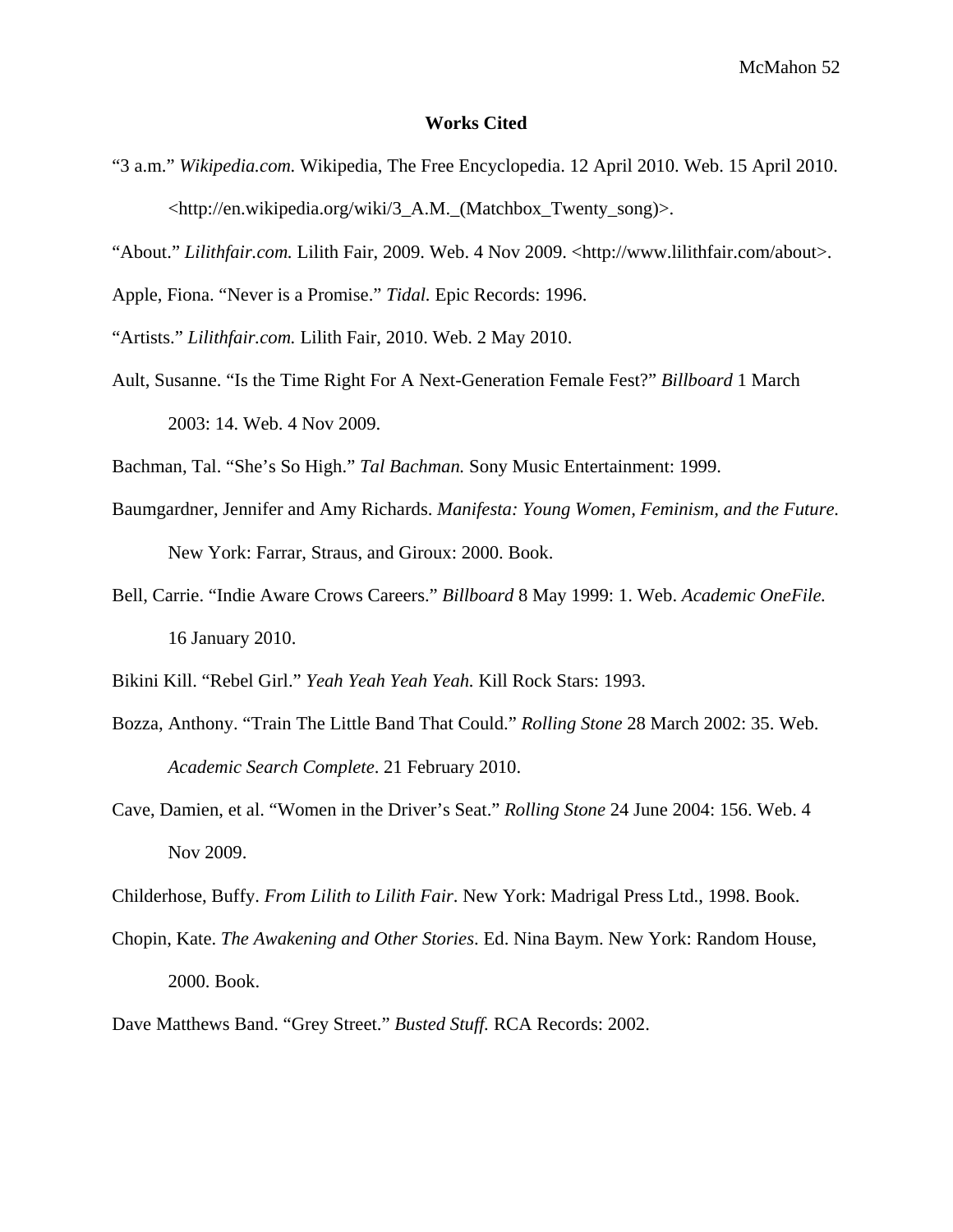- Dibben, Nicola. "Representations of Femininity in Popular Music." *Popular Music* 18.3 (1999): 331-355. JSTOR. Web. 26 May 2009.
- Dicker, Rory and Alison Piepmeier. Introduction. *Catching a Wave: Reclaiming Feminism for the 21st Century*. Eds. Rory Dicker and Alison Piepmeier. Boston: Northeastern University Press, 2003. 3-28. Book.
- Fudge, Rachel. "Girl, Unreconstructed: Why Girl Power is Bad for Feminism." *Bitchfest: Ten Years of Cultural Criticism from the Pages of* Bitch *Magazine.* Eds. Lisa Jervis and Andi Zeisler. New York: Farrar, Straus, and Giroux, 2006. Book.
- Greene, Andy. "*Train* Roll Into New Decade With Unlikely Comeback Hit." *Rolling Stone* 18 February 2010: 17. Web. EBSCO. 18 April 2010.
- Harde, Roxanne and Erin Harde. "Voices and Visions: A Mother and Daughter Discuss Coming to Feminism and Being Feminist." *Catching a Wave: Reclaiming Feminism for the 21st Century*. Eds. Rory Dicker and Alison Piepmeier. Boston: Northeastern University Press, 2003. 116-137. Book.
- Hay, Carla. "Aware/Columbia's Train Makes Steady Progress." *Billboard* 30 October 1999: 11. Web. *Academic OneFile*. 16 January 2010.
- Heywood, Leslie and Jennifer Drake. Introduction. *Third Wave Agenda: Being Feminist, Doing Feminism.* Eds. Leslie Heywood and Jennifer Drake. Minneapolis: University of Minnesota Press, 1997. Book.

Indigo Girls. "Closer to Fine." *Indigo Girls*. Epic Records: 1989.

Kafka, Peter. "New Stars of Money: Britney Spears tunes in to teen bucks." *Forbes Magazine* 20 March 2000: 162. Web. *Academic OneFile*. 27 April 2010.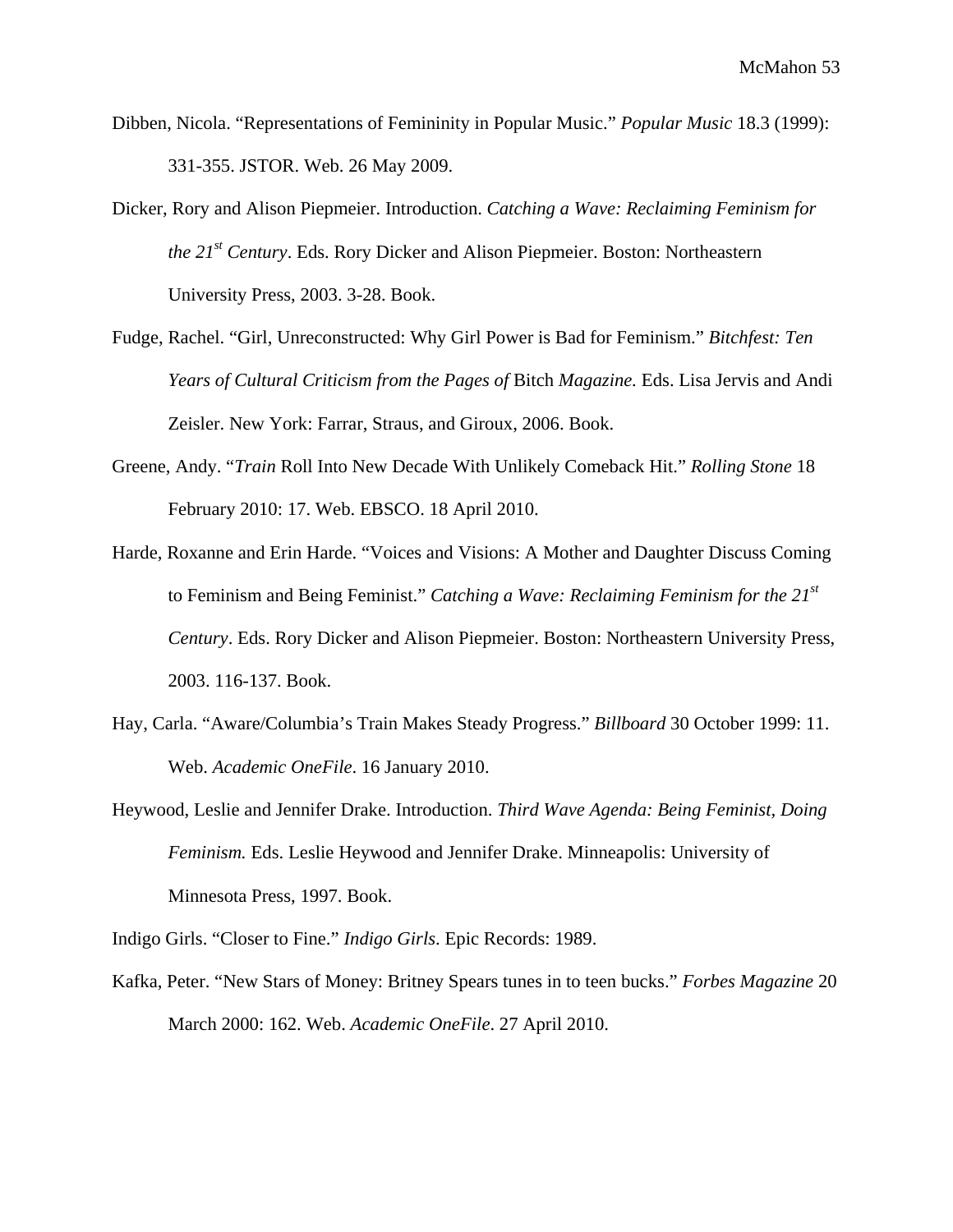Klein, Melissa. "Duality and Redefinition: Young Feminism and the Alternative Music Community." *Third Wave Agenda: Being Feminist, Doing Feminism.* Eds. Leslie Heywood and Jennifer Drake. Minneapolis: University of Minnesota Press, 1997. 207- 225. Book.

L7. "Pretend We're Dead." *Bricks Are Heavy.* Slash Records: 1992.

Leonard, Marion. *Gender in the Music Industry: Rock, Discourse, and Girl Power.* Aldershot: Ashgate Publishing Limited, 2007.

Lilith\_admin. "Brand New Website Launches Today Revealing First Round of Cities." *Lilithfair.com*. Lilith Fair, 27 Oct 2009. Web. 4 Nov 2009. <http://www.lilithfair.com/news/brand-new-website-launches-today-revealing-firstround-cities>.

- ---. "i4c Campaign™ and Reverb Partner with Lilith 2010 to Lead Festival's Social Initiatives." *Lilithfair.com.* Lilith Fair, 3 Nov 2009. Web. 4 Nov 2009. <http://www.lilithfair.com/news/i4c-campaign%E2%84%A2-and-reverb-partner- lilith-2010-lead-festival%E2%80%99s-social-initiatives>.
- "Lilith Fair." *Wikipedia.com.* Wikipedia, The Free Encyclopedia. 27 Oct 2009. Web. 4 Nov 2009. <http://en.wikipedia.org/wiki/Lilith\_Fair>.

Lowe, Melanie. "Colliding Feminisms: Britney Spears, 'Tweens,' and the Politics of Reception." *Popular Music and Society* 26.2 (2003): 123-140. Informaworld. Web. 21 February 2010.

Matchbox Twenty. "3am." *Yourself or Someone Like You.* Atlantic: 1996.

McClary, Susan. "Reshaping a Discipline: Musicology and Feminism in the 1990s." *Feminist Studies* 19.2 (1993): 399-423. JSTOR. Web. 26 May 2009.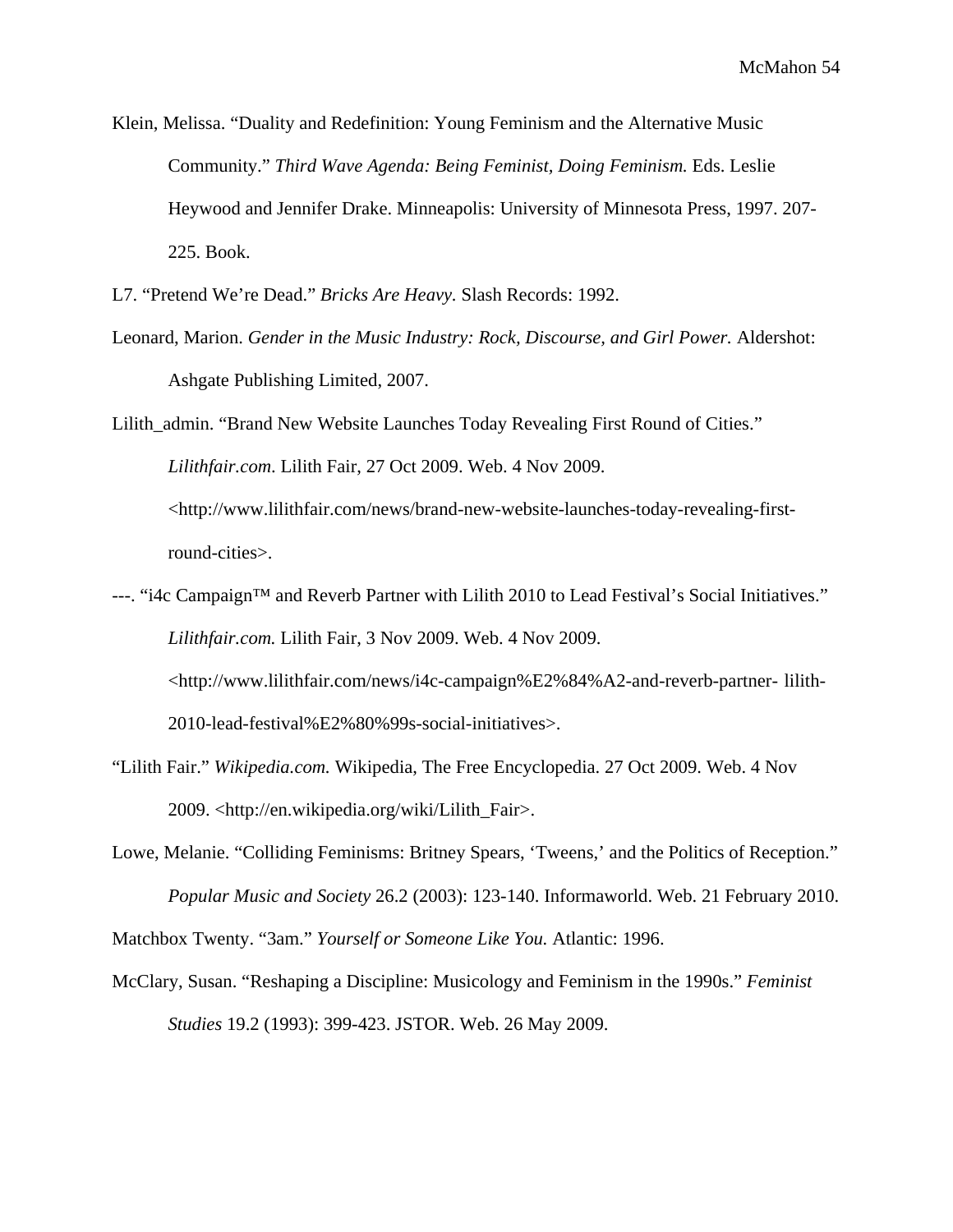- Miklitsch, Robert. "Beethoven, Chuck Berry, and Popular Music in the Age of the MP3." *Roll Over Adorno: Critical Theory, Popular Culture, Audiovisual Media.* Albany: SUNY Press, 2006. 43-59.
- Nehring, Neil. *Popular Music, Gender, and Postmodernism: Anger Is an Energy.* Thousand Oaks: SAGE Publications, Inc., 1997. Book.
- Nine Days. "Absolutely (Story of a Girl)". *The Madding Crowd.* Sony Records: 2000.
- Reynolds, Simon and Joy Press. *The Sex Revolts: Gender, Rebellion, and Rock'N'Roll.* Cambridge: Harvard University Press, 1995. Book.
- SongMeanings.net "Hey, Soul Sister" Lyrics Interpretations. 2009. *SongMeanings*. Forum. Web. 18 April 2010. <http://www.songmeanings.net>.
- SongMeanings.net "Meet Virginia" Lyrics Interpretations. 1999. *SongMeanings*. Forum. Web. 6 May 2009. <http://www.songmeanings.net>.
- Spears, Britney. "…Baby One More Time." *…Baby One More Time.* Jive: 1999.
- Spice Girls. "2 Become 1." *Spice.* Virgin Records: 1996.
- ---. "Wannabe." *Spice.* Virgin Records: 1996.
- Taylor, Chuck. "Columbia's Train Scheduled To Speed Thru Stations' Playlists with 'Virginia'." *Billboard* 11 September 1999: 92. Web. *Academic OneFile.* 16 January 2010.
- ---. "Jive's Britney Spears Sets Top 40 Abuzz With Rhythm-Leaning 'Baby OneMere Time'." *Billboard* 24 Oct 1998: 80. Web. *Academic OneFile*. 21 February 2010.
- "Train." *Billboard* 13 March 1999: 35. Web. *Academic OneFile*. 16 January 2010.
- Train. "Drops of Jupiter." *Drops of Jupiter.* Columbia Records: 2001.
- ---. "Hey, Soul Sister." *Save Me, San Francisco.* Columbia: 2009.
- ---. "Meet Virginia." *Train*. Aware Records: 1998.